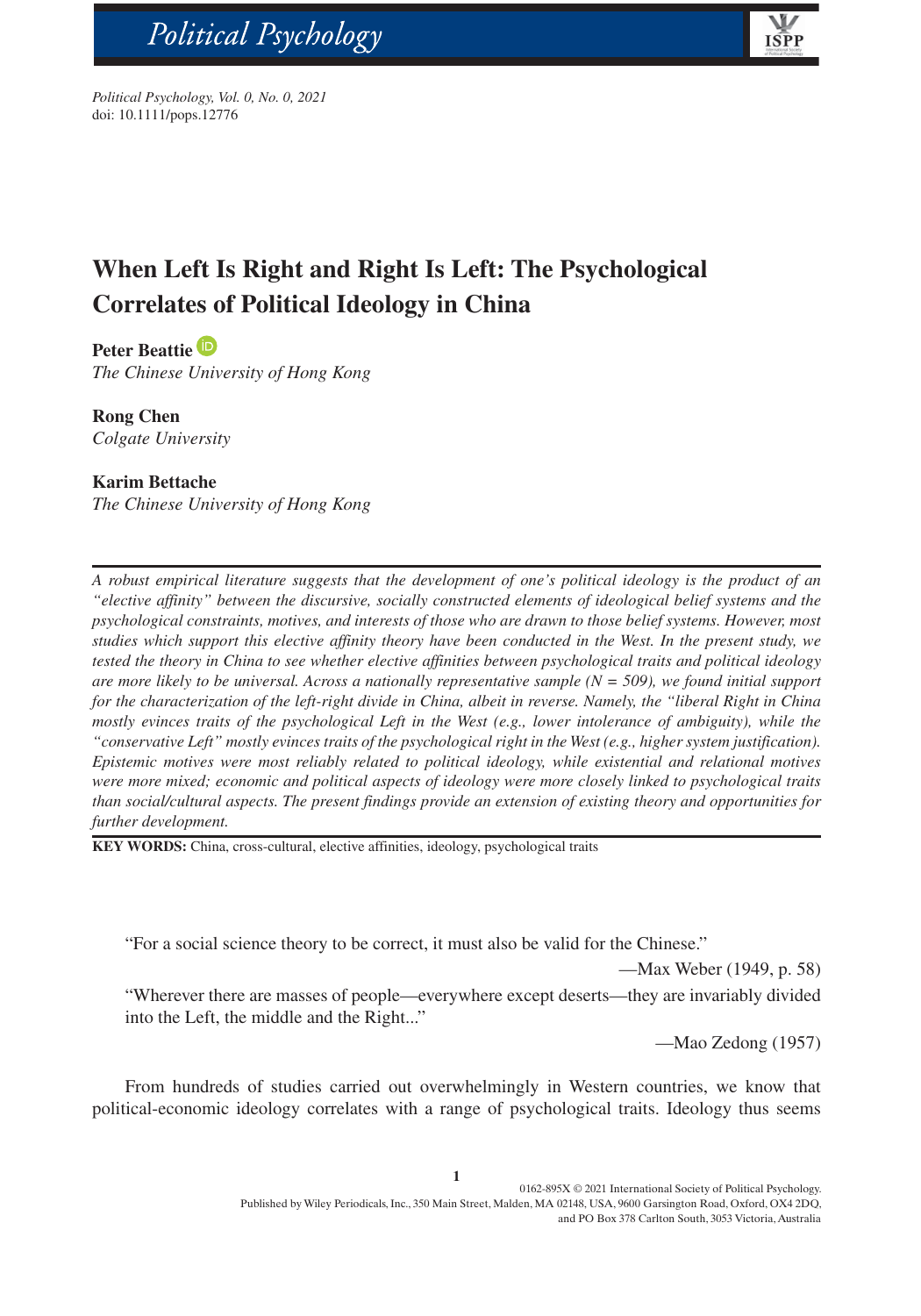to be not merely the result of cold cognition aimed at arriving at an accurate understanding of the political world, but also, at least partially, the product of various psychological needs or motives. But what about non-Western contexts, where the ideological elements "on offer" during the process of socialization, education, and media use are radically different? Are all ideologies across the world the result of motivated social cognition, and are there "elective affinities" between psychological traits and all broad means of understanding and organizing the political world, even outside of the West? Would a country like China, with an ideological spectrum quite different from that of liberal capitalist democracies, also evince links between psychological traits and ideology? If so, how would the psychological traits studied in Western contexts attach to the predominant ideological cleavages in China? Answering such questions has been a difficult research task, given the lack of research in China on elective affinities or ideology as motivated social cognition and barriers to data collection. This study seeks to uncover the linkages between psychological traits and political beliefs in China using a nationally representative sample and to provide an initial test of the universality of a politicalpsychological theory widely researched in the West.

Just as some chemical compounds mix and some repel each other, we display "elective affinities" toward some ideas and aversions to others. In this view, the development of one's political ideology "is the product of an 'elective affinity' between the discursive, socially constructed elements of ideological belief systems and the psychological constraints, motives, and interests of those who are drawn to those belief systems" (Jost, Nam, Amodio, & Van Bavel, 2014, p. 29). One's history of exposure to such discursive elements—one's intellectual biography—plays a commanding role, determining to which ideas one's psychological traits may provide an inclination or affinity. Also, different social environments offer different discursive elements from which one's ideology or political worldview can be built. Hence China, with a radically different set of discursive elements from which to build an ideology, offers an ideal context in which to explore the reach and application of this theory.

Despite its Western origin, the left-right ideological divide organized around equality and change versus hierarchy and tradition is a fair approximation of ideological spectra around the world, including among capitalist democracies in East Asia (Caprara et al., 2017; Caprara & Vecchione, 2018; Jou, 2010; Noël & Thérien, 2008; cf. Ashton et al., 2005). Conceived according to this ideal type of the left-right divide, "left psychology" would then comprise epistemic, existential, and relational traits inclining one toward embracing social change and desiring greater equality, and "right psychology" would comprise traits inclining one toward fearing change and desiring stasis, stability, and hierarchical order (Jost, Glaser, Kruglanski, & Sulloway, 2003). As Jost (2017a) explains (using "liberal" in the U.S. political sense),

the style and substance of conservative ideology—which includes the maintenance of what is traditional and familiar and the justification of hierarchical, unequal forms of social organization promise certainty, simplicity, order, security, and orthodoxy in a way that liberal ideology seldom does. To embrace the vicissitudes of liberal ideology—which emphasizes equality, progress, diversity, and tolerance of differences—one must be willing to accept, psychologically speaking, some degree of uncertainty, complexity, novelty, and ambiguity. (p. 169)

If ideological asymmetries in left and right psychology were found throughout the world, it would provide some support for the view of elective affinities as a context-dependent evolutionary adaptation (or exaptation). In this view, such ideological asymmetries in psychological traits form an "evolutionarily stable strategy" directing social evolution along a middle ground between stasis (detrimental in changing environments) and rapid change (during which useful adaptations may be lost) (Beattie, 2019; Hibbing, Smith, & Alford, 2014; Petersen & Aarøe, 2014).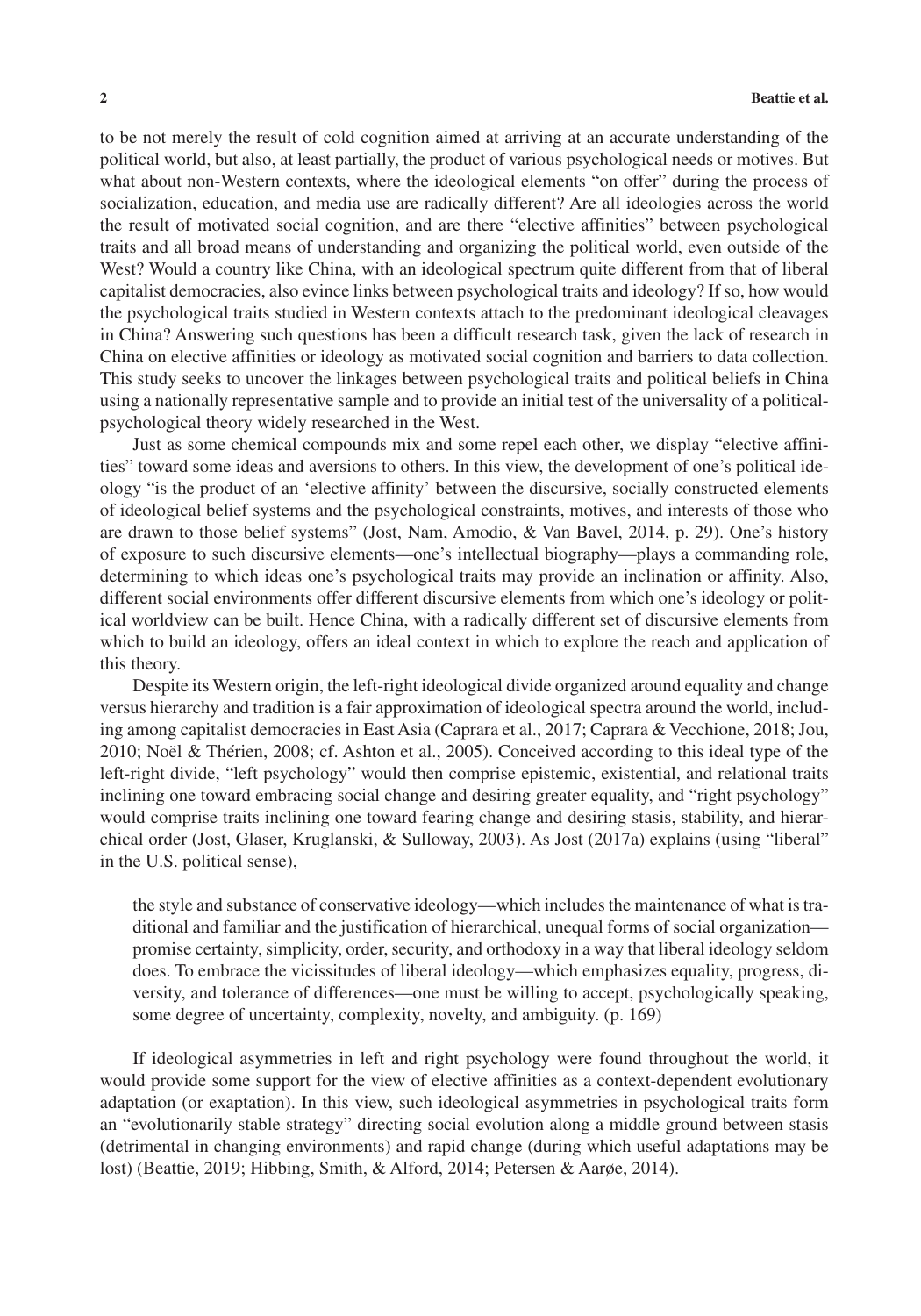However, there is suggestive evidence from global survey data that the content of left and right *psychology* may be better characterized as contrasting sets of traits inclining toward desires for protection versus freedom (Malka, Lelkes, & Soto, 2017). These contrasting traits inclining toward different desires have effects that vary according to information ecology: For instance, in countries where ideological "bundles" combine social-welfare policies with conservative sexual mores (or where levels of political knowledge, ideological constraint, and economic development are relatively low), those inclined toward desiring protection over freedom would tend to prefer left-wing economic, and right-wing social, policies (Malka, Soto, Inzlicht, & Lelkes, 2014). Further research is needed on how to best characterize the affinities or inclinations comprising left and right psychology, whether desires for freedom versus protection, or change and equality versus tradition and hierarchy.

Evidentiary support for elective affinities, and the more specific theory of political conservatism as motivated social cognition, is considerable. Perhaps the strongest evidence comes from the fact that while decades of public opinion research in the United States have revealed persistent ignorance about politics and a widespread inability to define liberalism and conservatism (e.g., Kinder & Kalmoe, 2017), nonetheless people in the United States clearly evince a latent form of ideology linked to their psychological characteristics (Azevedo, Jost, Rothmund, & Sterling, 2019). Metaanalyses of hundreds of studies on the relationships between ideology and a dozen psychological variables have revealed robust relationships, even after testing for publication bias (Jost, Sterling, & Stern, 2018; Jost, Stern, Rule, & Sterling, 2017). However, while such studies have been carried out in over a dozen countries, these countries have all been Western (minus Israel, South Africa, and Turkey).

If this political-psychological theory is accurate, cross-culturally shared psychological traits should evince elective affinities with the different ideas in varying information ecologies, each with their own ideological menus (which political ideas "go with" each other; for instance, in the United States, opposition to abortion and favoring small government go together). Significant differences in the distribution of these psychological traits across cultures—which might affect which ideological components are found most attractive—are not expected. To determine the extent to which psychological traits are shared cross-culturally, Stankov (2017) administered a large number of psychological scales to participants from over 30 countries. The results revealed that cross-cultural differences on measures of personality, morality, and values are comparatively small; individual differences were found to be more pronounced than cross-cultural differences.

The psychological influences affecting the selection of ideas within one's information ecology (the set of information—ideas, facts, beliefs, narratives—available within a region) have been divided into *epistemic*, *existential*, and *relational* motives—that is, psychological traits that affect one's attitudes toward understanding the world, responses to threats affecting life's meaning, and relations to others, respectively. Among epistemic traits, dogmatism, personal need for structure, need for cognitive closure, intolerance of ambiguity, "bullshit receptivity," and conscientiousness have been found to correlate with right-wing ideology, while openness, cognitive reflection, and need for cognition have been found to correlate with left-wing ideology; among existential traits, fear of death, threat and disgust sensitivity, authoritarianism, and system justification tendency have been associated with right-wing ideology; and among relational traits, attachment anxiety and avoidance, social dominance orientation, and a preference for cohesiveness have been found to correlate with right-wing ideology (Bettache & Chiu, 2019; Fatke, 2017; Jost, 2017a; Jost, van der Linden, Panagopoulos, & Hardin, 2018; Jost et al., 2017; Sterling, Jost, & Pennycook, 2016; Weber & Federico, 2007). Ideological asymmetries extend into moral psychology, with the moral foundations or senses of respect for authority, loyalty, and sanctity more acute on the right, and care and fairness more acute on the left (Graham, Haidt, & Nosek, 2009). Ideological asymmetries have even been found in consumer behavior, like trying new brands or preferences for domestic versus foreign products (Jost, 2017b). Studies of selective exposure to political discourse, or cognitive dissonance avoidance, have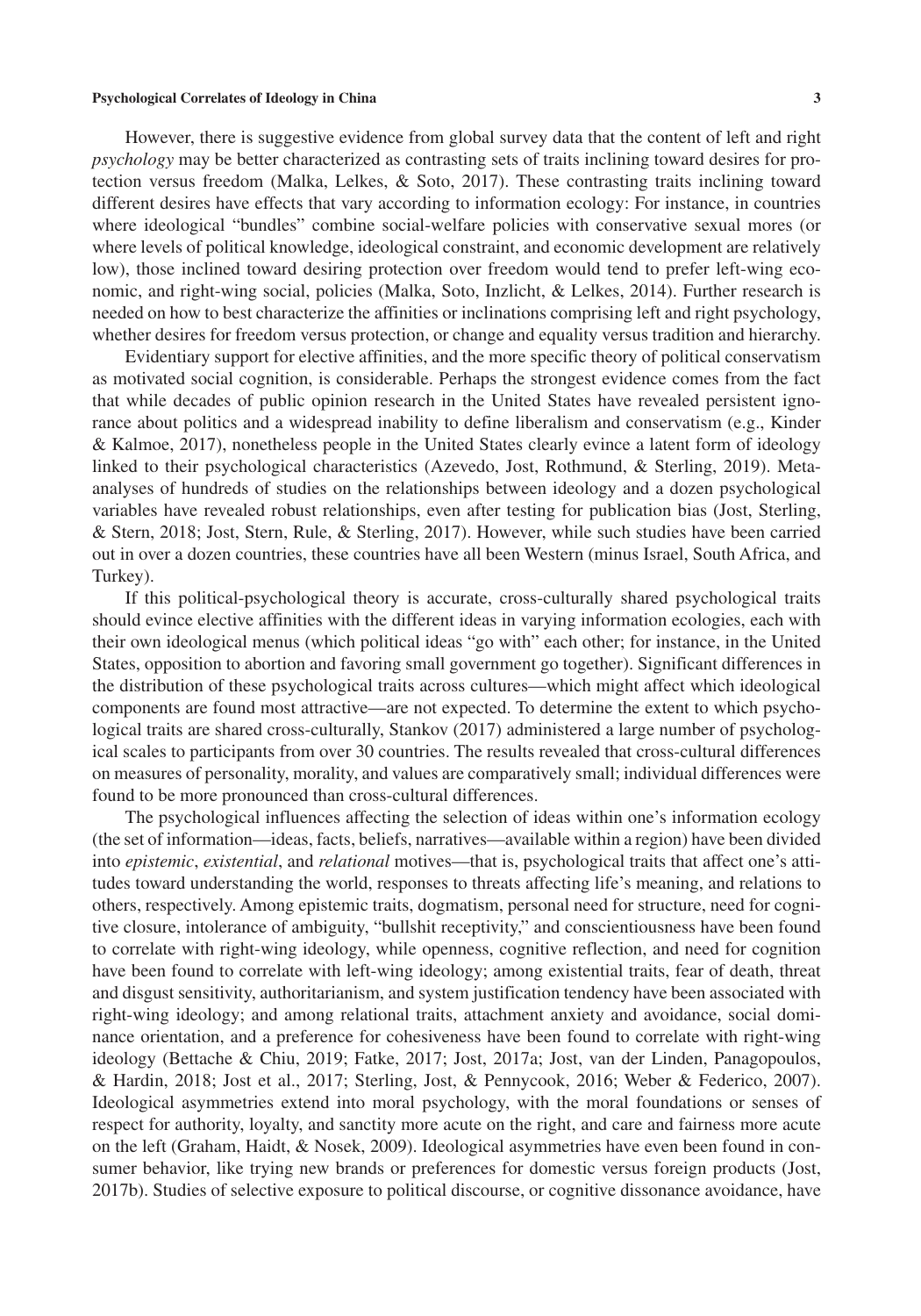had mixed results, with some indicating a symmetrical pattern between left and right, and others suggesting these behaviors are more common on the right (Jost, 2017a).

Asymmetries in psychological traits should be expected within different populations, but those between liberals and conservatives in the United States might not be expected in populations with vastly different ideological belief systems—particularly if ideological belief systems influence the development of correlated psychological traits, rather than the other way around (Beattie, 2017; Jost et al., 2014). Opposing groups in political-economic and ideological environments other than those of the West might evince asymmetries in different psychological traits; or, none at all. Yet there is some reason to expect that the same psychological traits may influence the development of ideology in vastly different contexts. After all, few of the measurements for traits asymmetrically distributed between U.S. conservatives and liberals, or European rightists and leftists—e.g., needs for cognition, structure, closure—were originally designed with any expectation of ideological asymmetries, which were only discovered later (Jost, 2017a, p. 169). If the same psychological traits influence the development of ideology in vastly different political-economic contexts, as the theory would suggest, they should attach to different ideas in different information ecologies. There is some evidence for this in social democracies and postcommunist societies (Langer, Vasilopoulos, McAvay, & Jost, 2020; McFarland, Ageyev, & Djintcharadze, 1996; Oskarsson et al., 2015; Soboleva, 2020; Thorisdottir, Jost, Liviatan, & Shrout, 2007).

In these political-economic contexts, an uncertainty-reducing desire for stasis or resistance to change may incline people to support socialism over capitalism (Jost, Krochik, Gaucher, & Hennes, 2009)—just as, theoretically, a desire for equality may incline people to support a one-party political hierarchy to enforce economic equality. Another issue arising outside of North America and Western Europe is that "what is the "old" to be conserved and what is the "new" to be embraced vary across political contexts" (Soboleva, 2020, p. 72). In China, for instance, the "old" could be the past 40 years of reform and opening, the Mao era, the republican era, or the imperial/feudal/Confucian era, and the "new" is similarly overpopulated terrain.

Research on elective affinities in countries other than Western capitalist democracies has been relatively rare, limiting the scope and further development of this theory. On the one hand, crosscultural psychologists have shown little interest in political science; on the other hand, political psychologists who study ideology seldom explore beyond the Western context (cf. Kim, Kang, & Yun, 2012; Roets, Au, & Van Hiel, 2015; Talhelm et al., 2015; Zhang & Zhong, 2019).

## *Beyond Euro-American Ideology*

China offers an ideal location to test for elective affinities between psychological traits and political ideology outside of the West, due to its vastly different ideological spectrum and information ecology (Jenco, 2013). Having experienced a socialist revolution nearly a century ago, it offers a test of Hannah Arendt's speculation that "[t]he most radical revolutionary will become a conservative the day after the revolution" (Seldes, 1985, p. 96). Certainly, the original revolutionaries would initially seek to preserve their new system, and subsequent generations may be attracted to preserving the (revolutionary) status quo out of similar psychological motives to those that incline Westerners to conservatism.

Officially, China is a socialist country (albeit, again officially, in the primary stage of building socialism), although starting in the late 1970s, it began taking the "capitalist road" to development (Bramall, 2008; Xi, 2017). At the elite level, even within the Communist Party, ideological tensions are evident (Lynch, 2015; Tang, 2017). Contrary to what some might expect in a one-party state, ideological differences are evident among segments of the mass public as well. These differences were revealed by the results of an online political survey, the Chinese Political Compass (CPC), designed by netizens at Peking University to measure opinions on political, economic, and social/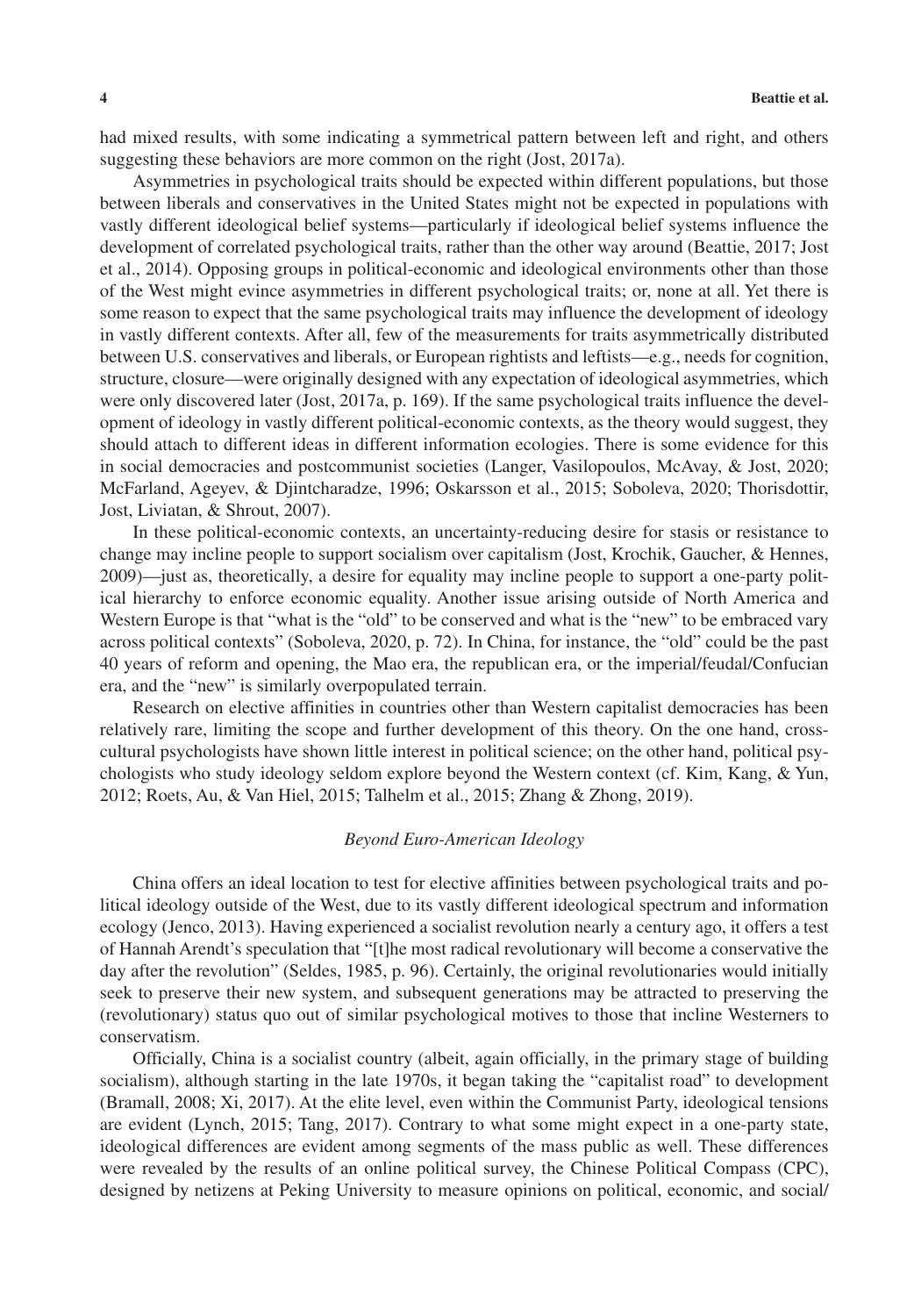cultural issues. This measurement was designed by "Chinese intellectuals [who] have defined the core ideological divides in China as those between conservatives on the *left* who support a socialist (authoritarian) state, who emphasize national unity and security, who think highly of the old communist/socialist economic system, and who value traditional culture, versus liberals on the *right* who advocate for a constitutional democracy, who embrace individual liberty, who support marketoriented reform, and who are enthusiastic about modern science and technology" (Pan & Xu, 2015, p. 2, emphasis added). Hence Pan and Xu define the ideological spectrum in China as ranging from the "conservative left" to the "liberal right." (This classification prioritizes the *economic* divide between left and right [see also Wu, 2019], which is more similar worldwide than divides on political philosophy and social/cultural issues; the economic divide focuses on equality versus inequality, the content-laden side of the equality/change versus hierarchy/stasis dichotomy, while change versus stasis is non-directional or content-free; Jost et al., 2009). On economic issues, the Chinese left is more similar to U.S. liberals, although with a much greater acceptance of government economic intervention (closer to socialists in the United States); the Chinese right is similar to center-right liberals and conservatives in their embrace of capitalism. On political issues, the Chinese left shares little with U.S. liberals; they share some views in common with U.S. conservatives on national unity, patriotism, national security, and state sovereignty. The Chinese right, on the other hand, shares much in common with U.S. liberals and conservatives alike, mostly on issues like electoral competition and constitutional democracy taken for granted and left uncontested in the West. On social/cultural issues, the Chinese left shares something in common with U.S. conservatives (although with vastly different cultural values to protect, and opposite positions on social issues like abortion and religion), and the Chinese right looks similar to U.S. liberals in their commitment to individual freedom (see also Lu, Chu, & Shen, 2016). This makes China an ideal place to test for elective affinities, particularly whether they primarily "attach" to social/cultural or economic aspects of ideology.

In Mao's conception, "left" and "right" meant much the same as in the change/equality versus tradition/hierarchy conceptualization; only the goal of equality (communism) was unquestioned, so left and right referred to quicker or slower paths, respectively, toward the ultimate goal (Nathan & Shi, 1996, pp. 526–527). After reform and opening, while communism remained the official goal, the means of attaining it changed from state-directed development to market-directed development managed by the state. This split the combination of equality with change and tradition with hierarchy: Change in the direction of capitalist markets meant greater inequality (empirically, if not theoretically), while tradition meant hewing to Mao-era policies promoting economic equality. Whether post-Mao China has broken with Marx's ideas has inspired vigorous debate. On one reading of Marx, since pre-revolution China was still in a feudal stage of development, the country required a capitalist stage to develop the forces of production to a cutting-edge level before transitioning to socialism and then communism (Bramall, 2008, pp. 84–87). This interpretation is closest to the official line (Jiang, 2018; Xi, 2020). Others contend that reform and opening represented a rejection of Marxism and socialism (Hart-Landsberg & Burkett, 2005), and contemporary China's poor record on redistribution means that it is not fully socialist (Naughton, 2017).

Conservative left and liberal right form a broad categorization, intended to capture the most common, widespread forms of ideology. But it does not describe the full breadth of ideological diversity in China—like the New Left or neo-Confucianism (Blanchette, 2019; Fogel, Cheek, & Ownby, 2019)—just as the liberal-conservative categorization in the United States excludes ideologies like democratic socialism or paleoconservatism. For instance, one study of online political discourse in China identified 11 ideological clusters, only some of which would fit seamlessly under a "liberal right"-"conservative left" organization (Shi-Kupfer, Ohlberg, Lang, & Lang, 2017). Even within this broad dichotomy, surprises (for many Westerners) abound. Communist Party members tend to take more progressive stances on social issues and have less authoritarian views than the general public (Ji & Jiang, 2020). Many liberal intellectuals in China ("liberal" in the *economic* sense of favoring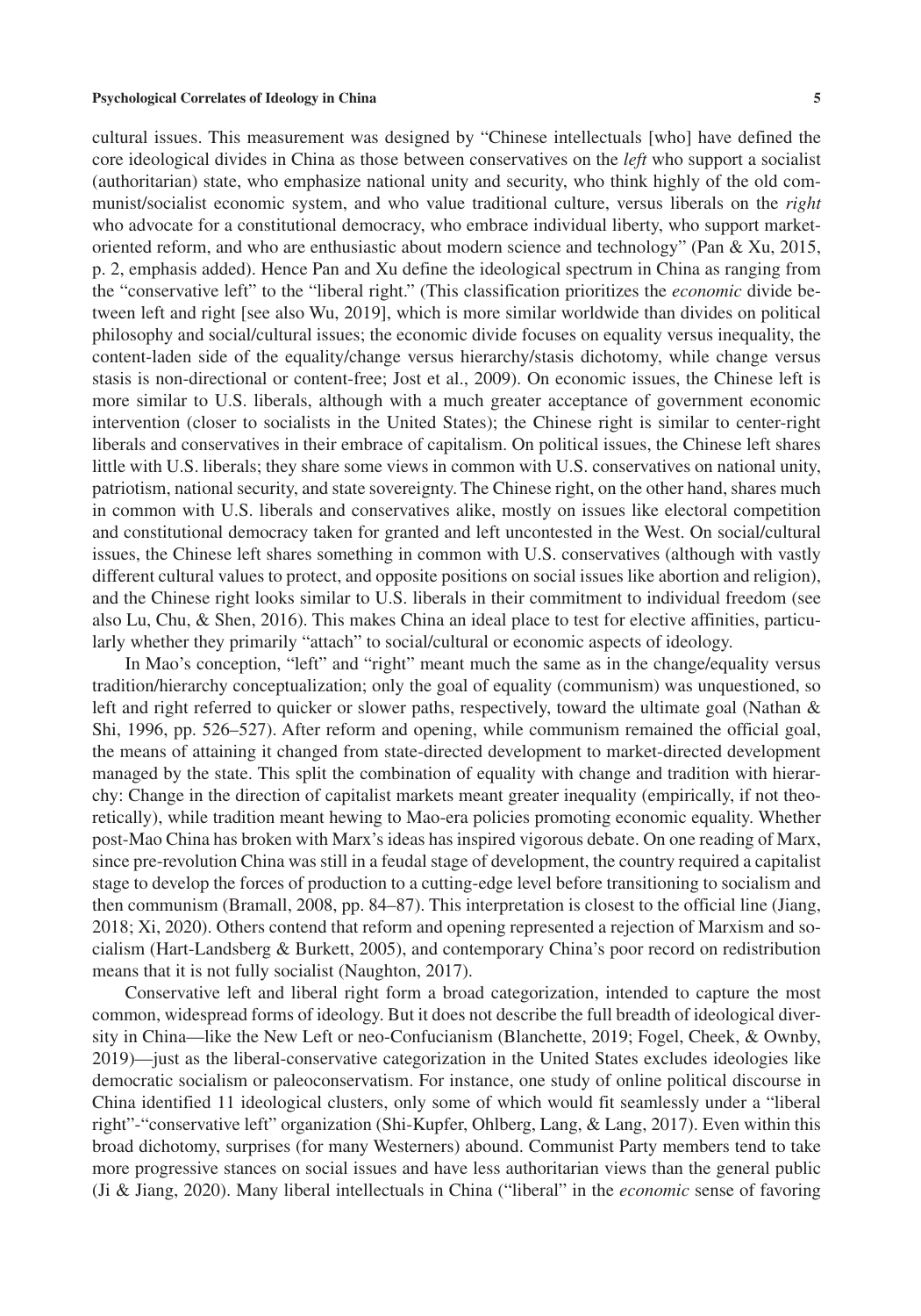unimpeded free-market capitalism, and in the *political* sense of favoring competitive democracy the same usage as in "liberal right") support Donald Trump and adopt U.S. conservative positions on political correctness, Islam, feminism, and other issues (Lin, 2021). However, these are ideological trends evident only among the most politically knowledgeable; among the mass public, even the leftright dichotomy is poorly understood, despite having been used by political elites since the founding of the PRC (Wu, 2020).

China therefore offers an ideal test of the universality of elective-affinity theory. Its ideological spectrum is fundamentally different from those of Western countries. Its "liberal right" roughly combines the socially liberal/left-wing and economically conservative/right-wing beliefs of Western contexts, and its "conservative left" roughly combines the socially conservative/right-wing and economically liberal/left-wing beliefs of Western contexts. Uncovering how psychological traits attach (or not) to ideology in the Chinese context may reveal more about which aspects of ideology have an elective affinity with psychological traits. Are economic aspects of ideology naturally aligned with social aspects, as in the hierarchy/stasis versus equality/change conception of elective affinities? Or are the links between psychological traits and both economic and social ideology in Western countries, where almost all studies have focused, simply the result of the historically contingent ideological bundles prevalent there; and in countries with different ideological bundles, psychological traits more naturally incline people to either the freedom promised by right-wing economic and left-wing social ideology, or the protection promised by left-wing economic and right-wing social ideology? Or are these elective affinities even more historically contingent, with psychology-ideology links arrayed in as-yet unconceived manners across different countries? Still another possibility is that ideology in Western contexts is uniquely linked to psychological traits, and in other contexts psychology has no measurable relationship to ideology.

Given the dearth of research outside of the West, we were left with our own educated guess. Conservative left ideology would seem to evince an affinity to psychological traits similar to those correlated with right-wing ideology in the West: The ideology promises to maintain the traditional and familiar; to justify political, *if not economic*, hierarchy; and to promise order, certainty, security, and orthodoxy. (That is, protection over freedom.) Likewise, liberal-right ideology seems to provide psychological support similar to that provided by left-wing ideology in the West: challenging the traditional and familiar; undermining political, if not economic, hierarchy; and accepting complexity, uncertainty, and novelty. (Or freedom over protection.) Hence, we expected that in China, conservative-left ideology would correlate with traits of the psychological right, and liberal-right ideology would correlate with traits of the psychological left (according to how the psychological left and right have been defined in the West).

## **Overview of Present Research**

We selected 19 psychological constructs and the scales used to measure them in which previous research in Western contexts had found ideological asymmetries. Some, like dogmatism, had relatively large effect sizes; others, like need for cognition, had relatively small effect sizes. Some, like the personal need for structure, had been tested repeatedly; others, like anxious/avoidant attachment, had been tested infrequently. Some, like need for cognitive closure, had exhibited an unambiguous relationship with political ideology; others, like selective exposure, had exhibited contradictory, mixed results. Some, like cognitive reflection and death anxiety, were clearly epistemic and existential motives, respectively; others, like moral foundations and Schwartz values, were difficult to classify. We included two novel questions to explore whether participants conceived of equality as primarily political or economic and whether a completely free market would lead to more or less equality. Where available, we used previously validated Chinese translations of scales, and where unavailable, we translated English scales into Chinese, then back-translated them into English to ensure accuracy.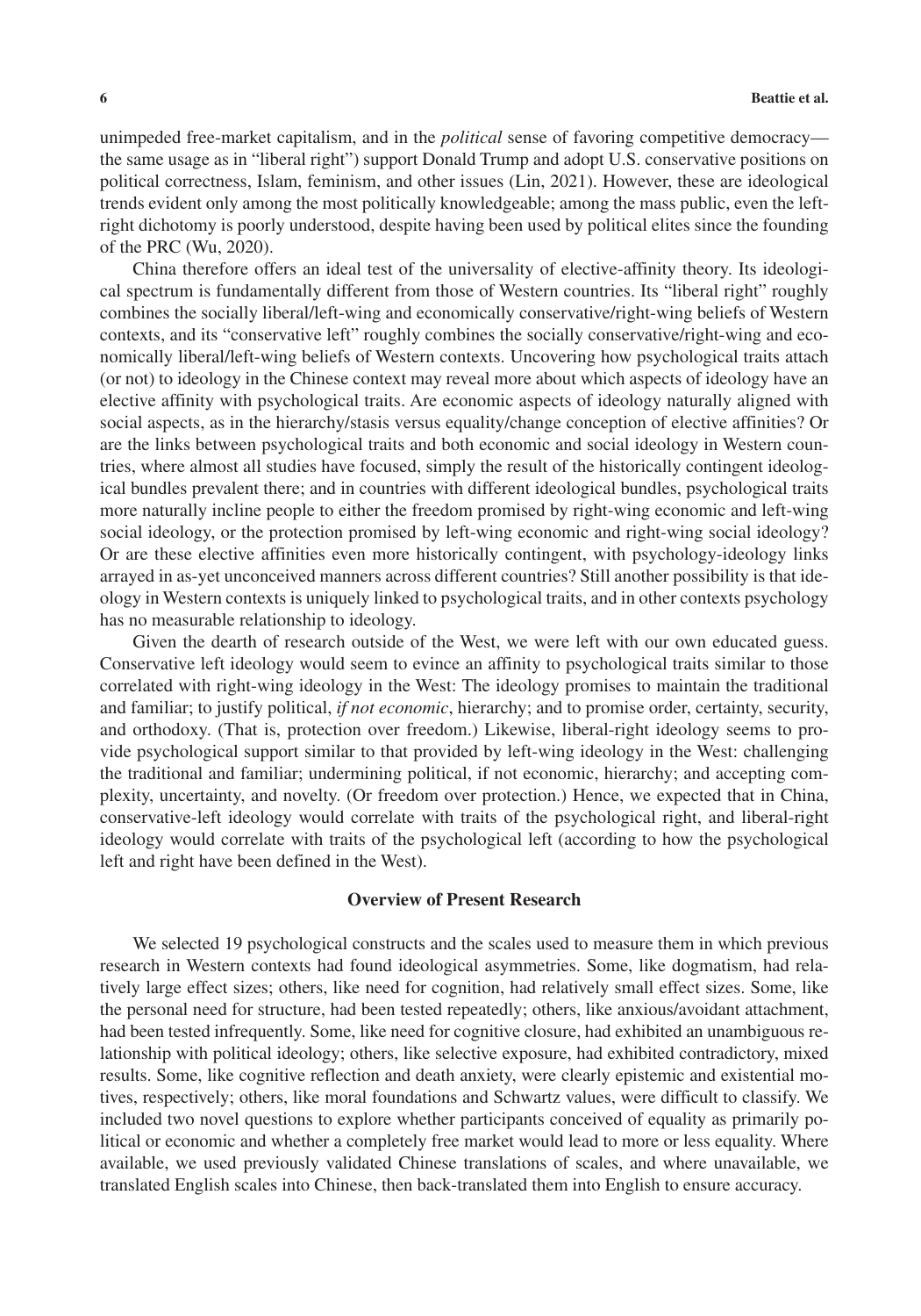In short, building off the limited results of elective-affinity research in social democracies and postcommunist societies, our overarching expectation was that in China, traits of the psychological left would correlate with "liberal right" opinions, and traits of the psychological right would correlate with "conservative left" opinions. That is, we expected that in China, the left is (psychologically) right, and the right is (psychologically) left.

## *Research Questions*

#### *Epistemic Motives*

Meta-analyses of studies (mostly in Western capitalist democracies) on links between "Big Five" personality traits and political ideology have found the strongest correlations between openness to experience and left-wing ideology, and conscientiousness with right-wing ideology (Cichocka & Dhont, 2018). Fatke's (2017) analysis of World Values Survey data replicated the same two relationships but also found that extraversion, neuroticism, and agreeableness were positively correlated with left-wing ideology. The study further found that relationships between personality traits and ideology varied by country and were affected by levels of human development and political freedom. In countries scoring lower on the Freedom House Index, agreeableness, neuroticism, and conscientiousness were more strongly correlated with policy preferences, but extraversion and openness were more strongly correlated with policy preferences in countries scoring higher on the index. Correlations between all five personality traits and policy preferences were stronger the higher a country's score on the Human Development Index. Given the results of past cross-national studies, we expected conscientiousness to be higher in those further to the left in China, and openness, extraversion, neuroticism, and agreeableness to be higher in those further to the right (RQ1).

Past research has found that scores on the Cognitive Reflection Test (CRT) correlate positively with left-wing political opinions (Deppe et al., 2015). The CRT measures miserly information processing, or the tendency to use automatic, Type 1 processing over more cognitively taxing Type 2 processing. We expected cognitive reflection to be higher among those further to the right in China (RQ2).

Jost, van der Linden, et al. (2018) meta-analysis found dogmatism, a relatively unshakeable but unjustified certainty in one's beliefs, to have the strongest correlation (among several other traits) with right-wing ideology in Western countries. We expected dogmatism to be higher among those further to the left in China (RQ3).

People vary in the complexity with which they structure information, with some preferring simple structures and being more likely to apply stereotypes to new situations (Neuberg & Newsom, 1993). Jost, van der Linden, et al. (2018) meta-analysis found a personal need for structure to correlate positively with right-wing ideology. We expected need for structure to be higher among those further to the left in China (RQ4).

Defining "bullshit" in Harry Frankfurt's terms as an insidious form of speech unconnected with truth and irrelevant to describing reality, Sterling et al. (2016) analyzed relationships between ratings of pseudo-profound bullshit statements and political ideology, finding a correlation between rightwing economic beliefs and bullshit receptivity. We expected bullshit receptivity to be higher among those further to the left in China (RQ5).

Jost, van der Linden, et al. (2018) meta-analysis found need for cognition, a measure of engagement in and enjoyment from thinking, positively associated with left-wing ideology in Western countries. We expected need for cognition to be higher among those further to the right in China (RQ6).

Past research in Western countries has found intolerance of ambiguity, a measure of the extent to which ambiguous situations are perceived as threatening, to be associated with right-wing ideology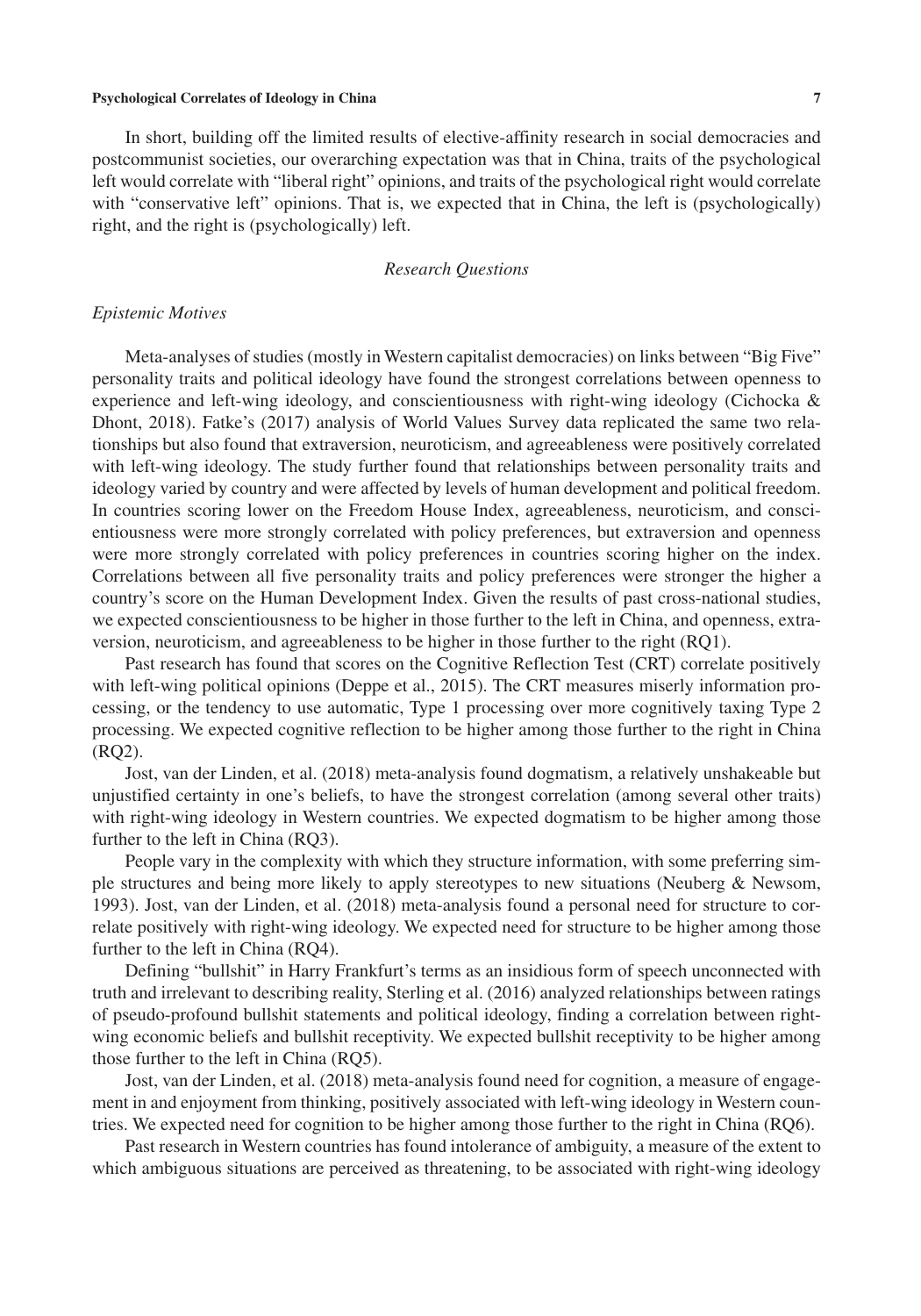(Jost, van der Linden, et al., 2018). We expected intolerance of ambiguity to be higher among those further to the left in China (RQ7).

The desire to avoid confusion and ambiguity by seizing upon a definitive explanation, or closure, has been associated with right-wing ideology in Western countries (Jost, van der Linden, et al., 2018). We expected need for closure to be higher among those further to the left in China (RQ8).

## *Existential Motives*

System justification theory proposes that people are motivated (to avoid negative affect and cognitive dissonance), to varying extents, to justify the existing social system, even when such rationalization conflicts with other affect-based motives to protect self-esteem and ingroup standing (Jost, Banaji, & Nosek, 2004; Jost et al., 2003, 2011). People higher in system-justification tendency tend to be on the right in Western countries, as elements of right-wing ideology provide more support for the status quo, reducing negative affect, than left-wing ideology. We expected the opposite pattern in China: Those further to the left would exhibit a higher system-justification tendency (RQ9).

One of the oldest areas of elective-affinity research focused on the relationship between rightwing ideology and authoritarianism (Jost et al., 2003). Some of this research has been criticized for using measures of authoritarianism contaminated by content-predictor overlap (Malka, Lelkes, & Holzer, 2017). We expected authoritarianism to be higher among those further to the left in China (RQ10).

Meta-analyses of the relationship between right-wing ideology and fear of death have found conflicting results, with Onraet, Van Hiel, Dhont, and Pattyn (2013) finding a significant relationship and Jost et al. (2017) a nonsignificant relationship. We expected fear of death to be higher among those further to the left in China (RQ11).

Terrizzi, Shook, and McDaniel's (2013) meta-analysis found disgust sensitivity to correlate with right-wing ideology (cf. Tybur, Merriman, Hooper, McDonald, & Navarrete, 2010). Jost, van der Linden, et al. (2018) meta-analysis found threat sensitivity to correlate with right-wing ideology (cf. Crawford, 2017). We expected greater disgust and threat sensitivity among those further to the left in China (RQ12).

## *Relational Motives*

Social dominance orientation (SDO), a generalized preference for group hierarchies and inequality, correlates with right-wing ideology in Western countries, and has been found to mediate conservatives' relatively lower acuity in the moral senses of care and fairness (Kugler, Jost, & Noorbaloochi, 2014). We expected SDO to be higher among those further to the left in China (RQ13).

Regarding cohesiveness, previous research has found that U.S. conservatives evince a greater preference for "tight," cohesive, behaviorally uniform social groups (Bettache & Chiu, 2019). The effect of conservative (right-wing) beliefs in the United States was comparable to the effect of living in a collectivist culture among the study's Indian sample. We expected a greater preference for cohesive, behaviorally uniform groups among those further to the left in China (RQ14).

Early unsuccessful attempts at emotional attachment are hypothesized to result in insecure attachment styles: anxious attachment, a preoccupation with seeking protective proximity, and avoidant attachment, keeping emotional distance from others. Previous research has linked right-wing ideology with anxious (through SDO) and avoidant (through right-wing authoritarianism) attachment styles (Weber & Federico, 2007), though results have differed across studies (Koleva & Rip, 2009). We expected anxious and avoidant attachment to be higher among those further to the left in China (RQ15).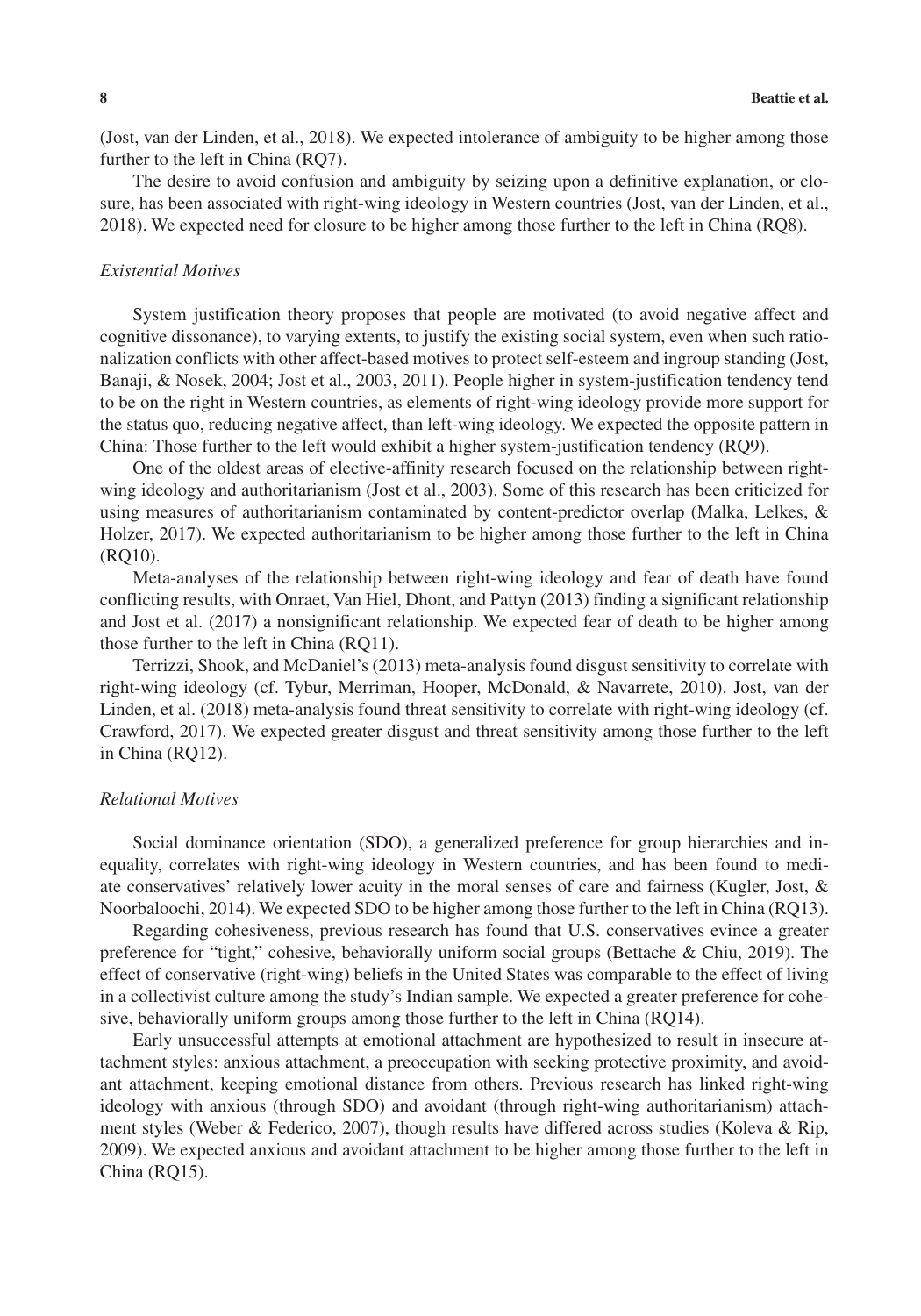Past research has found self-reported socioeconomic standing to correlate with right-wing ideology (specifically, a measurement of neoliberal beliefs) in the United States and India, although not in Hong Kong (Beattie, Bettache, & Chong, 2019). We expected power-ladder rankings to be higher among those further to the left in China (RQ16).

## *Others*

Moral foundations theory proposes that humans evolved distinct moral senses or foundations rooted in emotions and quick, effortless thought, which are activated when a moral question is presented. Past research has shown that the moral senses of care and fairness are more acute in those further to the (secular) left, while the senses of authority, loyalty, and purity are more acute in those further to the (religious) right (Bettache, Hamamura, Amrani Idrissi, Amenyogbo, & Chiu, 2019; Graham et al., 2013). We expected those further to the right in China to be higher in moral progressivism (RQ17).

Past research has had mixed results concerning the relationship between selective exposure to media and ideology, with some finding greater selective exposure on the right, and others finding no ideological asymmetry (Jost, 2017a). We therefore had a weak expectation of selective exposure being higher among those further to the left in China (RQ18).

The meaning of tradition versus change is relatively straightforward in the Chinese ideological context; however, equality versus hierarchy is fraught with multiple interpretations. Hierarchy could evoke the party/government, or the hierarchy of wealth; equality could evoke the political principle of "one person, one vote," or wealth/income parity. In keeping with the conception of left/right psychology as consisting of traits inclining toward desires for equality versus hierarchy, we expected the right in China to have this feature of left psychology; given their political commitments, we expected them to be more likely to interpret equality as primarily political and to believe that further "reform and opening" leading to a perfectly free market would *reduce* wealth and income inequalities (RQ19).

The currently dominant psychological classification of values organizes them according to two axes—conservation (conformity, security, and tradition) versus openness to change (stimulation, self-direction, hedonism), and self-enhancement (power, achievement, hedonism) versus self-transcendence (universalism, benevolence). Personality traits affect one's prioritization of values, which in turn affect the development of ideology, and vice versa (Jost, Basevich, Dickson, & Noorbaloochi, 2016). In Western European countries, the Schwartz values of universalism, stimulation, and benevolence tend to correlate with left-wing ideology, and the values of security, conformity, tradition, and power correlate with right-wing ideology (Piurko, Schwartz, & Davidov, 2011). In several postcommunist Eastern European countries, fewer relationships were found between ideology and values; in the Czech Republic, *right-wing* ideology was associated with the openness to change values (plus achievement) and *left-wing* ideology with security and conformity. Given the mixed results among postcommunist and capitalist democratic countries, we tentatively expected the self-transcendence and openness to change values to be more important among those further to the right in China, and the conservation and self-enhancement values to be more important among those further to the left in China (RQ20).

Jost's (2017b) review of elective-affinity research on correlations between ideology and brand preferences found among others, relationships between left-wing beliefs and a greater desire to try new brands, and right-wing beliefs and a greater preference for domestic over foreign brands. We expected a greater preference for domestic over foreign brands, and a lower willingness to try new brands, among those further to the left in China (RQ21).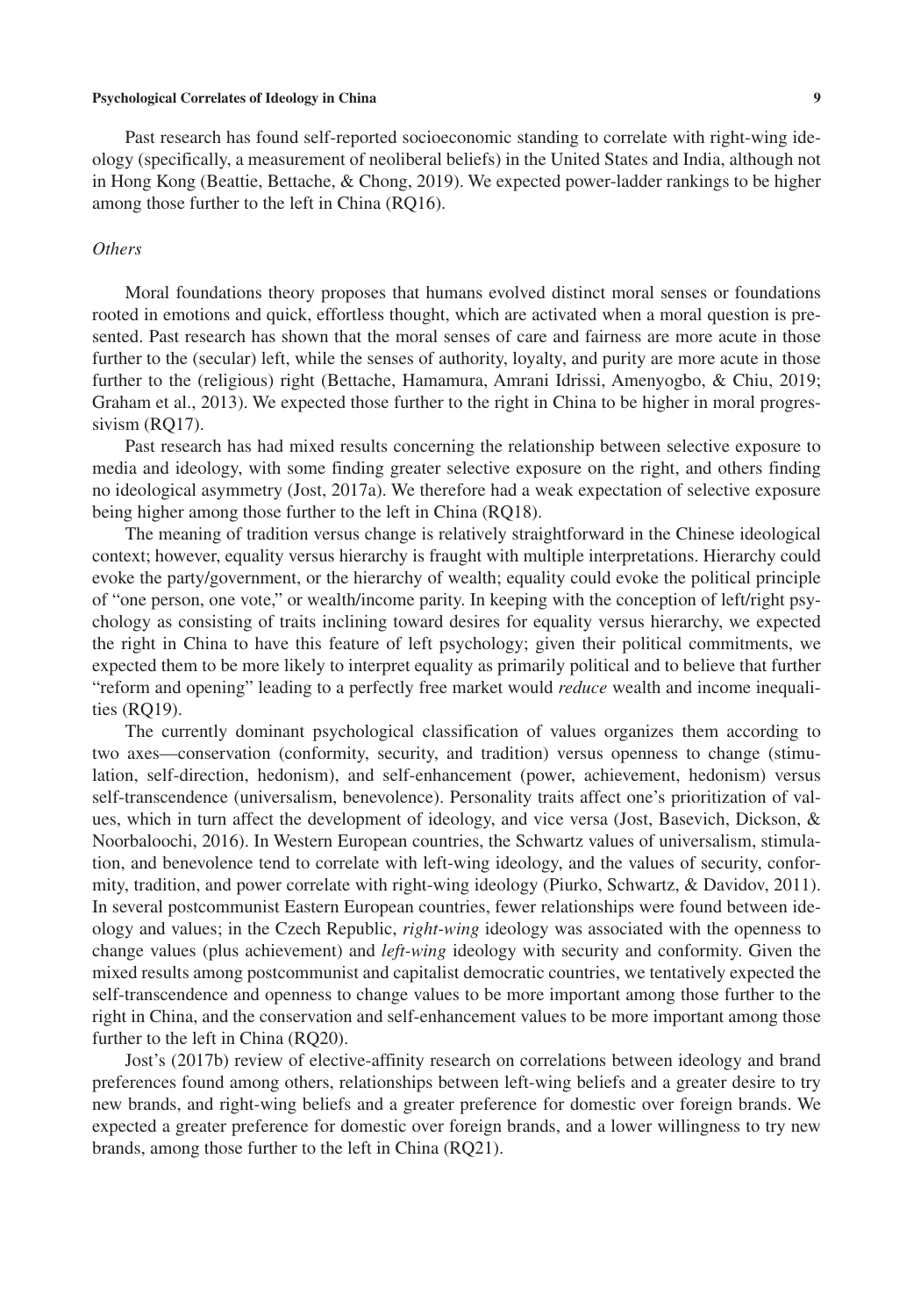#### **Method**

#### *Participants*

We employed a polling company to give a survey to a nationally representative sample of urban residents of mainland China using an online panel (*n* = 509, after eliminating for failed attention checks). This number of participants was selected after using G\*Power to determine the sample size required for (1 − *β*) = .95 (Faul, Erdfelder, Buchner, & Lang, 2009). Based on previous meta-analytic results, our sample size provided 95% power for all variables for which weighted effect sizes had been previously calculated, other than conscientiousness, cognitive reflection, threat sensitivity, and need for cognition (Jost, 2017a).

Participants were selected by the company to reflect national proportions of gender, age, and education and income levels. Participants' average age was 38.97 years (*SD* = 13.69, range = 18–91); men comprised a bare majority (51.5%, *n* = 262) and women the minority (48.5%, *n* = 247). Levels of education ranged from below primary school  $(3.5\%, n = 18)$ , primary school  $(10.4\%, n = 53)$ , junior school (25.3%, *n* = 129), high school or technical secondary school (23%, *n* = 117), some college (13.9%, *n* = 71), bachelor's degree (20.2%, *n* = 103), master's degree (3.3%, *n* = 17), and doctoral degree  $(0.2\%, n=1)$ . The median and mean level of reported monthly income was between ¥6000 and ¥7000. A plurality were employed by private enterprises (45.4%, *n* = 231), and the rest were self-employed (13.2%,  $n = 67$ ) or employed by state-owned or -held enterprises (13%,  $n = 66$ ), joint-venture or foreign companies (10.8%, *n* = 55), town and village enterprises (3.5%, *n* = 18), the party or government (2.8%,  $n = 14$ ), collective enterprises (2.4%,  $n = 12$ ), or non-profits or social service organizations (1.8%,  $n = 9$ ); the rest worked as farmers (3.7%,  $n = 19$ ) or were unemployed  $(3.5\%, n = 18).$ 

## *Measures*

#### *Moral Foundations*

We used the Mandarin Chinese MFQ20 scale ( $\alpha = .81$ ; binding foundations [authority, loyalty, purity]  $\alpha = .71$ ; individuating foundations [care, fairness]  $\alpha = .64$ ) by Buchtel, Wu, Hornbeck, Ma, Li, Leung, Zhang, and Zhang from the moralfoundations.org website. A sample item measuring the moral sense of purity is "People should not do things that are disgusting, even if no one is harmed," and level of agreement/relevance to moral judgment was measured from 0 (*Strongly disagree/not at all relevant*) to 5 (*Strongly agree/extremely relevant*). An MFQ "progressivism" (referring to correlations found in the West) measure can be calculated by subtracting the mean of responses to the authority, loyalty, and purity items from the mean of responses to the care and fairness items.

#### *Ideology*

Pan and Xu's (2015) analysis of over 170,000 participants taking the CPC survey found a single left-right dimension covering political, economic, and social issues. Their subsequent analysis of over 470,000 results found that a slightly better fit to the data was provided by three dimensions nationalism, market orientation, and tradition—that were strongly correlated, such that most participants were either nationalistic, antimarket, and pro-tradition, or took the opposite positions (Pan & Xu, 2018; cf. Wu & Meng, 2017). Because survey length and comparability with Western studies were primary concerns, we selected the top half of political, economic, and cultural questions by factor loading on the left-right dimension ( $\alpha$  = .67). However, the polling company required us to remove 12 of the 20 political questions due to perceived political sensitivity, so we had to devise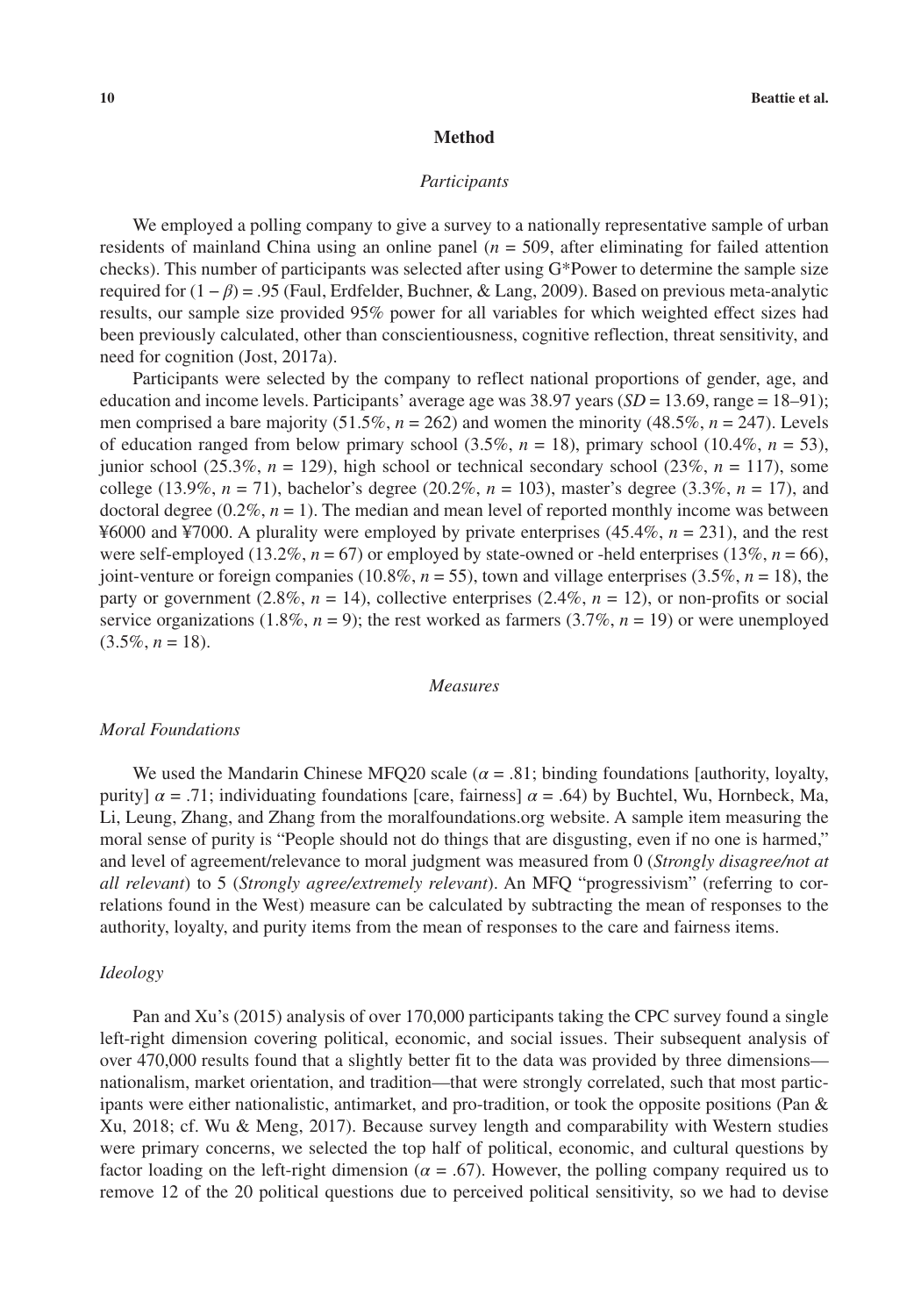two new questions. A sample item is "Human rights take precedence over sovereignty," and level of agreements was measured as in the original CPC, four options from −2 (*Strongly oppose*) to 2 (*Strongly agree*). Participants were then asked to classify their ideology on a 0–100 left-right sliding scale for comparison.

## *Selective Exposure, Interest, Media Use*

Participants were told that now that their political opinions had been measured, would they like to receive a few articles "that provide arguments for political opinions you disagree with." Next, they were asked how often they seek to learn about political opinions differing from their own, from 0 (*Never*) to 4 (*Always*). Participants were then asked for their level of interest in political issues and debates, from 1 (*Not interested*) to 10 (*Very interested*), and how often they read, listen to, or watch political news or debates in the media, from 1 (*Never*) to 10 (*Every day*).

## *Meaning of Equality*

We asked participants whether their first thought of "equality" was political (open elections, right to vote) or economic (wealth and income at similar levels), and whether they thought "a perfectly free market, with no government interference, will naturally lead to more or less economic equality."

## *Personality*

To avoid content-predictor overlap in some longer versions (Charney, 2015), we used Carciofo, Yang, Song, Du, and Zhang's (2016) Chinese language 10-item Big Five Personality (BFI-10) inventory; a sample item is "I see myself as someone who is outgoing, sociable," and level of agreement was measured from 1 (*Strongly disagree*) to 5 (*Strongly agree*).

## *System Justification*

We used Tan, Liu, Huang, Zheng, and Liang's (2016) eight-item  $(\alpha = .86)$  general systemjustification scale. A sample item is "China serves the greatest good for its citizens," and level of agreement was measured from 1 (*Completely disagree*) to 9 (*Completely agree*).

## *Cognitive Reflection*

We used Toplak, West, and Stanovich's (2014) seven-item CRT-7 scale, with minor changes to monetary units and objects (e.g., "baseball and bat" to "racket and birdie"). A sample item is "A man buys a pig for ¥600, sells it for ¥700, buys it back for ¥800, and sells it finally for ¥900. How much has he made?" Due to comparative features of open-ended, two-answer, and four-answer variations of the CRT-7, we used the four-answer version (Sirota & Juanchich, 2018); the correct response was ¥200, the intuitive (Type 1 processing) response was ¥100, and ¥0 and ¥300 options were also offered.

## *Schwartz Values*

We used Lindeman and Verkasalo's (2005) Short Schwartz Value Survey (SSVS), which contains items like "Power (social power, authority, wealth)" with level of importance measured from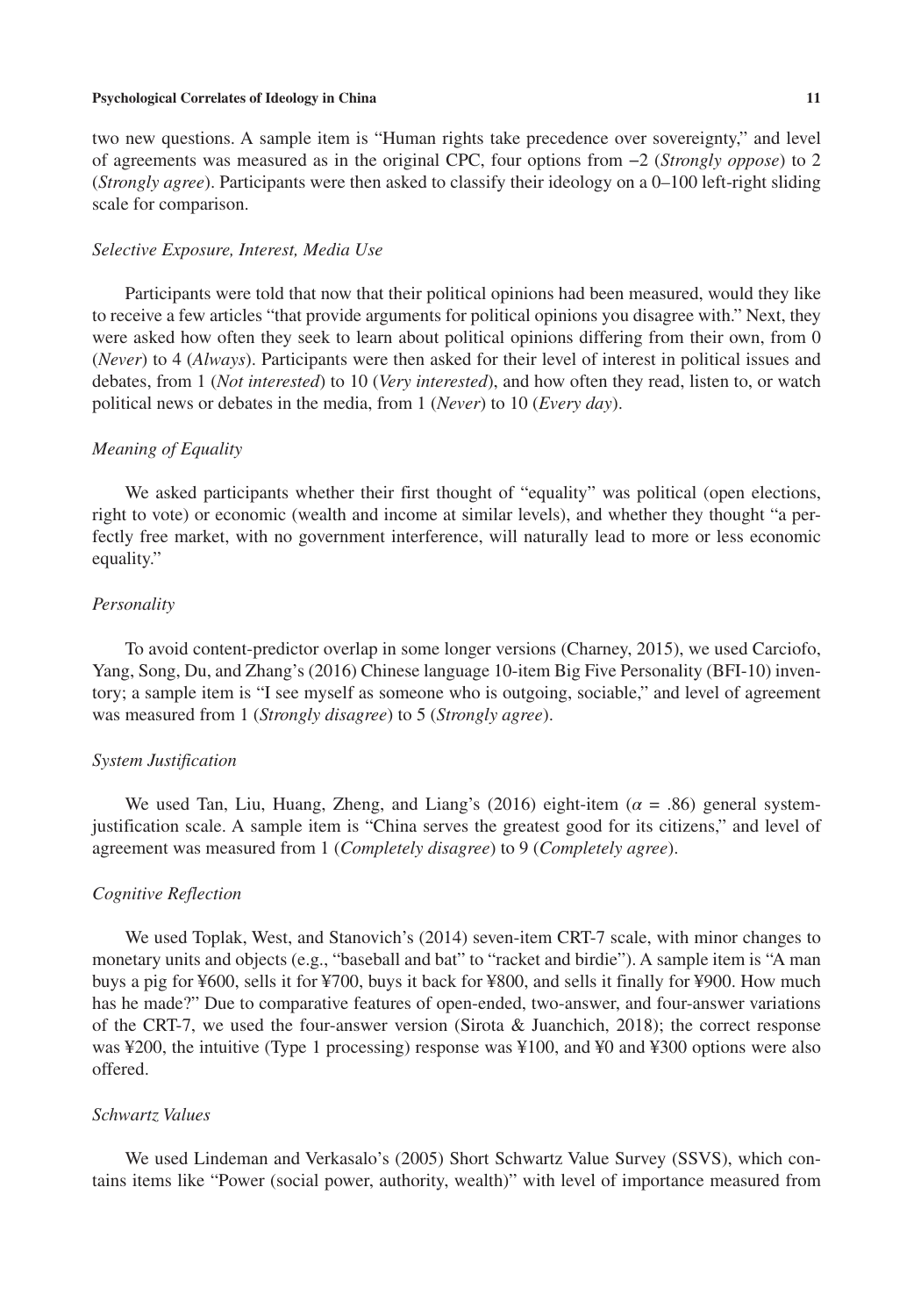0 (*Opposed to my principles*) to 8 (*Of supreme importance*). To control for differences in acquiescent responding, we centered participants' responses around their within-person means, following Schwartz (1992).

## *Dogmatism*

We used Altemeyer's (2002) DOG dogmatism scale. To minimize survey length, we selected the top half of items ( $\alpha$  = .64) by factor loading (Crowson, 2009). A sample item is "My opinions are right and will stand the test of time," and agreement was measured from 1 (*Strongly disagree*) to 7 (*Strongly agree*).

## *Personal Need for Structure*

We used Wu's (2011) 11-item ( $\alpha$  = .75) Chinese version of the Personal Need for Structure (PNS) scale. A sample item is "I don't like situations that are uncertain," and agreement was measured from 1 (*Strongly disagree*) to 6 (*Strongly agree*).

## *Social Dominance Orientation*

We used Tan, Liu, Zheng, and Huang's (2016) Chinese version of the SDO scale. However, the polling company determined that seven items were too politically sensitive and were removed; the remaining nine items had an acceptable reliability ( $\alpha$  = .70). A sample item is "If certain groups of people stayed in their place, we would have fewer problems," and agreement was measured from 1 (*Strongly disagree*) to 7 (*Strongly agree*).

## *Cohesiveness*

Participants viewed Bettache and Chiu's (2018) individuated versus homogenized groupanimated video, which portrays one group of humanoid characters moving in lockstep and another moving in uncoordinated fashion, and they were asked to report to which group they would want to belong, indicating a preference for "loose" or "tight" sociocultural groups.

## *Bullshit Receptivity*

We selected the top five items ( $\alpha$  = .66) by item-total correlation from Pennycook, Cheyne, Barr, Koehler, and Fugelsang's (2015) bullshit-receptivity scale, containing items like "Imagination is inside exponential space time events." Profundity was rated from 1 (*Not at all profound*) to 5 (*Very profound*).

## *Authoritarianism*

To avoid the aforementioned problem of content-predictor overlap, we used Im's (2014) authoritarianism scale using items from the Asian Barometer Survey. After one item was removed by the polling company for political sensitivity, the scale included seven items ( $\alpha$  = .65), for instance, "A person should not insist on his own opinion if his coworkers disagree with him." Level of agreement was measured from 1 (*Strongly disagree*) to 4 (*Strongly agree*).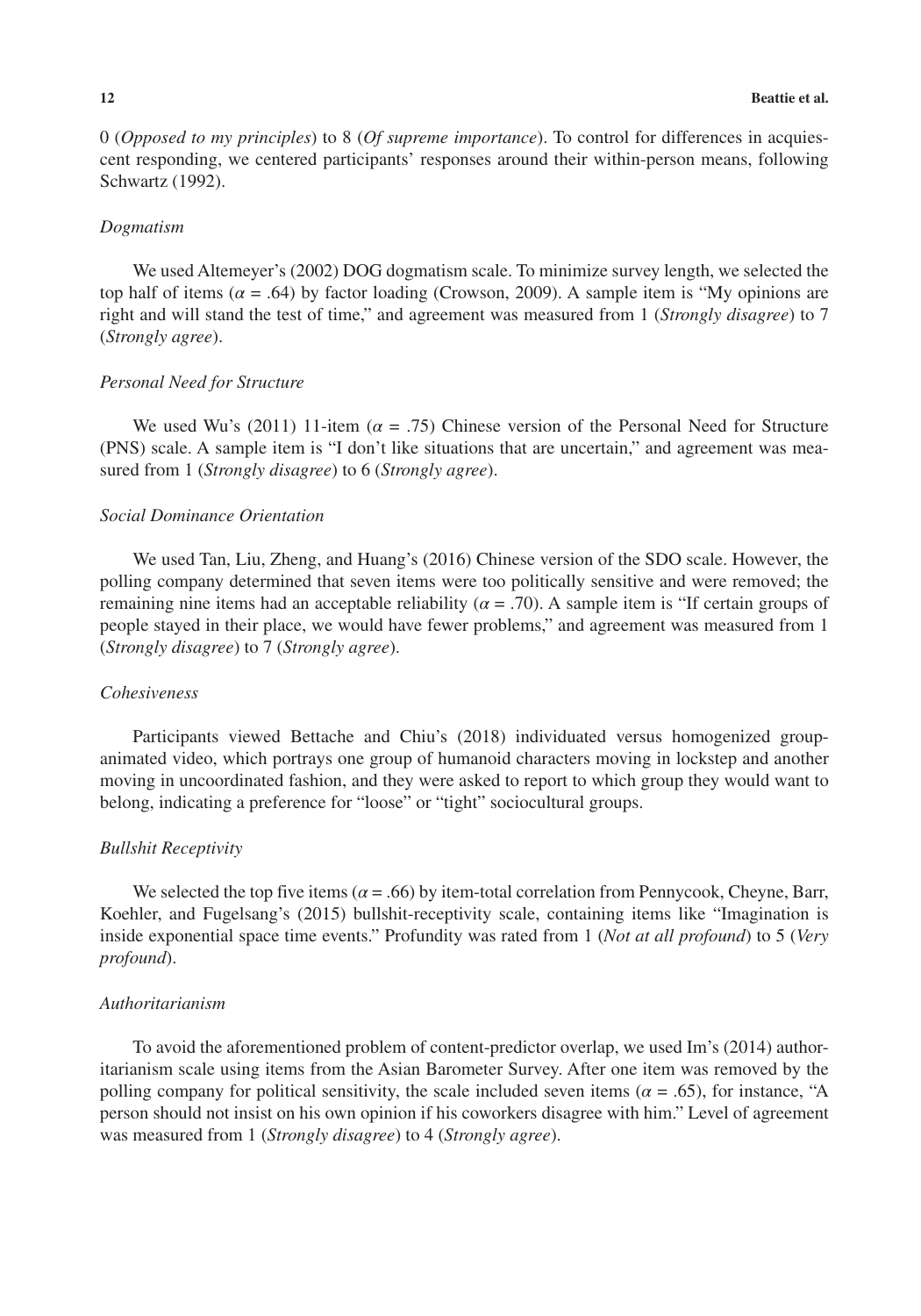### *Insecure Attachment*

We used Wei, Russell, Mallinckrodt, and Vogel's (2007) Experiences in Close Relationship Scale-short form, which contains six items each for avoidant ( $\alpha = .69$ ) and anxious ( $\alpha = .68$ ) attachment. Sample items include "I try to avoid getting too close to my partner" and "I need a lot of reassurance that I am loved by my partner"; agreement was rated from 0 (*Does not apply to me at all*) to 5 (*Applies very well*).

## *Need for Cognition*

We used Kao's (1994) Chinese short version of the Need for Cognition (NFC) scale, which contains 18 items ( $\alpha$  = .87). A sample item is "I would prefer complex to simple problems," and agreement was measured from 0 (*Does not apply at all*) to 5 (*Applies very well*).

## *Intolerance of Ambiguity*

We used the shortened, seven-item ( $\alpha$  = .66) version of Budner's intolerance of ambiguity scale (Kirton, 1981). A sample item is "What we are used to is always preferable to what is unfamiliar," and agreement was measured from 1 (*Strongly disagree*) to 6 (*Strongly agree*).

## *Need for Cognitive Closure*

We used Roets and Van Hiel's (2011) 15-item (*α* = .83) version of the Need for Closure Scale (NFCS). A sample item is "When I have made a decision, I feel relieved," and agreement was measured from 1 (*Strongly disagree*) to 6 (*Strongly agree*).

## *Death Anxiety*

We used the four-item  $(a = .92)$  fear of death subscale from Cai, Tang, Wu, and Li's (2017) Chinese Scale of Death Anxiety. A sample item was "In the past month, I often felt terrified when I thought of death," and agreement was measured from 1 (*Strongly disagree*) to 5 (*Strongly agree*).

#### *Disgust and Threat Sensitivity*

Threat and disgust sensitivity were measured by displaying three ( $\alpha$  = .86) threatening (pictures number 6230, 6350, 9635.1) and three  $(a = .88)$  disgusting (pictures number 3103, 9302, 9322) images from the International Affective Picture System database (Lang, Bradley, & Cuthbert, 2008) and asking for participants' ratings from 0 (*It isn't threatening/I am not disgusted at all*) to 10 (*I'm extremely disgusted/It is extremely threatening*). (A pilot study indicated significant ideological asymmetries in disgust and threat sensitivity using this method.)

#### *Consumer Behavior*

At the polling company's suggestion, to avoid the appearance of an overtly political focus, we added questions asking participants to state the frequency with which they try new brands, from 0 (*Always stick to the same brand*) to 10 (*Always try new brands*), and to rate three famous foreign and domestic brands, from 0 (*Very bad*) to 10 (*Very good*).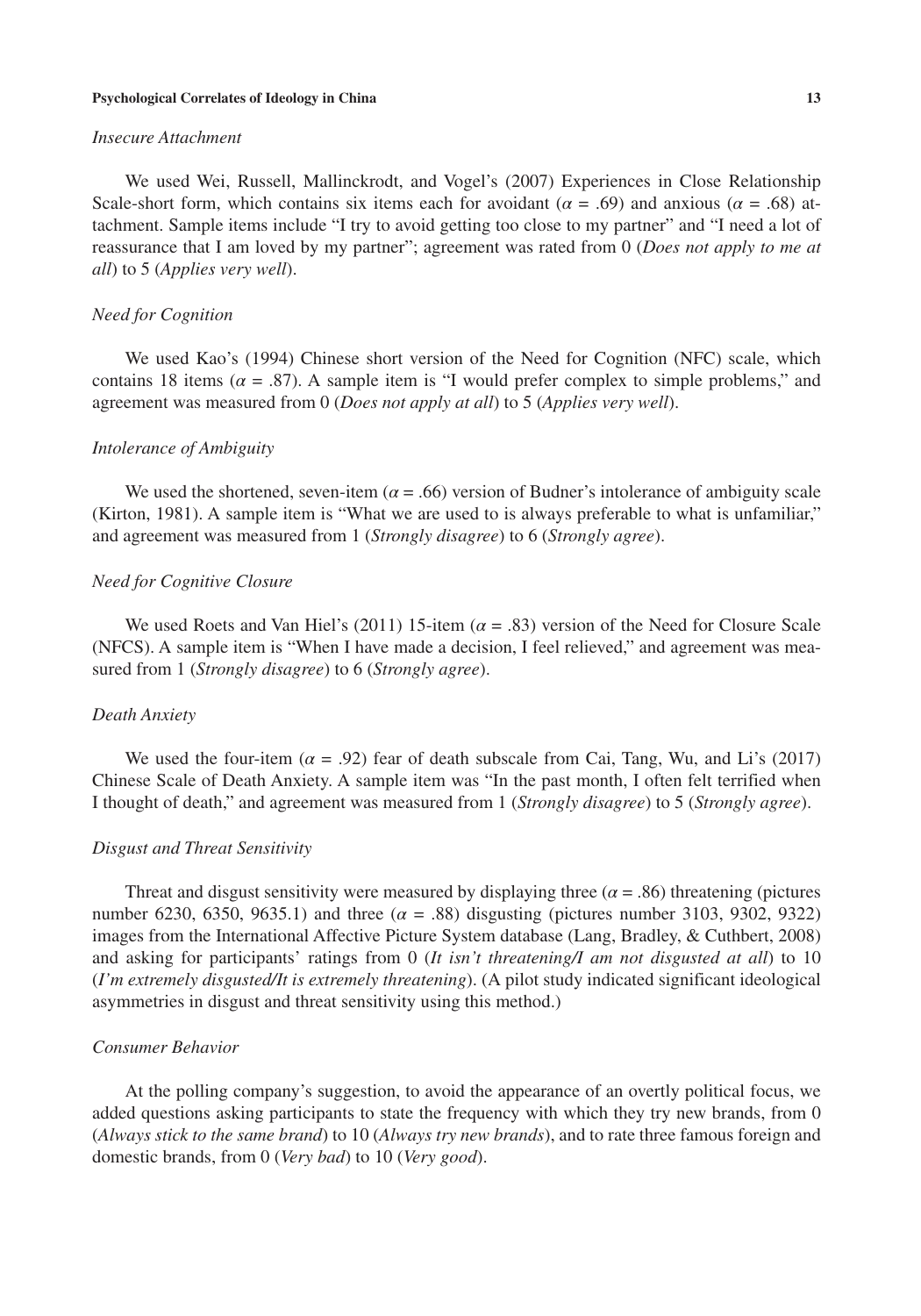## *Power Ladder*

To measure perceived socioeconomic standing, we asked participants to place themselves on a power ladder, from 1 to 8, representing "where people stand in our society" (Adler, Epel, Castellazzo, & Ickovics, 2000).

## *Procedure*

All participants completed an online questionnaire including the measures described above. Our strategy was to explore whether the same correlations between psychological traits and political ideology found in Western countries would be found in China and, if so, which traits would be related to different aspects of ideology. After giving their consent, participants were directed to follow the instructions on screen in answering the questions. Past research in China has found that controversial questions elicit high levels of social desirability bias (Meng, Pan, & Yang, 2017). To minimize such bias, we began the survey with a bogus pipeline manipulation, which urges participants to give honest answers even when others might not approve of them, since their *true* opinions would be detected by *sophisticated techniques* (this is illustrated with a simple example). This method has proven successful in reducing social desirability bias in past research (Roese & Jamieson, 1993). We also included attention-check questions throughout the survey (two were included in the moral foundations survey, and a simple math problem and a question instructing participants to select none of the answers were also included). In the end, all participants were asked to provide basic demographic data before signing off the webpage.

#### **Results**

Pan and Xu's (2015, 2018) principal component analyses (PCA) of the opt-in CPC survey data found the first PC to explain significantly more variance than subsequent PCs (17% vs. 5.4%, 19% vs. 6%). We performed the same analysis on our sample to look for differences between their (presumably) more politically interested respondents and ours with a more average level of political interest and knowledge. Our representative sample demonstrated far less ideological constraint: The first PC explains only 12.1% of the variance, the second PC, 11.6%, and the third, 5.8%. The KMO value (Kaiser-Meyer-Olkin measure of sampling adequacy) = .74, and the significant Bartlett's test of sphericity,  $\chi^2$  (300) = 1630.5 ( $p < .001$ ), indicated suitable conditions for PCA. Both PCs reflected a left-right split, with the first PC loading most strongly on political, economic, and cultural items expected to be endorsed by the left, and the second PC loading most strongly on items expected to be endorsed by the right, with two (cultural-item) exceptions each. (See Appendix A for scree plot and factor loadings.) Self-reported ideology on a left-right scale did not correlate with scores from our ideology questionnaire, not a surprising result given that left/right or liberal/conservative distinctions do not animate political discourse in China's mass media.

Like Pan and Xu's (2015) opt-in sample, ours displayed a slight difference in ideology by age, with those 18–39 (roughly corresponding to the Millennial generation in the United States) slightly (but nonsignificantly) further to the conservative left than those 40 and older on economic and political issues and further to the liberal right on social/cultural issues (*M* = −.038, *SD* = .574) than those older than 40 (*M* = −.156, *SD* = .571); *t*(507) = −2.32, *p* < .05 (cf. Harmel & Yeh, 2015). (See Appendix B for visualizations.) There were no significant differences in ideology between men and women. The only significant difference in ideology by income level was the lowest quartile being further to the conservative left on economic issues ( $M = -0.482$ ,  $SD = 0.509$ ) than those in the top three quartiles ( $M = -.341$ ,  $SD = .490$ );  $t(507) = 2.50$ ,  $p < .05$ . The only significant difference in ideology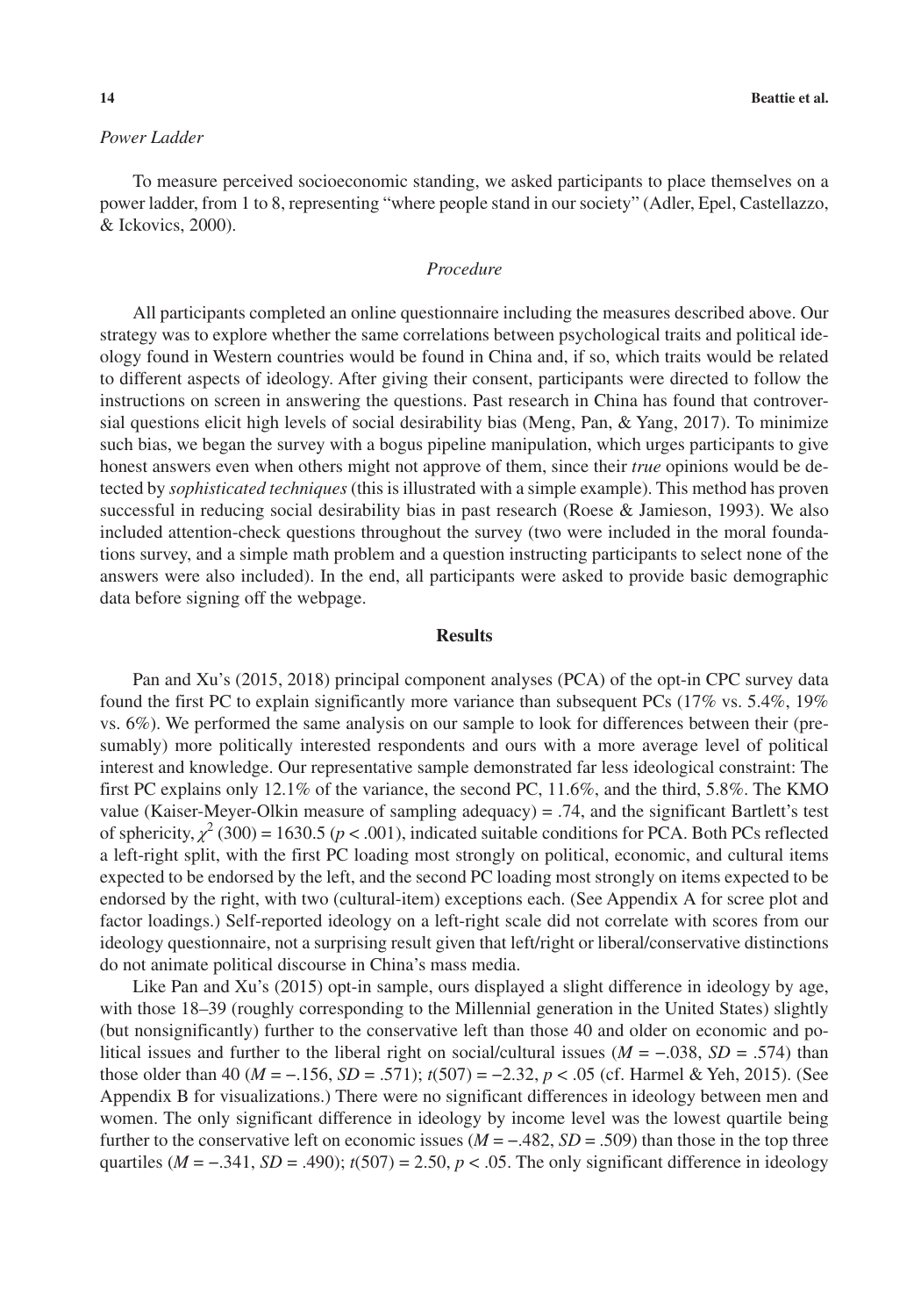by level of education was the highest quartile being further to the liberal right (*M* = .003, *SD* = .589) than the bottom three quartiles ( $M = -0.120$ ,  $SD = 0.568$ );  $t(507) = 2.02$ ,  $p < 0.05$ .

Means, standard deviations, and *t* tests of mean differences (between the left-most and rightmost halves of the sample, by ideology scores) on all variables of interest are reported in Appendix C. Bivariate correlations between variables of interest and economic, political, social/cultural, and overall ideology are reported in Table 1.

Of 21 research questions, results matched our expectations in nine cases, four received partial support, three were directly contradicted, and five received no support. Among epistemic traits, RQ1, that conscientiousness would be higher on the left, and openness, extraversion, neuroticism, and agreeableness would be higher on the right, received partial support. Conscientiousness and left-wing ideology evinced the strongest relationship, but openness and agreeableness were also associated with the left. RQ2, that cognitive reflection would be higher on the right, was directly contradicted by the results. Cognitive reflection was higher on the left, and intuitive answers were more common on the right. RQ3, that dogmatism would be higher on the left, was partially supported: Only social/cultural ideology evinced the expected relationship with dogmatism. Overall, there was a weak, marginally significant relationship with right-wing ideology, driven by a significant relationship with right-wing *political* ideology. RQ4, that need for structure would be higher on the left, was supported by the results. RQ5, that bullshit receptivity would be higher on the left, was also supported. Need for cognition (RQ6), which an a priori power analysis indicated would require double and triple our sample size for 80% and 95% power, respectively, received no support from the nonsignificant findings. RQ7 and RQ8, that intolerance of ambiguity and need for cognitive closure, respectively, would be higher on the left, were supported.

Among existential traits, RQ9 and RQ10, that system-justification tendency and authoritarianism would be higher on the left, were supported by the results. However, RQ11 and RQ12, that threat and disgust sensitivity and fear of death would be higher on the left, received no support. (Our a priori power analysis indicated that we had less than 80% power to detect the effect of threat sensitivity with our sample size.)

Among relational traits, RQ13, that social dominance orientation would be higher on the left, was contradicted by the results: SDO was higher on the right in China, as it is in Western countries. RQ14, that a preference for cohesive, tight groups would be higher on the left, received no support. RQ15, that anxious and avoidant attachment would be higher on the left, was directly contradicted by the results: Instead, both were significantly higher on the right, except on social/cultural ideology, where they were related to the conservative left. RQ16, that power-ladder rankings of socioeconomic status would be higher on the left, was also supported by the results.

RQ17, that those further to the liberal right would be higher in "moral progressivism"—the difference between the importance of care and fairness, and that of loyalty, authority, and purity was supported. Unexpectedly, the conservative left does not fit the moral foundations profile of the Western right: They are higher on the three "binding" foundations, but also on one of the "individuating" foundations, fairness. H18, that selective exposure would be higher among the conservative left, was not supported; self-reported desires to learn about and try to understand "the other side" did not vary by ideology. We also found, perhaps unsurprisingly, that those reporting more attention to political news tended toward the conservative left. RQ19, that those on the liberal right would be more likely to think of "equality" as political rather than economic, and to believe that a perfectly free market would reduce inequality, was supported.

RQ20, that the self-transcendence and openness to change values would be more important to the right, and the conservation and self-enhancement values would be more important on the left, received partial support. Composite measurements of self-enhancement values minus selftranscendence values, and conservation values minus openness values, reveal that the right tends to endorse self-transcendence values more than self-enhancement values, as expected, but the left tends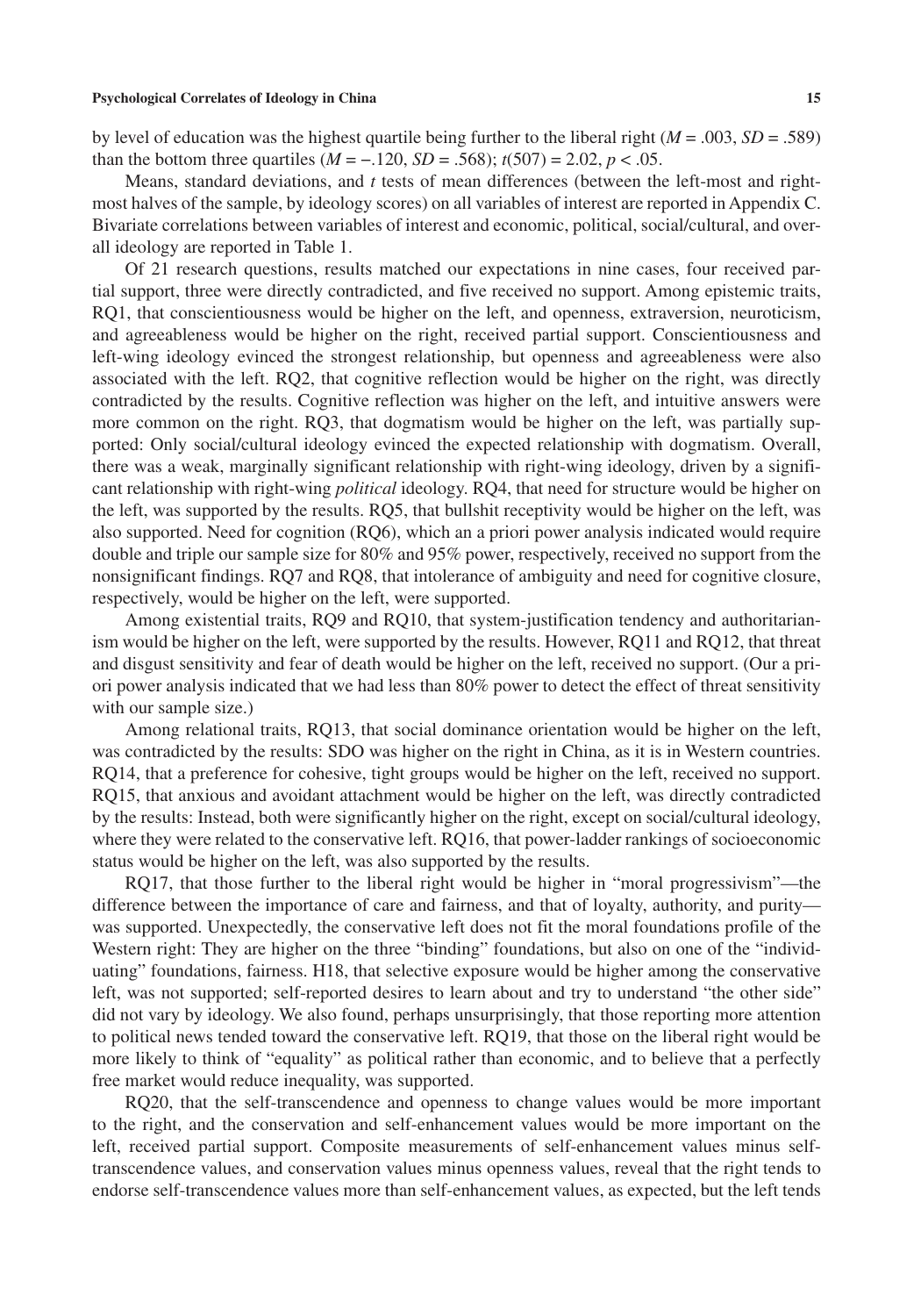|                             |                        | Ideology               |                       |                       |                      |
|-----------------------------|------------------------|------------------------|-----------------------|-----------------------|----------------------|
| Measurement/Scale           | Details                | (Combined)             | (Economic)            | (Political)           | (Social/Cultural)    |
| <b>MFQ</b>                  | $(0-5)$ Care           | $-.036$                | $-.004$               | $-.063$               | .006                 |
| <b>MFQ</b>                  | $(0-5)$ Fairness       | $-.137***$             | $-.110^*$             | $-.167**$             | .065                 |
| <b>MFQ</b>                  | $(0-5)$ Loyalty        | $-.221$ ***            | $-.160***$            | $-.268$ ***           | .07                  |
| <b>MFQ</b>                  | $(0-5)$ Authority      | $-.200***$             | $-.178***$            | $-.155***$            | $-.032$              |
| <b>MFQ</b>                  | $(0-5)$ Purity         | $-.160$ <sup>***</sup> | $-.140$ <sup>**</sup> | $-.143**$             | .002                 |
| <b>MFO</b>                  | $(0-5)$ Progressivism  | $.175***$              | $.159***$             | $.131^{\ast\ast}$     | .03                  |
| Learn about other side      | 0 <sub>no</sub>        | .002                   | .025                  | .017                  | $-.066$              |
|                             | 1 yes                  |                        |                       |                       |                      |
| Understand other side       | 0-4 (greater desire)   | .013                   | $-.010$               | .056                  | $-.042$              |
| Political interest          | $1 - 10$               | $-.040$                | $-.062$               | $-.012$               | .006                 |
| News media use              | $1 - 10$               | $-.106*$               | $-.101*$              | $-.067$               | $-.032$              |
| "Equality" means            | 0 Political            | $-.196***$             | $-.171$ ***           | $-.073^{\dagger}$     | $-.179***$           |
|                             | 1 Economic             |                        |                       |                       |                      |
| Free market causes          | 0 inequality           | $.206***$              | $.204***$             | $.187***$             | $-.050$              |
|                             | 1 equality             |                        |                       |                       |                      |
| Personality                 | $(1-5)$ Extraversion   | .003                   | $-.012$               | $-.026$               | $.075^{\dagger}$     |
| Personality                 | $(1-5)$ Agreeableness  | $-.165***$             | $-.121$ **            | $-.194***$            | .044                 |
| Personality                 | $(1-5)$                | $-.264***$             | $-.233***$            | $-.245***$            | .025                 |
|                             | Conscientiousness      |                        |                       |                       |                      |
| Personality                 | $(1-5)$ Neuroticism    | $-.006$                | .034                  | .001                  | $-.079^{\dagger}$    |
| Personality                 | $(1-5)$ Openness       | $-.086^{\dagger}$      | $-.034$               | $-.097*$              | $-.032$              |
| <b>System Justification</b> | $1 - 9$                | $-.237***$             | $-.184***$            | $-.242***$            | .018                 |
| Cognitive reflection        | $(0-7)$ Correct        | $-.125***$             | $-.079^{\dagger}$     | $-.147**$             | .010                 |
| Cognitive reflection        | $(0-7)$ Intuitive      | $.106*$                | $.084^{\dagger}$      | $.098*$               | .008                 |
| Schwartz values             | $(0-8)$ Power          | $-.026$                | .033                  | $-.107*$              | .053                 |
| Schwartz values             | (0-8) Achievement      | $.076^{\dagger}$       | .058                  | $.108*$               | $-.057$              |
| Schwartz values             | $(0-8)$ Hedonism       | $-.171$ ***            | $-.139$ <sup>**</sup> | $-.170$ ***           | .015                 |
| Schwartz values             | $(0-8)$ Stimulation    | $-.237***$             | $-.131***$            | $-.271$ ***           | $-.022$              |
| Schwartz values             | $(0-8)$ Self-Direction | $-.052$                | $-.046$               | $-.005$               | $-.072$              |
| Schwartz values             | $(0-8)$ Universalism   | $.126***$              | $.133***$             | $.108*$               | $-.034$              |
| Schwartz values             | (0-8) Benevolence      | $.135***$              | .034                  | $.203***$             | $-.022$              |
| Schwartz values             | $(0-8)$ Tradition      | $.137^{\ast\ast}$      | .032                  | $.091*$               | $.205***$            |
| Schwartz values             | $(0-8)$ Conformity     | .017                   | .006                  | .024                  | $-.001$              |
| Schwartz values             | $(0-8)$ Security       | $.136***$              | $.091*$               | $.203***$             | $-.099*$             |
| Schwartz values             | Enhancement minus      | $-.134***$             | $-.078^{\dagger}$     | $-.168$ ***           | .021                 |
|                             | Transcendence          |                        |                       |                       |                      |
| Schwartz values             | Conservation minus     | $.229***$              | $.138***$             | $.237***$             | .047                 |
|                             | Openness               |                        |                       |                       |                      |
| Dogmatism                   | $1 - 7$                | $.081^{\dagger}$       | .072                  | $.134***$             | $-.110^*$            |
| Personal Need for           | $1 - 6$                | $-.257***$             | $-.170***$            | $-.252***$            | $-.051$              |
| Security                    |                        |                        |                       |                       |                      |
| <b>SDO</b>                  |                        | $.189***$              | $.090*$               | $.221***$             | .035                 |
| Cohesiveness                | 0 Tight                | $-.011$                | $-.023$               | $-.007$               | .017                 |
|                             | 1 Loose                |                        |                       |                       |                      |
| <b>Bullshit receptivity</b> | $1 - 5$                | $-.111*$               | $-.089*$              | $-.138***$            | $-.057$              |
| Authoritarianism            | $1 - 4$                | $-.188$ <sup>***</sup> | $-.117***$            | $-.152**$             | $-.105*$             |
| Anxious attachment          | $1 - 6$                | $.088^{\ast}$          | $.076^{\dagger}$      | $.130^{**}$           | $-.092$ <sup>*</sup> |
| Avoidant attachment         | $1 - 6$                | $.188***$              | $.124***$             | $.250***$             | $-.078^{\dagger}$    |
| Need for Cognition          | $0 - 5$                | $-.043$                | $-.058$               | $-.041$               | .041                 |
| Ambiguity intolerance       | $1 - 6$                | $-.136***$             | $-.050$               | $-.158$ ***           | $-.054$              |
| Need for Closure            | $1 - 6$                | $-.154**$              | $-.070$               | $-.145$ <sup>**</sup> | $-.094$ <sup>*</sup> |
| Death anxiety               | $1 - 5$                | $-.037$                | $-.026$               | $-.008$               | $-.054$              |

**Table 1.** Bivariate Correlations: Psychological Traits and Political Ideology (−2 Conservative left, +2 Liberal right)

(Continues)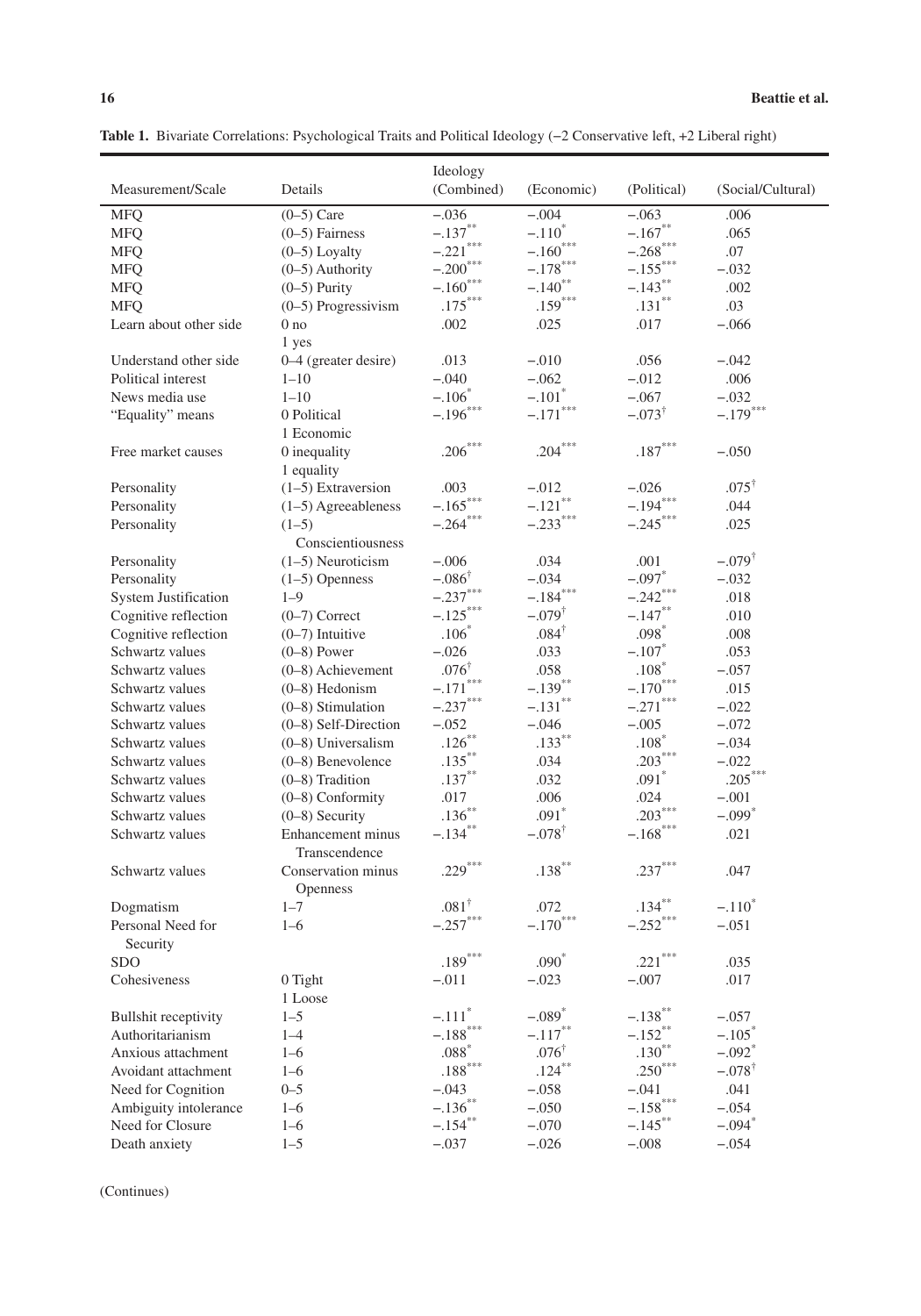| Measurement/Scale                    | <b>Details</b> | Ideology<br>(Combined) | (Economic)           | (Political)           | (Social/Cultural) |
|--------------------------------------|----------------|------------------------|----------------------|-----------------------|-------------------|
| Disgust sensitivity                  | $0 - 10$       | .057                   | .058                 | .055                  | $-.022$           |
| Threat sensitivity                   | $0 - 10$       | $-.020$                | $-.034$              | .034                  | $-.022$           |
| Try new brands                       | $0 - 10$       | $-.100^*$              | $-.034$              | $-.109$ <sup>*</sup>  | $-.058$           |
| Domestic-Foreign<br>brand preference | $-10-10$       | $-.176***$             | $-.135***$           | $-.140$ <sup>**</sup> | $-.063$           |
| Power ladder                         | 1–8            | $-076^{\dagger}$       | $-.112$ <sup>*</sup> | $-.007$               | $-.025$           |

**Table 1.** (Continued)

\*\*\**p* < .001; \*\**p* < .01; \**p* < .05; †*p* < .10

to endorse openness values more than conservation values, contrary to expectations. The conservation versus openness result was driven by the greater importance of hedonism and stimulation on the left and tradition and security on the right, and the self-enhancement versus self-transcendence result was driven by the greater importance of universalism and benevolence on the right and hedonism on the left (although achievement was weakly associated with the right). RQ21 was partially supported: Those on the liberal right reported a lower preference for domestic over foreign brands but reported *less* willingness to try new brands.

#### *Discussion*

Our representative sample demonstrated less ideological constraint than previous opt-in samples, while still clustering around the conservative left-liberal right split on political, economic, and social/cultural issues (Pan & Xu, 2015, 2018). We are not aware of public-opinion surveys in China equivalent to those in the United States which have found, over several decades, a widespread ignorance of the content of liberal and conservative ideology (e.g., Kinder & Kalmoe, 2017). Nonetheless, echoing Azevedo et al.'s (2019) U.S. findings, in our sample psychological traits predicted taking issue positions consistent with the prevailing ideological cleavage in China. Demographic characteristics vastly underperformed psychological traits in predicting political ideology. (See Appendix D for regression results.)

According to Max Weber's test of social science theories, the theory that ideology evinces elective affinities with psychological traits receives support from the results—that is, it also seems to apply in China. A majority of the research questions replicating previous research in Western countries were fully or partially supported within our Chinese sample. Arendt's conjecture that after a (left-wing) revolution ardent revolutionaries would become conservatives, was prescient; if not a day, then at least after a generation or two those with the psychological traits associated with the right in the West evince an elective affinity with the left-wing ideas institutionalized and established as the status quo.

Epistemic traits most clearly evinced this "left is (psychologically) right" pattern. Existential traits mostly displayed the same pattern, but relational traits evinced mixed and unexpected results. Moral psychology also mostly reflected the "left is (psychological) right" pattern, with "moral progressivism" higher on the right. Likewise, this pattern was partially found in Schwartz values and Big Five personality traits.

However, the plurality of mixed and null results suggests that a simple "left is (psychologically) right" description of elective affinities in China is incomplete. As expected, system justification was higher among the conservative left, whose ideological forebears won a civil war to form a government nearly a century ago; as in France, where long-institutionalized principles of liberty, equality, and fraternity incline *leftists* toward greater system justification (Langer et al., 2020). However, several unexpected results require explanation. Dogmatism, found to be higher among U.S. conservatives,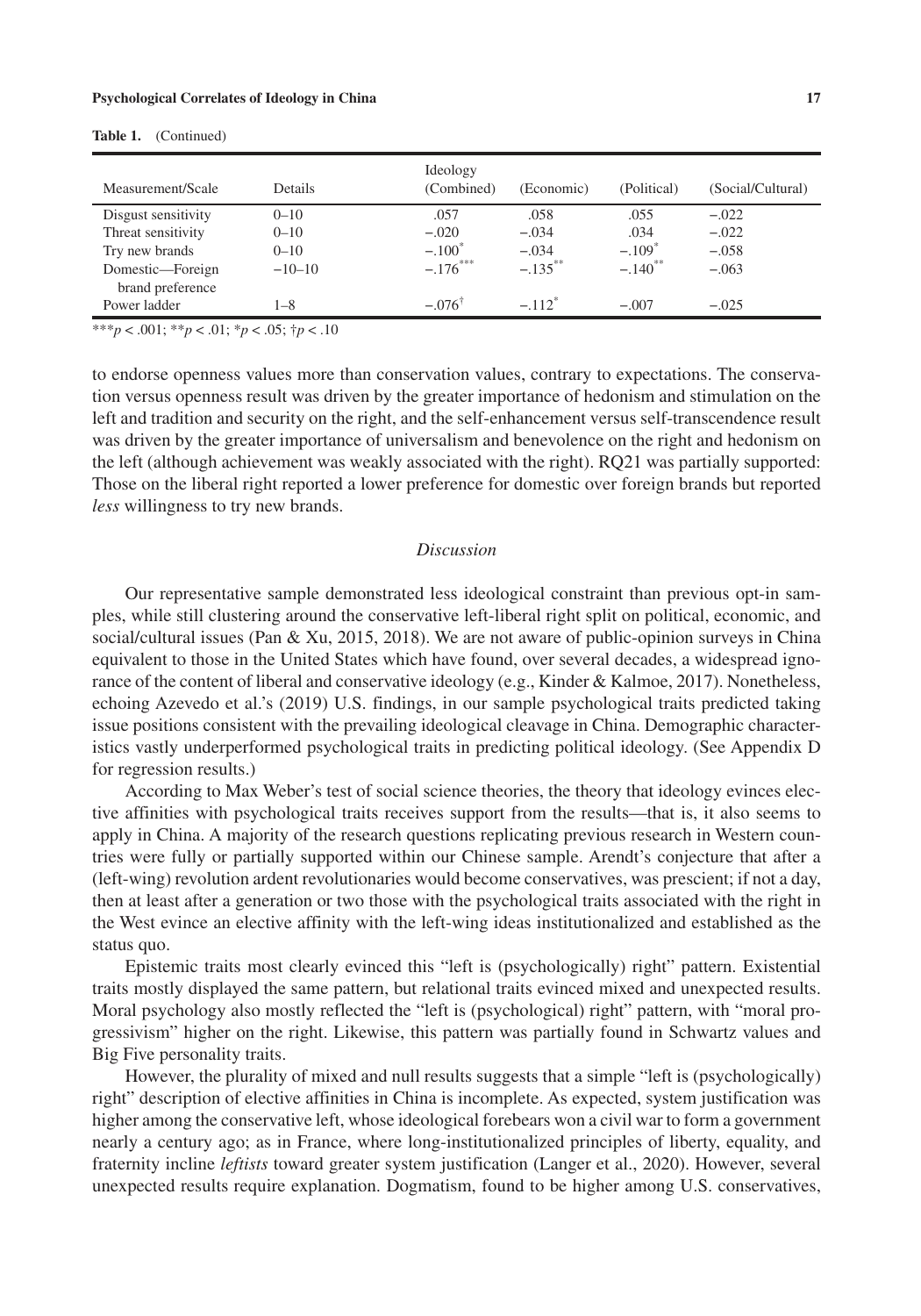was found to be higher among supporters of representative democracy in China. Cognitive reflection, found to be higher among U.S. liberals, was found to be higher among supporters of CCP rule and greater state economic intervention in China. SDO, higher among U.S. conservatives, was found to be higher among those favoring free markets and competitive elections in China. What can account for these relationships?

One potential factor is the arbitrariness or indeterminacy of the links between psychological needs and political commitments that arise from varying interpretations of key concepts and expectations about the results of different policies. If "equality" is conceived according to the liberal right, it is a matter of flattening hierarchies in political voice or influence; but conceived according to the conservative left, it is a matter of flattening hierarchies of economic power and wealth. One who believes that "free markets" lead to greater economic equality may be attracted to ideological positions the opposite of those who believe that they lead to greater *in*equality in wealth and income—even if both have similar psychological needs and motivations. However, differences of this sort in expectations and interpretations are hardly unique to China and cannot fully account for the unexpected relationships found here.

Dogmatism correlating with liberal-right ideology was perhaps our most counterintuitive finding: Why would an unshakeable certainty in one's beliefs *not* be more common among those whose ideology hews closely to the official line of a one-party state? One possibility is that much of the content of liberal-right ideology in China is the mainstream, dominant position in most of the world: free-market capitalist democracy. In China, one can find support for the content of conservativeleft ideology in the media and schools; but one can also find support for the content of liberal-right ideology in those same domestic institutions and, in addition, in most of the rest of the outside world. Hence from a global perspective, those higher in dogmatism would find far greater support for liberal-right ideology than its opposite, making it a more attractive refuge for those desiring a certainty in their beliefs that only international majority support can provide. Dogmatic individuals would find domestic support for conservative-left ideology, but outside of China, its contents are widely considered anachronistic, holdovers from before the "end of history," swimming against the contemporary tide.

This may also explain the unexpected result of cognitive reflection being higher on the conservative left. For those inclined toward quick, effortless judgment, aligning oneself with the position of a sizeable portion of the domestic elite *and* the overwhelmingly dominant position in most of the world outside of China may be an easy, "no-brainer" judgment. For those higher in cognitive reflection, an initial inclination to align oneself with a global majority (and a considerable portion of the ruling party) may be overruled by other considerations. For instance, one might view the Great Leap Forward famine as conclusive proof that the structure of government in China is irredeemably flawed, possibly even evil—an intuitive, quick, and evidence-based judgment, inclining one toward the liberal right. But when comparing excess mortality in communist China versus capitalistdemocracy India, Drèze and Sen (1989) conclude that "despite the gigantic size of excess mortality in the Chinese famine, the extra mortality in India from regular deprivation in normal times vastly overshadows the former … India seems to manage to fill its cupboard with more skeletons every eight years than China put there in its years of shame" (pp. 214–215). This sort of counterintuitive judgment requires greater cognitive reflection (and information), and this may be behind the unexpectedly higher average cognitive reflection on the conservative left.

From this perspective, a greater social dominance orientation on the liberal right in China begins to make more sense. As in Western countries, where SDO correlates with conservative or right-wing ideology, those in China with a greater preference for hierarchy and inequality may see in capitalist democracy an opportunity to insert themselves in their rightful place at the top of the pecking order. Currently stymied by a political-economic system in which the state still occupies the commanding heights, bank credit is disproportionately available to state-owned enterprises, and the CCP exercises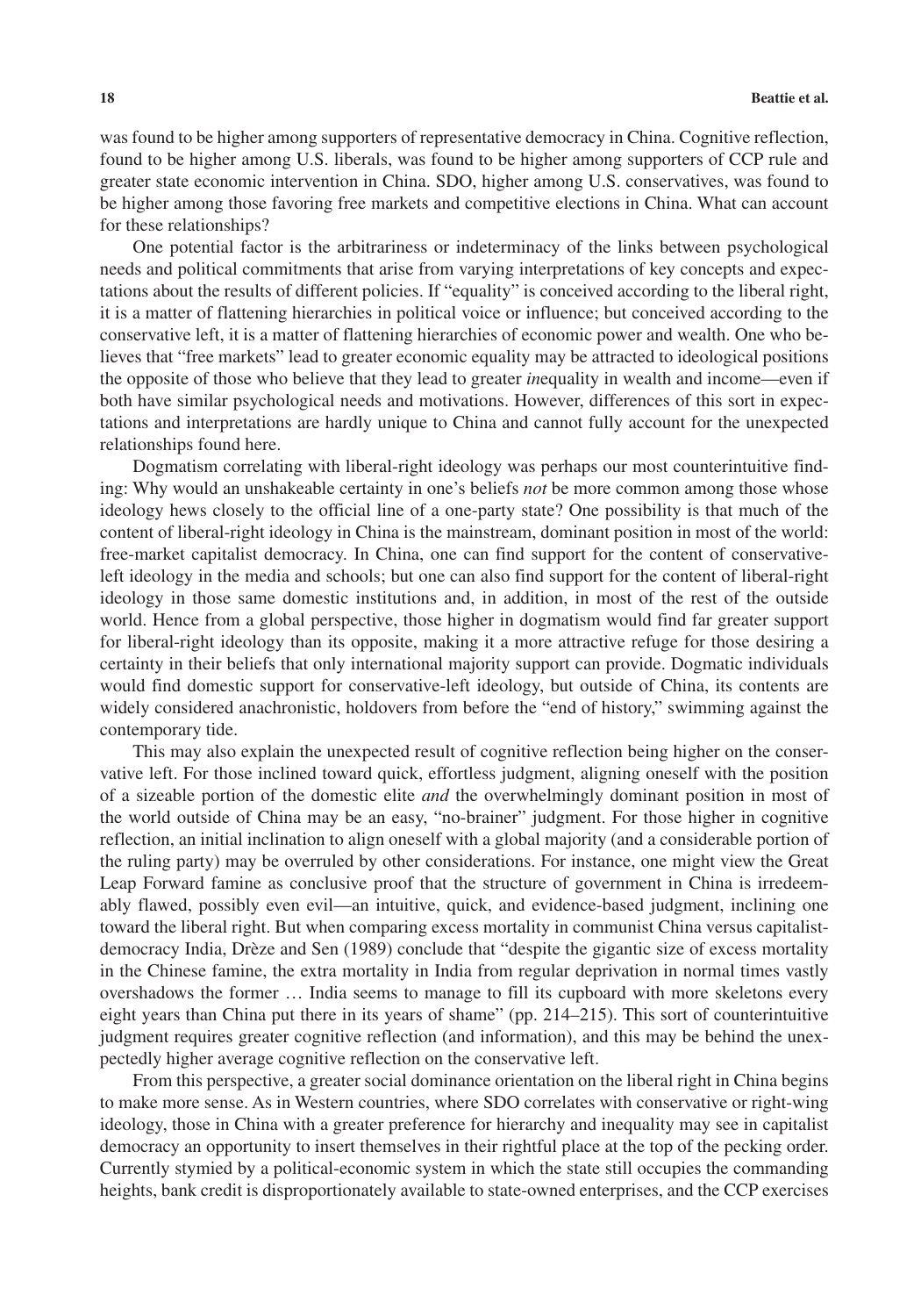oversight over private enterprises, a "liberal right" turn in governance may be seen as a way to climb the social hierarchy by amassing wealth. Looking at the United States, for instance—with Senator Dick Durbin describing the relationship between big banks and Capitol Hill bluntly: "they frankly own the place" (Ciara Torres-Spelliscy, 2009)—those in China who are high in SDO may see in liberal right ideology an opportunity to translate their economic power into political power.

These interpretations are preliminary and tentative. Further research is needed to uncover precisely which ideological elements meet which psychological needs—particularly for smaller ideological subgroups under the broad conservative left-liberal right umbrella. Not all liberal intellectuals in China have undergone a "Trumpian metamorphosis" (Lin, 2021), seeing in the U.S. populist right a champion of liberalism; others take a position similar to U.S. liberals. Likewise, the New Left or neo-Maoists would likely have a different psychological profile from nationalists, who would both be included in the broad conservative-left category. Neo-Confucians may have a psychological profile more similar to conservatives/rightists in the West, with existential and relational motives drawing them to their stance on social/cultural issues. Smaller ideological subgroups have also been understudied in Western research.

In stark contrast with research in Western countries, where social ideology is generally more strongly linked with psychological traits than economic ideology, in China splits on social/cultural issues were in most cases unassociated with psychological asymmetries. Instead, economic and political (or political-economic) ideology evinced stronger links. There are clear elective affinities in China, but these cluster around issues of political economy: the proper role of the state in the economic system (intervention versus a free market) and the way government should be structured (party leadership versus competitive elections). This could be due to the CPC having overlooked relevant social/cultural issues, faster "turnover" regarding which social/cultural issues are hotly debated compared with political/economic issues, or simply that such issues do not comprise a significant part of China's contemporary political debates. Perhaps Western countries should be viewed as the outliers, with moral/religious concerns over homosexuality and abortion and cultural/economic concerns over immigration forming an outsized part of political debate, and attracting public attention due to their resonance with psychological characteristics.

Overall, the characterization of the *psychological* left-right divide as consisting of traits inclining people toward desiring change and equality versus tradition and hierarchy looks relevant in China, albeit largely in reverse. That is, the liberal right in China mostly evinces traits of the psychological left in Western countries, inclining them toward desiring change toward open and competitive political elections and economic markets, which are believed to lead to political and economic equality. The conservative left mostly evinces traits of the psychological right in Western countries, inclining them toward desiring the tradition of CCP leadership and political authority, endorsing the political hierarchy this entails. At the same time, they are not inclined toward social dominance and they desire greater economic equality, a goal toward which they entrust the government with leadership. The results may also fit with the protection versus freedom dichotomy, with the conservative left finding needs for protection met by supporting the existing government and a strong social safety net, and the liberal right's need for freedom met by endorsing greater political liberty and freer markets.

However, since the freedom versus protection conceptualization relies on right-wing social positions matching with left-wing economic positions, the present results lend greater support to the equality/change versus hierarchy/stasis conceptualization of elective affinities. Alternatively, perhaps in China "political" issues are the equivalent of "social" issues in the West; that is, debates over whether China should be governed through multiparty elections or the Communist Party meet the same range of psychological needs as debates over immigration and gay rights do in Western countries. (Relationships between psychological traits and "political" ideology were generally stronger than economic ideology.)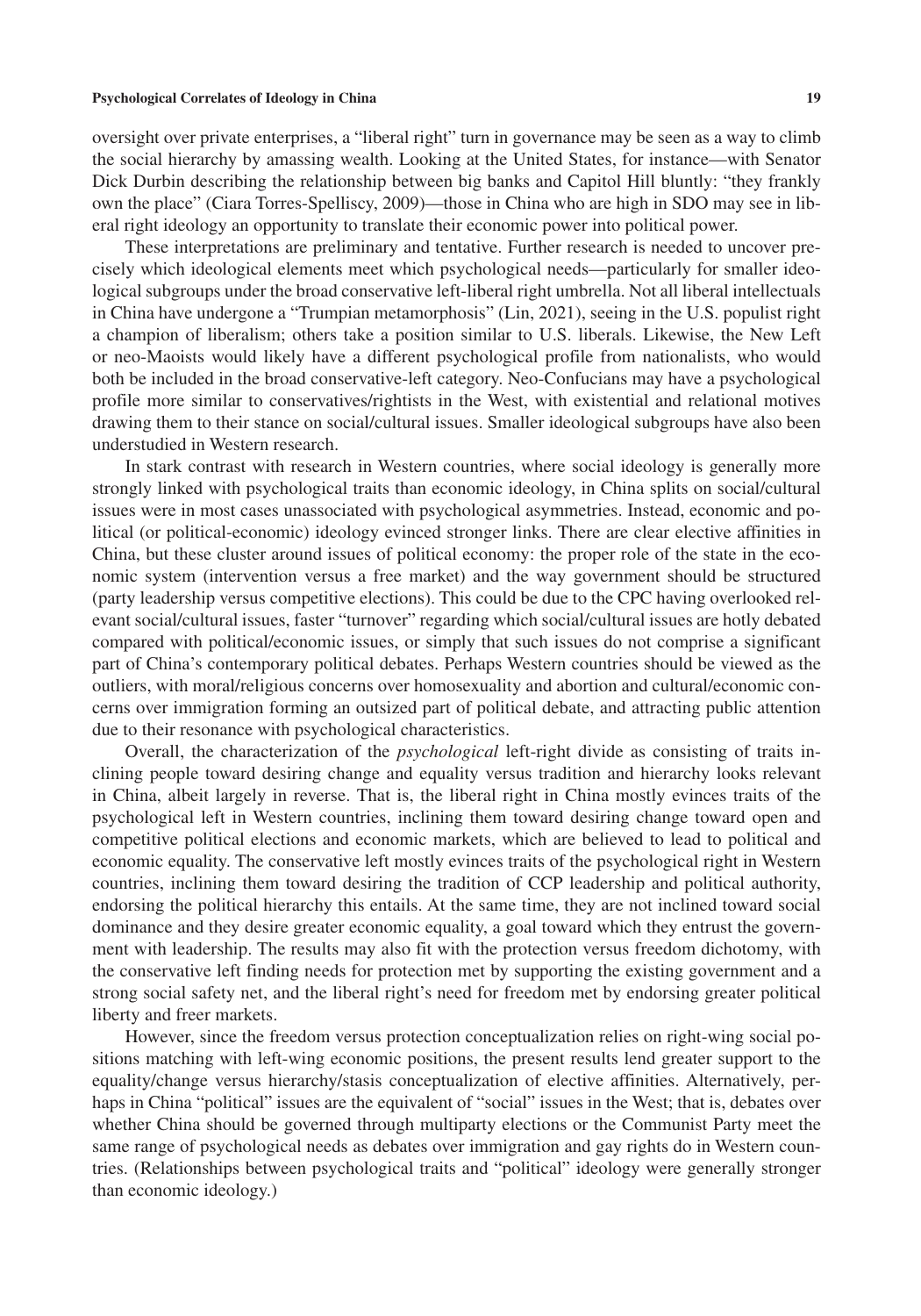## *Limitations*

It should be noted that our use of a long, omnibus survey was required to test a wide range of trait-ideology correlations, but the attention required for such a long survey may have added to statistical noise. Shorter surveys covering a narrower range of psychological traits may provide more accurate results. Likewise, narrower surveys can use longer versions of individual scales, providing more faithful comparability with prior research. While the present research provides evidence that elective affinities exist in the Chinese context, there is still a long way to go in building a theory of ideology as motivated social cognition in China. The present evidence is suggestive, but much more research is needed to trace how entire ideological packages (from the broad categorization used here, to minority ideological groupings from neo-Maoism to pro-Trump liberalism) meet sets of psychological needs. Additionally, participants may have felt uncomfortable giving their true responses to politically charged questions, particularly in the context of China, even with survey anonymity and the bogus pipeline manipulation. Lastly, the survey company's software did not allow for the randomization of survey components (as opposed to items within a scale); hence order effects may have affected results.

## *Conclusion*

Elective affinities, and the theory of ideology as motivated social cognition, looks to be on an incrementally sounder footing. That several relationships between psychological traits and political ideology were found in a radically different political-economic and cultural context from those of the West indicates that such elective affinities may be universal, although appearing in combinations that vary by culture and political-economic context. In other words, psychological traits—which on their face would seem to have nothing to do with ideology—are nonetheless related to ideology in radically different political and cultural contexts. These elective affinities are important to understand, as they promise to illuminate precisely how psychological traits give rise to inclinations and desires that can be met by the varying political beliefs or opinions on offer in different information ecologies. This is of intrinsic interest, but it may have practical applications as well: Political messaging that takes into account psychological traits of opposed ideological groups may prove more effective than traditional approaches (e.g., Lammers & Baldwin, 2018; Wolsko, Ariceaga, & Seiden, 2016). Further research, particularly in diverse contexts, is due.

## **ACKNOWLEDGEMENTS**

This research was funded by a generous grant from The Chinese University of Hong Kong Faculty of Social Science (Direct Grant for Research #4051085). The authors would like to thank Prof. Chi-yue Chiu for his assistance. Correspondence concerning this article should be addressed to Peter Beattie, Faculty of Social Science, 516A Chen Kou Bun Building, The Chinese University of Hong Kong, Shatin, N.T., Hong Kong SAR. E-mail: [pbeattie@cuhk.edu.hk](mailto:pbeattie@cuhk.edu.hk)

#### **REFERENCES**

Adler, N. E., Epel, E. S., Castellazzo, G., & Ickovics, J. R. (2000). Relationship of subjective and objective social status with psychological and physiological functioning: Preliminary data in healthy, White women. *Health Psychology, 19*(6), 586–592. <https://doi.org/10.1037/0278-6133.19.6.586>

Altemeyer, B. (2002). Dogmatic behavior among students: Testing a new measure of dogmatism. *The Journal of Social Psychology, 142*(6), 713–721. <https://doi.org/10.1080/00224540209603931>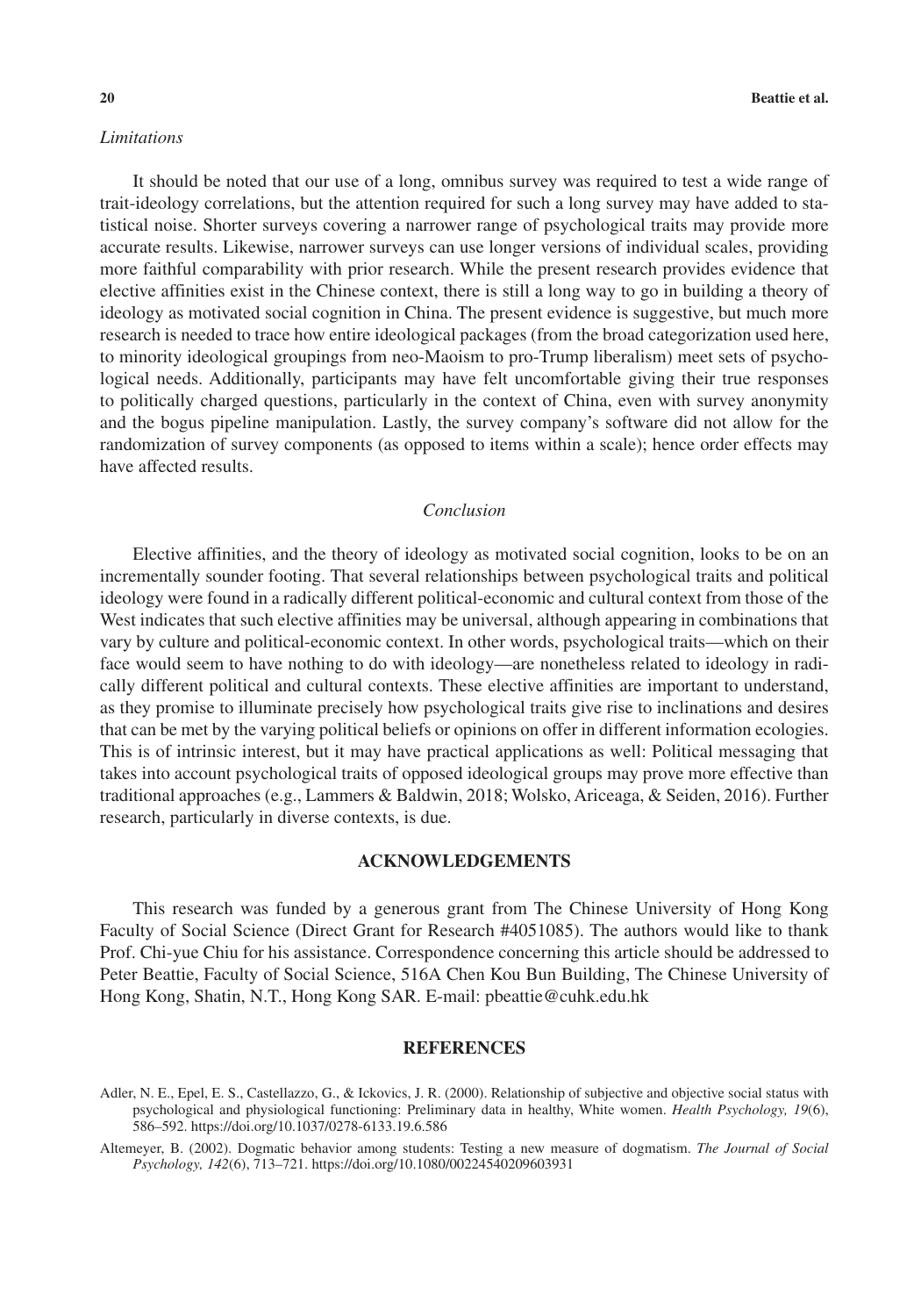- Ashton, M. C., Danso, H. A., Maio, G., Esses, V. M., Bond, M. H., & Keung, D. (2005). Two dimensions of political attitudes and their individual difference correlates: A cross-cultural perspective. In R. M. Sorrentino, D. Cohen, J. M. Olsen, & M. P. Zanna (Eds.), *Culture and social behavior* (Vol. *10,* pp. 1–30). Manwah, NJ: Lawrence Erlbaum Associates.
- Azevedo, F., Jost, J. T., Rothmund, T., & Sterling, J. (2019). Neoliberal ideology and the justification of inequality in capitalist societies: Why social and economic dimensions of ideology are intertwined. *Journal of Social Issues, 75*(1), 49–88. <https://doi.org/10.1111/josi.12310>
- Beattie, P. (2017). The "chicken-and-egg" development of political opinions: The roles of genes, social status, ideology, and information. *Politics and the Life Sciences, 36*(1), 1–13.<https://doi.org/10.1017/pls.2017.1>
- Beattie, P. (2019). *Social evolution, political psychology, and the media in democracy: The invisible hand in the U.S. marketplace of ideas*. New York, NY: Palgrave Macmillan. <https://doi.org/10.1007/978-3-030-02801-5>
- Beattie, P., Bettache, K., & Chong, K. C. Y. (2019). Who is the neoliberal? Exploring neoliberal beliefs across east and west. *Journal of Social Issues, 75*(1), 20–48.<https://doi.org/10.1111/josi.12309>
- Bettache, K., & Chiu, C. Y. (2018). The populist effect: Threat and the handover of freedom. *Personality and Individual Differences, 130,* 102–106. <https://doi.org/10.1016/j.paid.2018.03.055>
- Bettache, K., & Chiu, C. Y. (2019). Why American conservatives and individuals from traditionalist cultures may share a preference for group uniformity. *Asian Journal of Social Psychology, 22*(3), 325–330.<https://doi.org/10.1111/ajsp.12356>
- Bettache, K., Hamamura, T., Amrani Idrissi, J., Amenyogbo, R. G. J., & Chiu, C. Y. (2019). Monitoring moral virtue: When the moral transgressions of in-group members are judged more severely. *Journal of Cross-Cultural Psychology, 50*(2), 268–284.<https://doi.org/10.1177/0022022118814687>
- Blanchette, J. (2019). *China's new Red Guards: the return of radicalism and the rebirth of Mao Zedong*. New York, NY: Oxford University Press.
- Bramall, C. (2008). *Chinese economic development*. New York, NY: Routledge.
- Cai, W., Tang, Y. L., Wu, S., & Li, H. (2017). Scale of Death Anxiety (SDA): Development and validation. *Frontiers in Psychology, 8,* 858.<https://doi.org/10.3389/fpsyg.2017.00858>
- Caprara, G. V., & Vecchione, M. (2018). On the left and right ideological divide: Historical accounts and contemporary perspectives. *Political Psychology, 39,* 49–83. <https://doi.org/10.1111/pops.12476>
- Caprara, G. V., Vecchione, M., Schwartz, S. H., Schoen, H., Bain, P. G., Silvester, J., … Caprara, M. G. (2017). Basic values, ideological self-placement, and voting: A cross-cultural study. *Cross-Cultural Research, 51,* 388–411. [https://doi.](https://doi.org/10.1177/1069397117712194) [org/10.1177/1069397117712194](https://doi.org/10.1177/1069397117712194)
- Carciofo, R., Yang, J., Song, N., Du, F., & Zhang, K. (2016). Psychometric evaluation of Chinese-language 44-item and 10 item big five personality inventories, including correlations with chronotype, mindfulness and mind wandering. *PLoS ONE, 11*(2), e0149963.<https://doi.org/10.1371/journal.pone.0149963>
- Charney, E. (2015). Liberal bias and the five-factor model. *Behavioral and Brain Sciences, 38,* e139. [https://doi.org/10.1017/](https://doi.org/10.1017/S0140525X14001174) [S0140525X14001174](https://doi.org/10.1017/S0140525X14001174)
- Ciara Torres-Spelliscy, C. (2009, April 30). *Durbin: The banks own Capitol Hill*. Brennan Center for Justice. Retrieved from <https://www.brennancenter.org/our-work/analysis-opinion/durbin-banks-own-capitol-hill>
- Cichocka, A., & Dhont, K. (2018). The personality bases of political ideology and behavior. In V. Zeigler-Hill & T. K. Shackelford (Eds.), *The SAGE handbook of personality and individual differences* (pp. 323–352). London, United Kingdom: SAGE.
- Crawford, J. T. (2017). Are conservatives more sensitive to threat than liberals? It depends on how we define threat and conservatism. *Social Cognition, 35*(4), 354–373.<https://doi.org/10.1521/soco.2017.35.4.354>
- Crowson, H. M. (2009). Does the DOG scale measure dogmatism? Another look at construct validity. *The Journal of Social Psychology, 149*(3), 365–383.<https://doi.org/10.3200/SOCP.149.3.365-383>
- Deppe, K. D., Gonzalez, F. J., Neiman, J. L., Jacobs, C., Pahlke, J., Smith, K. B., & Hibbing, J. R. (2015). Reflective liberals and intuitive conservatives: A look at the Cognitive Reflection Test and ideology. *Judgment and Decision Making, 10*(4), 314–332.
- Drèze, J., & Sen, A. (1989). *Hunger and public action*. New York, NY: Oxford University Press.
- Fatke, M. (2017). Personality traits and political ideology: A first global assessment. *Political Psychology, 38*(5), 881–899. <https://doi.org/10.1111/pops.12347>
- Faul, F., Erdfelder, E., Buchner, A., & Lang, A.-G. (2009). Statistical power analyses using G\*Power 3.1: Tests for correlation and regression analyses. *Behavior Research Methods, 41,* 1149–1160.<https://doi.org/10.3758/BRM.41.4.1149>
- Fogel, J. A., Cheek, T., & Ownby, D. (Eds.). (2019). *Voices from the Chinese Century: Public intellectual debate from contemporary China*. New York, NY: Columbia University Press.
- Graham, J., Haidt, J., Koleva, S., Motyl, M., Iyer, R., Wojcik, S. P., & Ditto, P. H. (2013). Moral foundations theory: The pragmatic validity of moral pluralism. In P. Devine & A. Plant (Eds.), *Advances in experimental social psychology* (Vol. *47,* pp. 55–130). Cambridge, MA: Academic Press. <https://doi.org/10.1016/B978-0-12-407236-7.00002-4>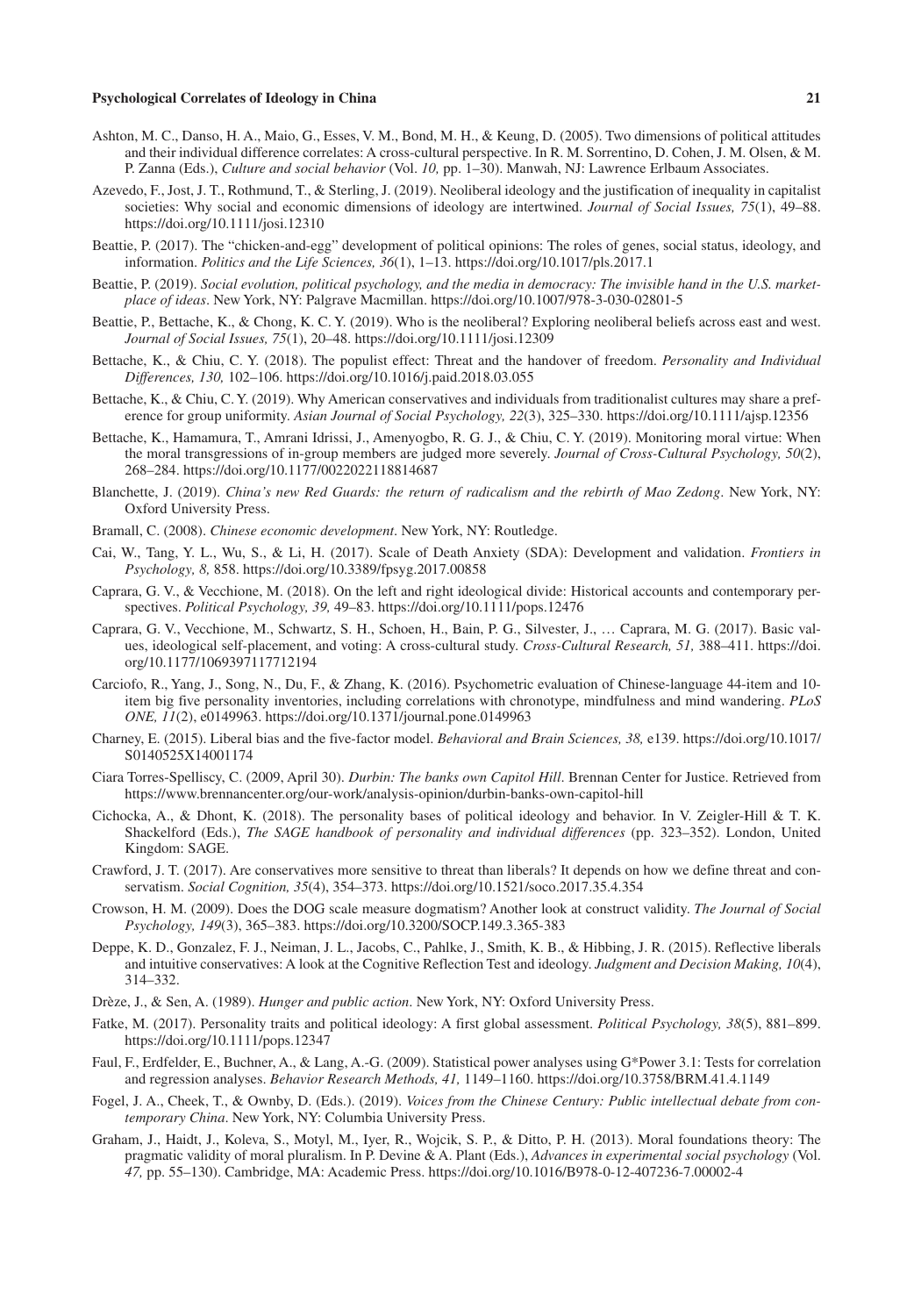- Graham, J., Haidt, J., & Nosek, B. A. (2009). Liberals and conservatives rely on different sets of moral foundations. *Journal of Personality and Social Psychology, 96*(5), 1029–1046.<https://doi.org/10.1037/a0015141>
- Harmel, R., & Yeh, Y. Y. (2015). China's age cohorts: Differences in political attitudes and behavior. *Social Science Quarterly, 96*(1), 214–234.
- Hart-Landsberg, M., & Burkett, P. (2005). *China and socialism: Market reforms and class struggle*. New York, NY: Monthly Review Press.
- Hibbing, J. R., Smith, K. B., & Alford, J. R. (2014). Differences in negativity bias underlie variations in political ideology. *Behavioral and Brain Sciences, 37*(3), 297–307.<https://doi.org/10.1017/S0140525X13001192>
- Im, D. K. (2014). The legitimation of inequality: Psychosocial dispositions, education, and attitudes toward income inequality in China. *Sociological Perspectives, 57*(4), 506–525. <https://doi.org/10.1177/0731121414536883>
- Jenco, L. (2013). Chinese political ideologies. In M. Freeden, L. T. Sargent, & M. Stears (Eds.), *The Oxford handbook of political ideologies* (pp. 644–660). Oxford, United Kingdom: Oxford University Press.
- Ji, C., & Jiang, J. (2020). Enlightened one-party rule? Ideological differences between Chinese communist party members and the mass public. *Political Research Quarterly, 73*(3), 651–666.
- Jiang, S. (2018). Philosophy and history: Interpreting the 'Xi Jinping era' through Xi's report to the Nineteenth National Congress of the CCP. *Reading the China Dream, 19*. [https://www.readingthechinadream.com/jiang-shigong-philoso](https://www.readingthechinadream.com/jiang-shigong-philosophy-and-history.html)[phy-and-history.html](https://www.readingthechinadream.com/jiang-shigong-philosophy-and-history.html)
- Jost, J. T. (2017a). Ideological asymmetries and the essence of political psychology. *Political Psychology, 38*(2), 167–208. <https://doi.org/10.1111/pops.12407>
- Jost, J. T. (2017b). The marketplace of ideology: "Elective affinities" in political psychology and their implications for consumer behavior. *Journal of Consumer Psychology, 27*(4), 502–520.<https://doi.org/10.1016/j.jcps.2017.07.003>
- Jost, J. T., Banaji, M. R., & Nosek, B. A. (2004). A decade of system justification theory: Accumulated evidence of conscious and unconscious bolstering of the status quo. *Political Psychology, 25*(6), 881–919. [https://doi.](https://doi.org/10.1111/j.1467-9221.2004.00402.x) [org/10.1111/j.1467-9221.2004.00402.x](https://doi.org/10.1111/j.1467-9221.2004.00402.x)
- Jost, J. T., Basevich, E., Dickson, E. S., & Noorbaloochi, S. (2016). The place of values in a world of politics: Personality, motivation, and ideology. In T. Brosch, D. Sander, F. Clément, J. A. Deonna, E. Fehr, & P. Veilleumier (Eds.), *Handbook of value: Perspectives from economics, neuroscience, philosophy, psychology, and sociology* (pp. 351–374). Oxford, United Kingdom: Oxford University Press.
- Jost, J. T., Federico, C. M., & Napier, J. L. (2009). Political ideology: Its structure, functions, and elective affinities. *Annual Review of Psychology, 60,* 307–337.<https://doi.org/10.1146/annurev.psych.60.110707.163600>
- Jost, J. T., Glaser, J., Kruglanski, A. W., & Sulloway, F. J. (2003). Political conservatism as motivated social cognition. *Psychological Bulletin, 129*(3), 339–375.
- Jost, J. T., Krochik, M., Gaucher, D., & Hennes, E. P. (2009). Can a psychological theory of ideological differences explain contextual variability in the contents of political attitudes? *Psychological Inquiry, 20*(2–3), 183–188.
- Jost, J. T., Liviatan, I., van der Toorn, J., Ledgerwood, A., Mandisodza, A., & Nosek, B. A. (2011). System justification: How do we know it's motivated? In D. R. Bobocel, A. C. Kay, M. P. Zanna, & J. M. Olson (Eds.), *The psychology of justice and legitimacy* (pp. 187–218). New York, NY: Psychology Press.
- Jost, J. T., Nam, H. H., Amodio, D. M., & Van Bavel, J. J. (2014). Political neuroscience: The beginning of a beautiful friendship. *Advances in Political Psychology, 35,* 3–42.<https://doi.org/10.1111/pops.12162>
- Jost, J. T., Sterling, J., & Stern, C. (2018). Getting closure on conservatism, or the politics of epistemic and existential motivation. In C. E. Kopetz & A. Fishbach (Eds.), *The motivation-cognition interface* (pp. 56–87). New York, NY: Routledge.
- Jost, J. T., Stern, C., Rule, N. O., & Sterling, J. (2017). The politics of fear: Is there an ideological asymmetry in existential motivation? *Social Cognition, 35*(4), 324–353. <https://doi.org/10.1521/soco.2017.35.4.324>
- Jost, J. T., van der Linden, S., Panagopoulos, C., & Hardin, C. D. (2018). Ideological asymmetries in conformity, desire for shared reality, and the spread of misinformation. *Current Opinion in Psychology, 23,* 77–83. [https://doi.org/10.1016/j.](https://doi.org/10.1016/j.copsyc.2018.01.003) [copsyc.2018.01.003](https://doi.org/10.1016/j.copsyc.2018.01.003)
- Jou, W. (2010). The heuristic value of the left-right schema in East Asia. *International Political Science Review, 31*(3), 366– 394. <https://doi.org/10.1177/0192512110370721>
- Kao, C. F. (1994). The concept and measure of need for cognition. *Chinese Journal of Psychology, 36*(1), 1–20.
- Kim, K. R., Kang, J. S., & Yun, S. (2012). Moral intuitions and political orientation: Similarities and differences between South Korea and the United States. *Psychological Reports, 111*(1), 173–185.
- Kinder, D. R., & Kalmoe, N. P. (2017). *Neither liberal nor conservative: Ideological innocence in the American public*. Chicago, IL: University of Chicago Press.
- Kirton, M. J. (1981). A reanalysis of two scales of tolerance of ambiguity. *Journal of Personality Assessment, 45*(4), 407–414. [https://doi.org/10.1207/s15327752jpa4504\\_10](https://doi.org/10.1207/s15327752jpa4504_10)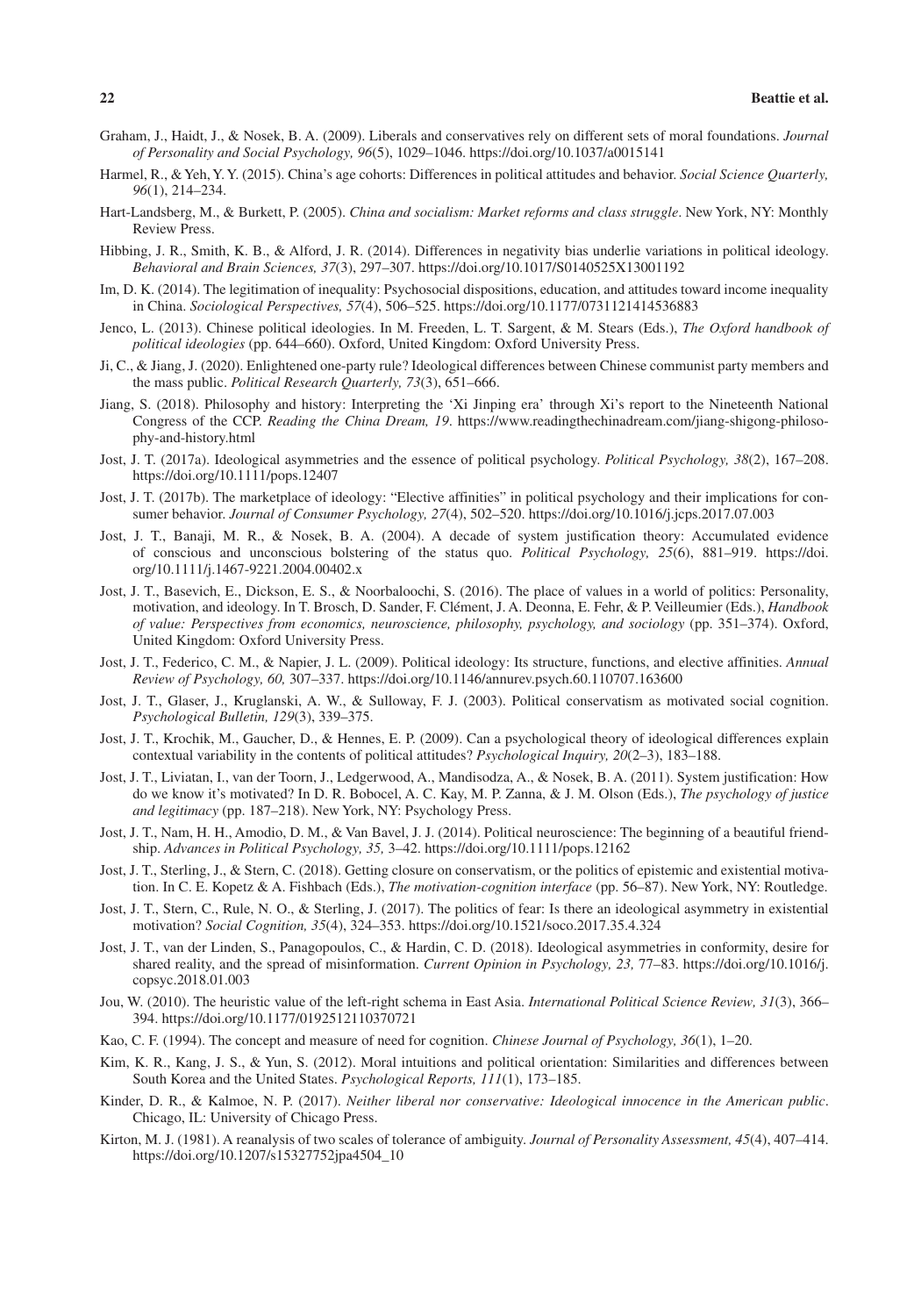- Koleva, S. P., & Rip, B. (2009). Attachment style and political ideology: A review of contradictory findings. *Social Justice Research, 22*(2–3), 241–258.
- Kugler, M., Jost, J. T., & Noorbaloochi, S. (2014). Another look at moral foundations theory: Do authoritarianism and social dominance orientation explain liberal-conservative differences in "moral" intuitions? *Social Justice Research, 27*(4), 413–431.<https://doi.org/10.1007/s11211-014-0223-5>
- Lammers, J., & Baldwin, M. (2018). Past-focused temporal communication overcomes conservatives' resistance to liberal political ideas. *Journal of Personality and Social Psychology, 114*(4), 599.<https://doi.org/10.1037/pspi0000121.supp>
- Lang, P. J., Bradley, M. M., & Cuthbert, B. N. (2008). *International affective picture system (IAPS): Affective ratings of pictures and instruction manual* (Technical Report A-8). Gainesville, FL: University of Florida.
- Langer, M., Vasilopoulos, P., McAvay, H., & Jost, J. T. (2020). System justification in France: Liberté, égalité, fraternité. *Current Opinion in Behavioral Sciences, 34,* 185–191.
- Lin, Y. (2021). Beaconism and the Trumpian metamorphosis of Chinese liberal intellectuals. *Journal of Contemporary China, 30*(127), 85–101.
- Lindeman, M., & Verkasalo, M. (2005). Measuring values with the short Schwartz's value survey. *Journal of Personality Assessment, 85*(2), 170–178. [https://doi.org/10.1207/s15327752jpa8502\\_09](https://doi.org/10.1207/s15327752jpa8502_09)
- Lu, Y., Chu, Y., & Shen, F. (2016). Mass media, new technology, and ideology: An analysis of political trends in China. *Global Media and China, 1*(1–2), 70–101.
- Lynch, D. C. (2015). *China's futures: PRC elites debate economics, politics, and foreign policy*. Stanford, CA: Stanford University Press.
- Malka, A., Lelkes, Y., & Holzer, N. (2017). Rethinking the rigidity of the right model: Three suboptimal methodological practices and their implications. In J. T. Crawford & L. Jussim (Eds.), *Politics of social psychology* (pp. 126–146). New York, NY: Psychology Press.
- Malka, A., Lelkes, Y., & Soto, C. J. (2017). Are cultural and economic conservatism positively correlated? A large-scale cross-national test. *British Journal of Political Science, 49*(3), 1045–1069.<https://doi.org/10.1017/S0007123417000072>
- Malka, A., Soto, C. J., Inzlicht, M., & Lelkes, Y. (2014). Do needs for security and certainty predict cultural and economic conservatism? A cross-national analysis. *Journal of Personality and Social Psychology, 106*(6), 1031–1051.
- McFarland, S. G., Ageyev, V. S., & Djintcharadze, N. (1996). Russian authoritarianism two years after communism. *Personality and Social Psychology Bulletin, 22*(2), 210–217. <https://doi.org/10.1177/0146167296222010>
- Meng, T., Pan, J., & Yang, P. (2017). Conditional receptivity to citizen participation: Evidence from a survey experiment in China. *Comparative Political Studies, 50*(4), 399–433. <https://doi.org/10.1177/0010414014556212>
- Nathan, A. J., & Shi, T. (1996). Left and right with Chinese characteristics: issues and alignments in Deng Xiaoping's China. *World Politics, 48*(4), 522–550. <https://doi.org/10.1353/wp.1996.0013>
- Naughton, B. (2017). Is China socialist? *Journal of Economic Perspectives, 31*(1), 3–24.
- Neuberg, S. L., & Newsom, J. T. (1993). Personal need for structure: Individual differences in the desire for simpler structure. *Journal of Personality and Social Psychology, 65*(1), 113–131.<https://doi.org/10.1037/0022-3514.65.1.113>
- Noël, A., & Thérien, J. P. (2008). *Left and right in global politics*. Cambridge, United Kingdom: Cambridge University Press.
- Onraet, E., Van Hiel, A., Dhont, K., & Pattyn, S. (2013). Internal and external threat in relationship with right-wing attitudes. *Journal of Personality, 81*(3), 233–248. <https://doi.org/10.1111/jopy.12011>
- Oskarsson, S., Cesarini, D., Dawes, C. T., Fowler, J. H., Johannesson, M., Magnusson, P. K., & Teorell, J. (2015). Linking genes and political orientations: Testing the cognitive ability as mediator hypothesis. *Political Psychology, 36*(6), 649– 665.<https://doi.org/10.1111/pops.12230>
- Pan, J., & Xu, Y. (2015). *China's ideological spectrum* (Research Paper No. 2015-6). Boston, MA: MIT Political Science Department.
- Pan, J., & Xu, Y. (2018). China's ideological spectrum. *The Journal of Politics, 80*(1), 254–273.<https://doi.org/10.1086/694255>
- Pennycook, G., Cheyne, J. A., Barr, N., Koehler, D. J., & Fugelsang, J. A. (2015). On the reception and detection of pseudoprofound bullshit. *Judgment and Decision Making, 10*(6), 549–563.
- Petersen, M. B., & Aarøe, L. (2014). Individual differences in political ideology are effects of adaptive error management. *Behavioral and Brain Sciences, 37*(3), 324–325. <https://doi.org/10.1017/S0140525X13002690>
- Piurko, Y., Schwartz, S. H., & Davidov, E. (2011). Basic personal values and the meaning of left-right political orientations in 20 countries. *Political Psychology, 32*(4), 537–561. <https://doi.org/10.1111/j.1467-9221.2011.00828.x>
- Roese, N. J., & Jamieson, D. W. (1993). Twenty years of bogus pipeline research: A critical review and meta-analysis. *Psychological Bulletin, 114*(2), 363–375.
- Roets, A., Au, E. W., & Van Hiel, A. (2015). Can authoritarianism lead to greater liking of out-groups? The intriguing case of Singapore. *Psychological Science, 26*(12), 1972–1974.
- Roets, A., & Van Hiel, A. (2011). Item selection and validation of a brief, 15-item version of the need for closure scale. *Personality and Individual Differences, 50*(1), 90–94.<https://doi.org/10.1016/j.paid.2010.09.004>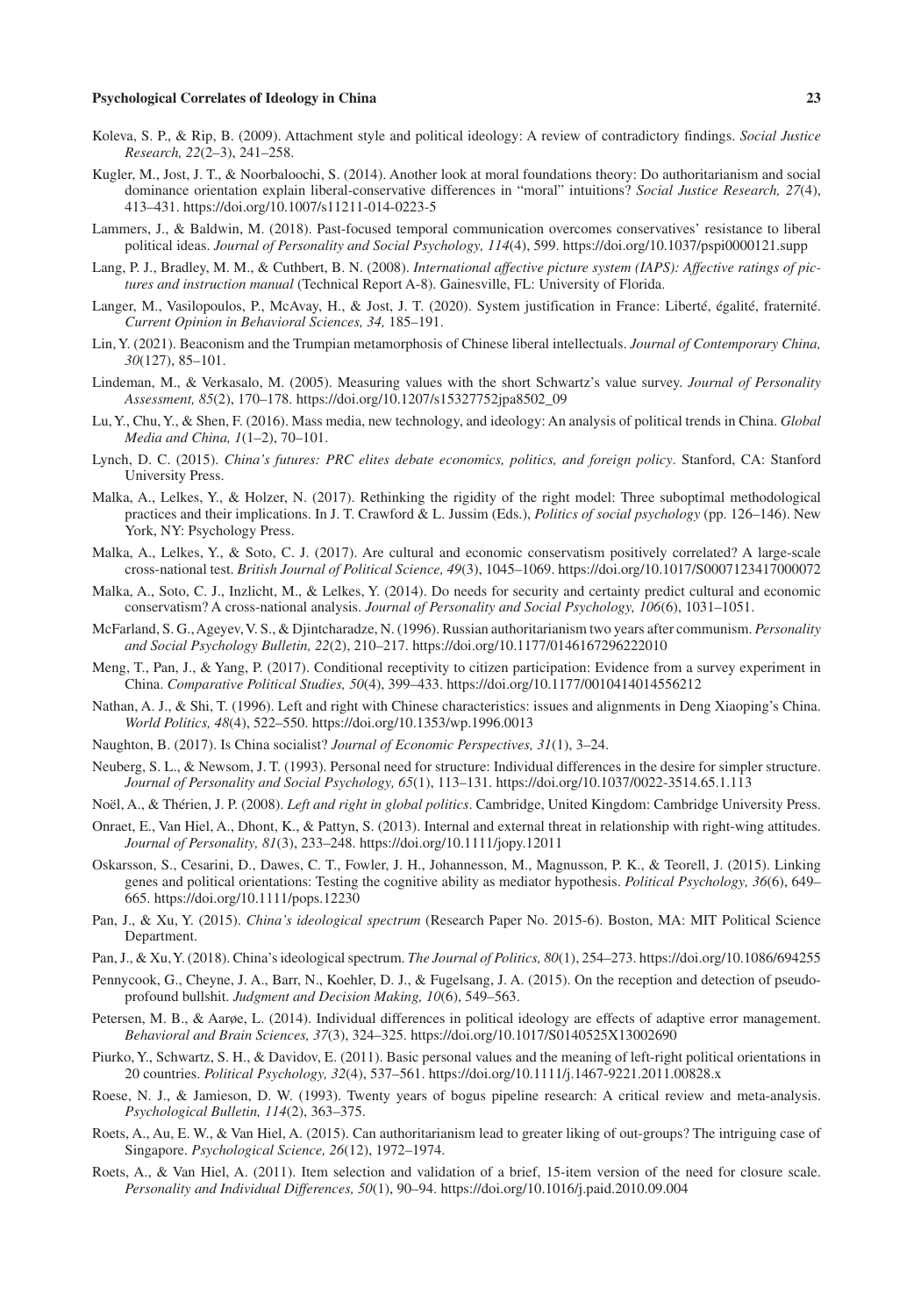- Schwartz, S. H. (1992). Universals in the content and structure of values: Theoretical advances and empirical tests in 20 countries. In *Advances in experimental social psychology* (Vol. *25,* pp. 1–65). Cambridge, MA: Academic Press.
- Seldes, G. (1985). *The great thoughts*. New York, NY: Ballantine Books.
- Shi-Kupfer, K., Ohlberg, M., Lang, S., & Lang, B. (2017). *Ideas and ideologies competing for China's political future: How online pluralism challenges official orthodoxy*. Retrieved from [https://www.merics.org/index.php/en/papers-on-china/](https://www.merics.org/index.php/en/papers-on-china/ideas-and-ideologies-competing-chinas-political-future) [ideas-and-ideologies-competing-chinas-political-future](https://www.merics.org/index.php/en/papers-on-china/ideas-and-ideologies-competing-chinas-political-future)
- Sirota, M., & Juanchich, M. (2018). Effect of response format on cognitive reflection: Validating a two-and four-option multiple choice question version of the Cognitive Reflection Test. *Behavior Research Methods, 50,* 2511–2522. [https://doi.](https://doi.org/10.3758/s13428-018-1029-4) [org/10.3758/s13428-018-1029-4](https://doi.org/10.3758/s13428-018-1029-4)
- Soboleva, I. (2020). *Efficacy, openness, ingenuousness: Micro-foundations of democratic engagement* (Doctoral dissertation). New York, NY: Columbia University. <https://doi.org/10.7916/d8-1hcp-5185>
- Stankov, L. (2017). Conservative syndrome: Individual and cross-cultural differences. *Journal of Cross-Cultural Psychology, 48,* 950–960. <https://doi.org/10.1177/0022022117709984>
- Sterling, J., Jost, J. T., & Pennycook, G. (2016). Are neoliberals more susceptible to bullshit? *Judgment and Decision Making, 11*(4), 352–360.
- Talhelm, T., Haidt, J., Oishi, S., Zhang, X., Miao, F. F., & Chen, S. (2015). Liberals think more analytically (more "WEIRD") than conservatives. *Personality and Social Psychology Bulletin, 41*(2), 250–267.
- Tan, X., Liu, L., Huang, Z., Zheng, W., & Liang, Y. (2016). The effects of general system justification on corruption perception and intent. *Frontiers in Psychology, 7,* 1107. <https://doi.org/10.3389/fpsyg.2016.01107>
- Tan, X., Liu, L., Zheng, W., & Huang, Z. (2016). Effects of social dominance orientation and right-wing authoritarianism on corrupt intention: The role of moral outrage. *International Journal of Psychology, 51*(3), 213–219. [https://doi.](https://doi.org/10.1002/ijop.12148) [org/10.1002/ijop.12148](https://doi.org/10.1002/ijop.12148)
- Tang, W. (2017). Same bed, different dreams—The bifurcation of the Chinese Communist Party. In W. Shan & L. Yang (Eds.), *Changing state-society relations in contemporary China* (pp. 123–151). Singapore: World Scientific Publishing. [https://](https://doi.org/10.1142/9789814618564_0007) [doi.org/10.1142/9789814618564\\_0007](https://doi.org/10.1142/9789814618564_0007)
- Terrizzi, J. A., Jr., Shook, N. J., & McDaniel, M. A. (2013). The behavioral immune system and social conservatism: A metaanalysis. *Evolution and Human Behavior, 34*(2), 99–108. <https://doi.org/10.1016/j.evolhumbehav.2012.10.003>
- Thorisdottir, H., Jost, J. T., Liviatan, I., & Shrout, P. E. (2007). Psychological needs and values underlying left-right political orientation: Cross-national evidence from Eastern and Western Europe. *Public Opinion Quarterly, 71*(2), 175–203. <https://doi.org/10.1093/poq/nfm008>
- Toplak, M. E., West, R. F., & Stanovich, K. E. (2014). Assessing miserly information processing: An expansion of the Cognitive Reflection Test. *Thinking & Reasoning, 20*(2), 147–168.<https://doi.org/10.1080/13546783.2013.844729>
- Tybur, J. M., Merriman, L. A., Hooper, A. E. C., McDonald, M. M., & Navarrete, C. D. (2010). Extending the behavioral immune system to political psychology: Are political conservatism and disgust sensitivity really related? *Evolutionary Psychology, 8*(4), 599–616. <https://doi.org/10.1177/147470491000800406>
- Weber, C., & Federico, C. M. (2007). Interpersonal attachment and patterns of ideological belief. *Political Psychology, 28*(4), 389–416. <https://doi.org/10.1111/j.1467-9221.2007.00579.x>
- Weber, M. (1949). *The methodology of the social sciences*. Glencoe, IL: The Free Press.
- Wei, M., Russell, D. W., Mallinckrodt, B., & Vogel, D. L. (2007). The Experiences in Close Relationship Scale (ECR) short form: Reliability, validity, and factor structure. *Journal of Personality Assessment, 88*(2), 187–204. [https://doi.](https://doi.org/10.1080/00223890701268041) [org/10.1080/00223890701268041](https://doi.org/10.1080/00223890701268041)
- Wolsko, C., Ariceaga, H., & Seiden, J. (2016). Red, white, and blue enough to be green: Effects of moral framing on climate change attitudes and conservation behaviors. *Journal of Experimental Social Psychology, 65,* 7–19. [https://doi.](https://doi.org/10.1016/j.jesp.2016.02.005) [org/10.1016/j.jesp.2016.02.005](https://doi.org/10.1016/j.jesp.2016.02.005)
- Wu, J. Y. (2019). A spatial valence model of political participation in China. *Journal of Theoretical Politics, 31*(2), 244–259. <https://doi.org/10.1177/0951629819833190>
- Wu, J. (2020). Categorical confusion: Ideological labels in China. Available at SSRN 3699710.
- Wu, M. S. (2011). The dampening effect of need for structure on intergroup altruism after disaster. (Unpublished manuscript).
- Wu, J., & Meng, T. (2017). The nature of ideology in Urban China. *21st Century China Center Research Paper*, (2017-08). <https://doi.org/10.2139/ssrn.3038790>
- Xi, J. (2017). *The governance of China II*. Beijing, China: Foreign Languages Press.
- Xi, J. (2020). *The governance of China III*. Beijing, China: Foreign Languages Press.
- Zhang, J., & Zhong, Z. (2019). Life history and system justification: Higher individual fertility and lower provincial life expectancy correlate with stronger progovernment attitudes in China. *Political Psychology, 40*(2), 355–373.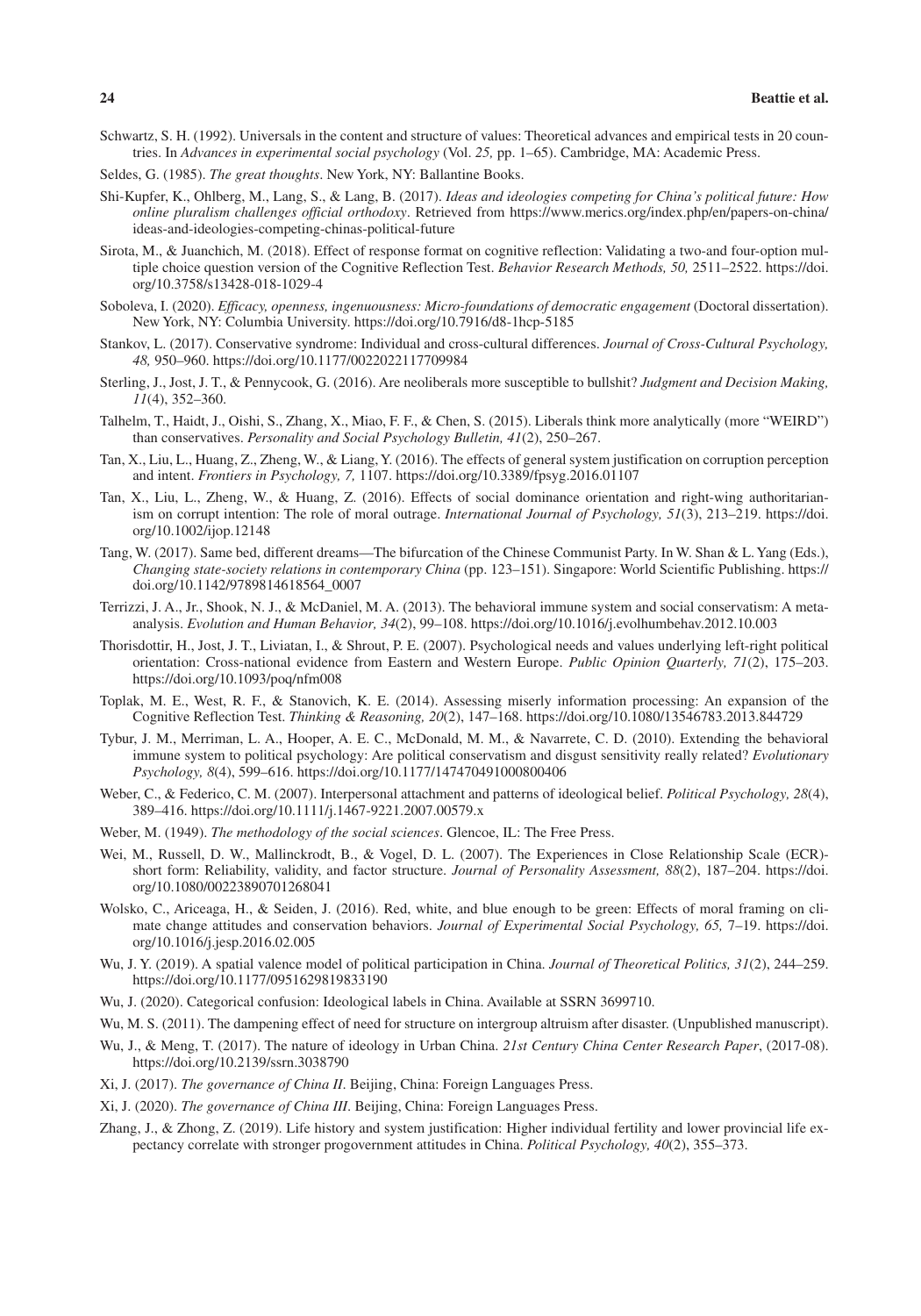Component Matrix<sup>a</sup>

| Сопіронені ічшина |              |                |                |                |         |         |                 |         |
|-------------------|--------------|----------------|----------------|----------------|---------|---------|-----------------|---------|
|                   | Component    |                |                |                |         |         |                 |         |
|                   | $\mathbf{1}$ | $\mathfrak{2}$ | $\mathfrak{Z}$ | $\overline{4}$ | 5       | 6       | $7\phantom{.0}$ | 8       |
| E4(r)             | .543         |                |                |                |         |         |                 |         |
| P7(r)             | .528         |                |                |                | $-.358$ | $-.445$ |                 |         |
| E2(r)             | .515         |                |                |                |         |         |                 | $-.379$ |
| P9(r)             | .501         |                |                |                |         |         |                 | .428    |
| P3(r)             | .493         |                |                | $-.411$        |         |         |                 |         |
| E10(r)            | .488         |                |                | .337           |         |         |                 |         |
| P6(r)             | .484         |                | $-.388$        |                |         |         |                 |         |
| P2(r)             | .481         |                |                | $-.337$        |         |         |                 |         |
| P5(r)             | .481         |                |                |                |         | .343    |                 |         |
| E8(r)             | .431         | .307           |                |                | $-.312$ |         |                 |         |
| C <sub>3</sub>    | $-.372$      |                |                |                | .317    |         | .315            |         |
| P10               |              | .602           |                |                |         |         |                 |         |
| C1                |              | .587           |                |                |         |         | $-.323$         |         |
| E <sub>6</sub>    |              | .536           |                |                |         |         |                 |         |
| E <sub>5</sub>    |              | .524           |                |                |         |         |                 |         |
| <b>P4</b>         |              | .499           |                | $-.325$        |         |         | .348            |         |
| C2(r)             |              | $-.478$        |                |                |         | .396    | .333            |         |
| E7                |              | .411           |                |                |         |         | .303            |         |
| C4                |              | .408           |                |                | $-.347$ |         |                 | $-.376$ |
| E3(r)             |              | $-.339$        | .498           |                |         |         |                 |         |
| P1(r)             | .328         |                | $-.473$        | .326           | .358    |         |                 |         |
| E1(r)             |              | $-.391$        | .439           |                |         |         |                 |         |
| $\mathbf{P8}$     |              |                |                | .504           |         |         |                 | .364    |
| C5(r)             | .390         |                |                |                | $-.337$ | $-.419$ |                 | .302    |
| E9                |              | .376           |                |                |         |         | $-.406$         |         |

## **Appendix A**

Extraction Method: Principal Component Analysis.

a Eight components extracted. (r) indicates reverse scoring.

PCA 1

E4(R) If pork prices are too high, the government should intervene. .543

P7(R) Both primary and secondary-school students or college students should participate in military training arranged by the state. .528

E2(R) Those areas that are related to national security and other important national and people's livelihood must be controlled by state-owned enterprises. .515

P9(R) Once China has fully caught up with the West, private ownership should be reduced, and we should focus on providing education and medical services to everyone. .501

P3(R) The Western countries headed by the United States cannot truly allow China to rise to become a first-class power. .493

E10(R) The minimum wage should be prescribed by the state. .488

P6(R) The state should take measures to train and support sports athletes to win glory for the country in various international competitions. .484

 $P2(R)$  If the country's comprehensive strength permits, then China has the right to take any action to protect its own interests. .481

P5(R) Even if the market tends to use coal and oil as energy, the government should intervene to implement wind and solar. .481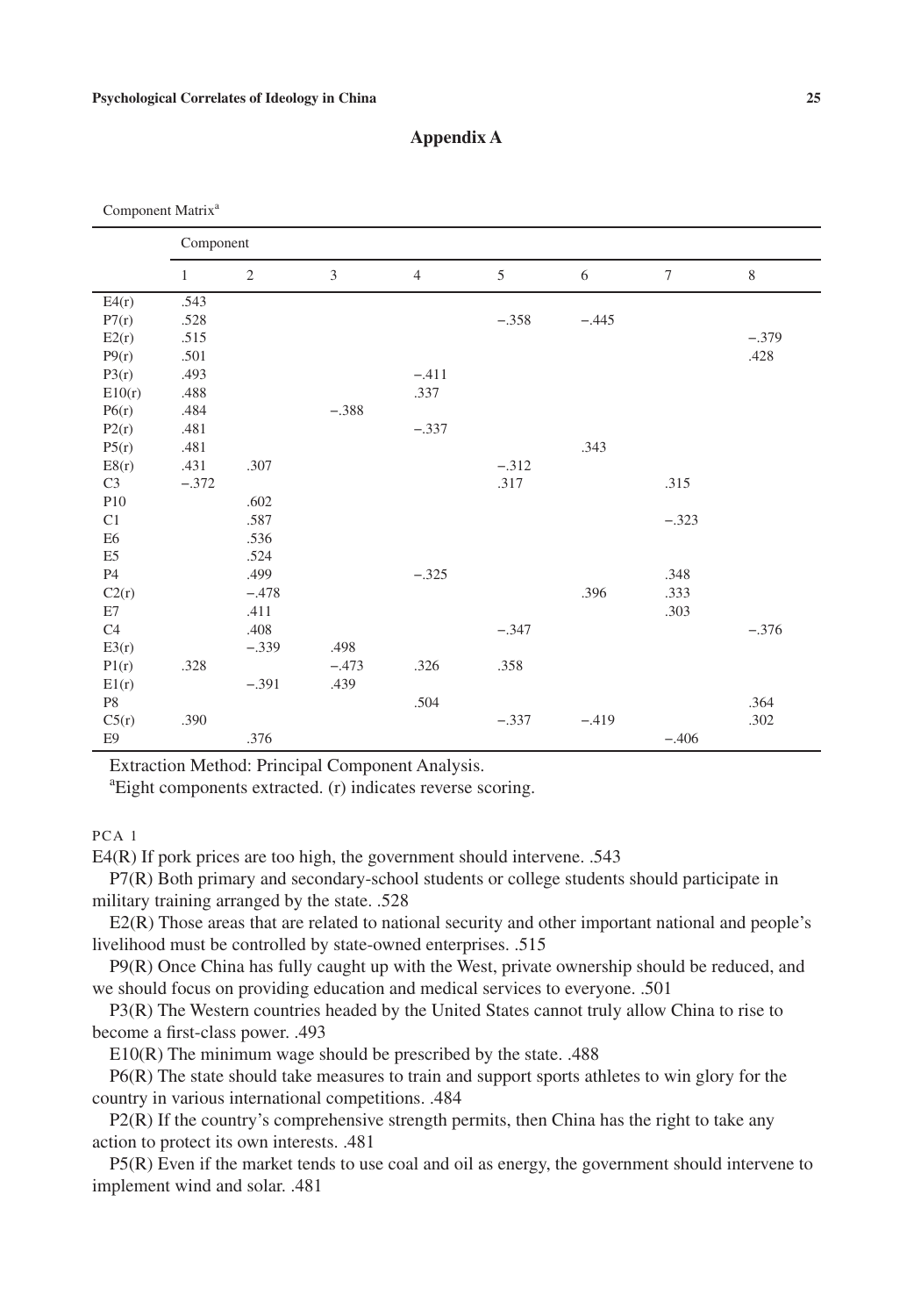

|                 |              |                |             | oomponent matrix<br>Component |         |         |                |         |
|-----------------|--------------|----------------|-------------|-------------------------------|---------|---------|----------------|---------|
|                 | $\mathbf{1}$ | $\overline{2}$ | $\mathsf 3$ | $\overline{4}$                | 5       | 6       | $\overline{7}$ | 8       |
| E4(r)           | .543         |                |             |                               |         |         |                |         |
| P7(r)           | .528         |                |             |                               | $-.358$ | $-.445$ |                |         |
| E2(r)           | .515         |                |             |                               |         |         |                | $-.379$ |
| P9(r)           | .501         |                |             |                               |         |         |                | .428    |
| P3(r)           | .493         |                |             | $-.411$                       |         |         |                |         |
| E10(r)          | .488         |                |             | .337                          |         |         |                |         |
| P6(r)           | .484         |                | $-.388$     |                               |         |         |                |         |
| P2(r)           | .481         |                |             | $-.337$                       |         |         |                |         |
| P5(r)           | .481         |                |             |                               |         | .343    |                |         |
| E8(r)           | .431         | .307           |             |                               | $-.312$ |         |                |         |
| C <sub>3</sub>  | $-.372$      |                |             |                               | .317    |         | .315           |         |
| P <sub>10</sub> |              | .602           |             |                               |         |         |                |         |
| C <sub>1</sub>  |              | .587           |             |                               |         |         | $-.323$        |         |
| E6              |              | .536           |             |                               |         |         |                |         |
| E <sub>5</sub>  |              | .524           |             |                               |         |         |                |         |
| P <sub>4</sub>  |              | .499           |             | $-.325$                       |         |         | .348           |         |
| C2(r)           |              | $-.478$        |             |                               |         | .396    | .333           |         |
| E7              |              | .411           |             |                               |         |         | .303           |         |
| C <sub>4</sub>  |              | .408           |             |                               | $-.347$ |         |                | $-.376$ |
| E3(r)           |              | $-.339$        | .498        |                               |         |         |                |         |
| P1(r)           | .328         |                | $-.473$     | .326                          | .358    |         |                |         |
| E1(r)           |              | $-.391$        | .439        |                               |         |         |                |         |
| P <sub>8</sub>  |              |                |             | .504                          |         |         |                | .364    |
| C5(r)           | .390         |                |             |                               | $-.337$ | $-.419$ |                | .302    |
| E <sub>9</sub>  |              | .376           |             |                               |         |         | $-.406$        |         |

**Component Matrixa**

Extraction Method: Principal Component Analysis.

a. 8 components extracted. (r) indicates reverse scoring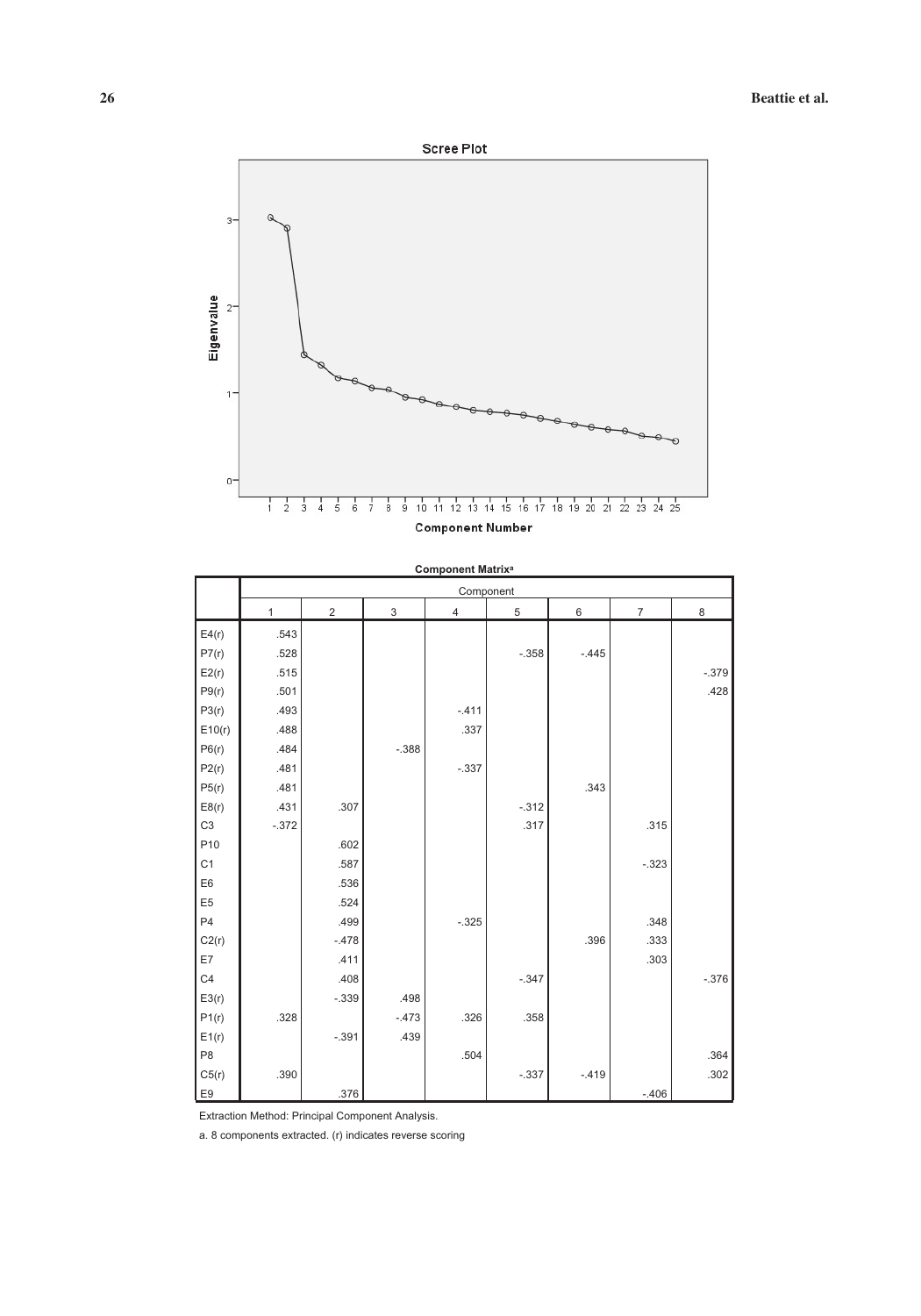E8(R) Education should be as public as possible. .431

C3 The fundamental criterion for judging the value of a work of art is to see if it is loved by the people. −.372

P1(R) The state is obliged to provide foreign aid. .328

C5(R) Chinese traditional medicine has a higher concept of human health than modern mainstream medicine. .390

## PCA 2

P10 Chinese citizens should be allowed to have foreign nationality at the same time. .602

C1 The Eight Diagrams (*Bagua*) in the Book of Changes (*Zhouyi*) can explain many things well. .587

E6 Private individuals should be able to own and trade land. .536

E5 Instead of letting state-owned enterprises lose money, it is better to resell them to capitalists. .524

P4 It is better to recruit students from independent examinations than the national unified examinations. .499

C2(R) Chinese characters do not need to be artificially simplified. −.478

E7 Foreign capital in China should enjoy the same treatment as national capital. .411

C4 If it is voluntary, I will recognize that my child has a relationship with the same sex. .408

E3(R) The process of capital accumulation is always accompanied by the harm to the interests of ordinary working people. −.339

E1(R) People who make money from working capital don't contribute to society more than people who make money from labor. −.391

E9 Attempts to control real-estate prices can undermine economic development. .376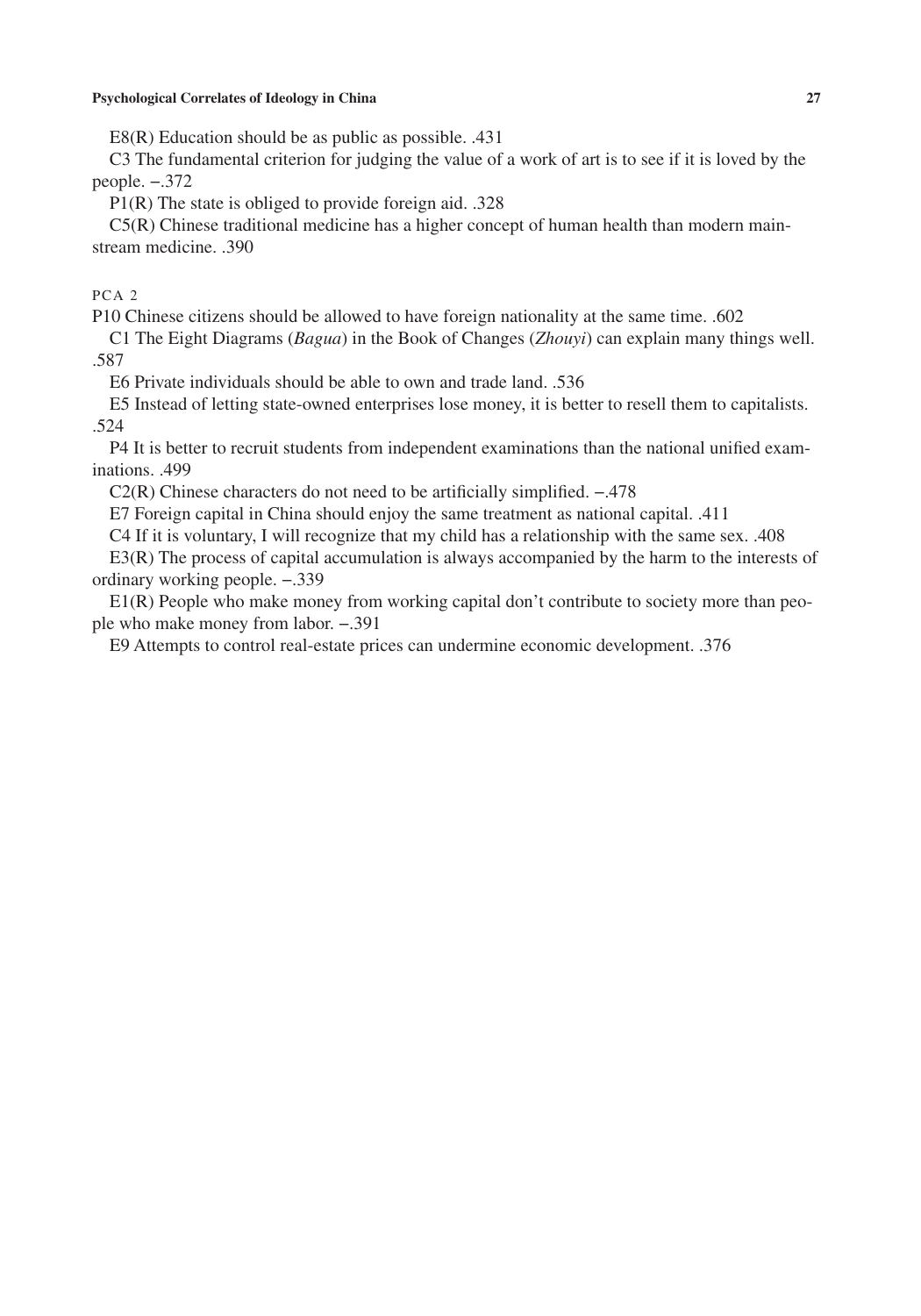## **Appendix B**











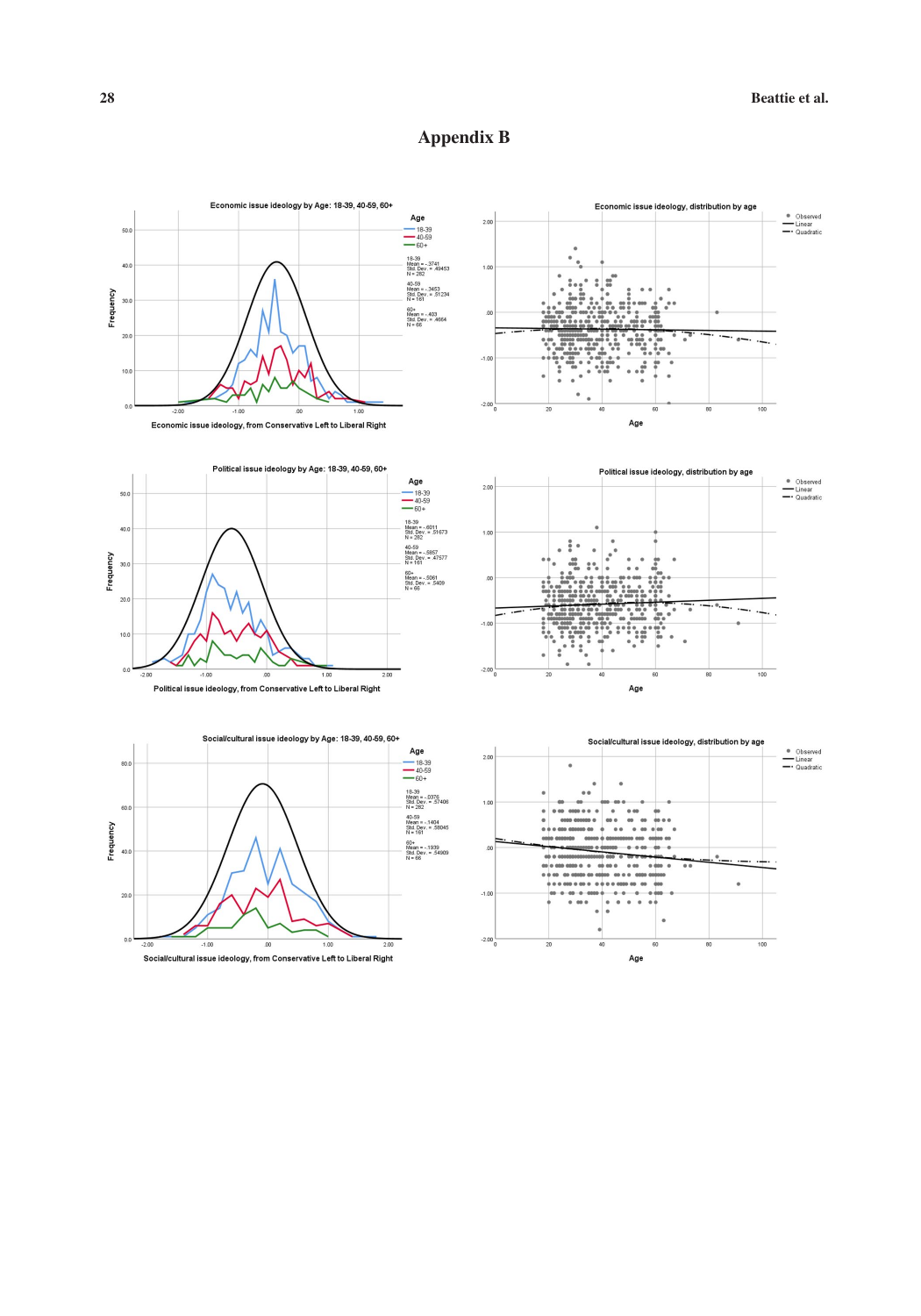## **Appendix C**

Mean scores, *t* tests of mean differences between left-most half and right-most half of participants

|                           | <b>MFO</b><br>Care<br>$0 - 5$             | <b>MFQ</b><br>Fairness<br>$0 - 5$    | <b>MFO</b><br>Loyalty<br>$0 - 5$                            | <b>MFO</b><br>Authority Purity<br>$0 - 5$ | <b>MFO</b><br>$0 - 5$                | <b>MFO</b><br>$-5-5$ | Prgrssvsm                          | Learn<br>Other<br>Side 0<br>No/1<br>Yes | Other            | Side $0-4$                           | Interest<br>$1 - 10$   |                           | <b>News</b><br>Undrstnd Political Media<br>Use<br>$1 - 10$ | "Equality"<br>0 Political 1<br>Economic |                                                          | Free Market<br>+ equality | $0$ – Equality 1                  |
|---------------------------|-------------------------------------------|--------------------------------------|-------------------------------------------------------------|-------------------------------------------|--------------------------------------|----------------------|------------------------------------|-----------------------------------------|------------------|--------------------------------------|------------------------|---------------------------|------------------------------------------------------------|-----------------------------------------|----------------------------------------------------------|---------------------------|-----------------------------------|
| Mean<br><b>SD</b>         | 3.60<br>.544                              | 4.11<br>.729                         | 3.78<br>.756                                                | 3.59<br>.796                              | 3.63<br>.799                         | .188<br>.525         |                                    | .70<br>.457                             | 3.36<br>1.00     |                                      | 6.20<br>2.41           |                           | 6.03<br>2.30                                               | .37<br>.483                             |                                                          | .33<br>.471               |                                   |
| left mean                 | 3.62                                      | $4.18*$                              | 3.91***                                                     | $3.70**$                                  | $3.72**$                             |                      | $.121**$                           | .72                                     | 3.35             |                                      | 6.24                   |                           | $6.24*$                                                    | $.43**$                                 |                                                          | $.27**$                   |                                   |
| right mean                | 3.58                                      | $4.02*$                              | $3.61***$                                                   | $3.46**$                                  | $3.52**$                             |                      | $.266**$                           | .69                                     | 3.37             |                                      | 6.16                   |                           | 5.80*                                                      | $.30**$                                 |                                                          | $.40**$                   |                                   |
| t(507)                    | 0.68                                      | 2.59                                 | 4.55                                                        | 3.44                                      | 2.82                                 |                      | $-3.14$                            | $-0.64$                                 | $-0.22$          |                                      | 0.39                   |                           | 2.17                                                       | 3.12                                    |                                                          | $-3.04$                   |                                   |
|                           |                                           |                                      |                                                             |                                           |                                      |                      |                                    |                                         |                  |                                      |                        |                           |                                                            |                                         |                                                          |                           |                                   |
|                           | Big 5                                     | Big 5                                | Big 5                                                       | Big 5                                     |                                      | Big 5                |                                    |                                         | <b>CRT</b>       | <b>CRT</b>                           |                        |                           | SSVS SSVS                                                  |                                         | <b>SSVS</b><br>Correct Intuitive Power Achievmnt Hedonsm |                           | <b>SSVS</b>                       |
|                           | $1 - 5$                                   | $1 - 5$                              | Extrvrsn Agreeblnss Conscntsns Neurotcsm Opennss<br>$1 - 5$ | $1 - 5$                                   |                                      | $1 - 5$              |                                    | $SJT$ 1-9                               | $0 - 7$          | $0 - 7$                              |                        | $0 - 8$                   | $0 - 8$                                                    |                                         | $0 - 8$                                                  |                           | Stimulatn<br>$0 - 8$              |
|                           |                                           |                                      |                                                             |                                           |                                      |                      |                                    |                                         |                  |                                      |                        |                           |                                                            |                                         |                                                          |                           |                                   |
| Mean                      | 3.02                                      | 3.49                                 | 3.66                                                        | 2.85                                      |                                      | 3.44                 | 5.95                               |                                         | 3.68             | 2.41                                 |                        | 7.09                      | 7.80                                                       |                                         | 6.74                                                     |                           | 6.56                              |
| SD                        | .848                                      | .714                                 | .800                                                        | .791                                      |                                      | .814                 | 1.33                               |                                         | 2.24             | 1.85                                 |                        | 2.01                      | 1.71                                                       |                                         | 1.97                                                     |                           | 2.07                              |
| left mean                 | 3.02                                      | $3.58**$                             | $3.82***$                                                   | 2.86                                      |                                      | 3.47                 | $6.15***$                          |                                         | 3.89*            |                                      | $2.23*$                | 7.20                      | $8.05***$                                                  |                                         | $6.60^{\dagger}$<br>$6.90^{\dagger}$                     |                           | $6.38*$                           |
| right mean 3.02<br>t(507) | $-0.07$                                   | 3.39**<br>3.13                       | $3.48***$<br>4.94                                           | 2.83<br>0.42                              |                                      | 3.40<br>0.96         | 3.83                               | 5.70***                                 | $3.43*$<br>2.33  |                                      | $2.63*$<br>$-2.47$     | 6.95<br>1.41              | $7.51***$<br>3.63                                          |                                         | $-1.72$                                                  |                           | $6.77*$<br>$-2.11$                |
|                           |                                           |                                      |                                                             |                                           |                                      |                      |                                    |                                         |                  |                                      |                        |                           |                                                            |                                         |                                                          |                           |                                   |
|                           | <b>SSVS</b><br>Self-<br>Dirctn<br>$0 - 8$ | <b>SSVS</b><br>Universlsm<br>$0 - 8$ | <b>SSVS</b><br>Benevlnc<br>$0 - 8$                          | <b>SSVS</b><br>Tradition<br>$0 - 8$       | <b>SSVS</b><br>Conformity<br>$0 - 8$ |                      | <b>SSVS</b><br>Security<br>$0 - 8$ | <b>SSVS</b><br>Enhance-                 | Transcend        | <b>SSVS</b><br>Conserve-<br>Openness |                        | DOG-<br>matism<br>$1 - 7$ |                                                            | <b>PNS 1-6</b>                          | $SDO$ 1-7                                                |                           | Cohesive<br>0 Tight 1<br>Loose    |
| Mean                      | 7.73                                      | 7.60                                 | 8.04                                                        | 7.60                                      | 7.40                                 |                      | 8.50                               | $-.610$                                 |                  | .824                                 |                        | 3.66                      | 4.27                                                       |                                         | 3.05                                                     | .39                       |                                   |
| <b>SD</b>                 | 1.63                                      | 1.81                                 | 1.59                                                        | 1.70                                      | 1.82                                 |                      | 1.56                               | 1.66                                    |                  | 1.61                                 |                        | .639                      | .624                                                       |                                         | .672                                                     |                           | .489                              |
| left mean                 | 7.90*                                     | 7.94 ***                             | 8.39***                                                     | 7.92***                                   | $7.58*$                              |                      | 8.84 ***                           | $-.928***$                              |                  | 1.189***                             |                        | 3.63                      | 4.39***                                                    |                                         | 2.93***                                                  | .38                       |                                   |
| right mean                | $7.54*$                                   | $7.20***$                            | $7.63***$                                                   | $7.22***$                                 | $7.19*$                              |                      | $8.10***$                          | $-.269***$                              |                  | .434***                              |                        | 3.69                      | 4.14***                                                    |                                         | $3.20***$                                                | .41                       |                                   |
| t(507)                    | 2.49                                      | 4.64                                 | 5.43                                                        | 4.74                                      | 2.43                                 |                      | 5.52                               | $-4.56$                                 |                  | 5.45                                 |                        | $-1.05$                   | 4.63                                                       |                                         | $-4.53$                                                  |                           | $-0.67$                           |
|                           | <b>BS</b><br>Receptivity                  |                                      | Anxious<br>Authoritrnsm Attachment Attachment               | Avoidant                                  |                                      | <b>NFC</b>           | Ambiguity<br>Intolerance NFCS      |                                         | Death<br>Anxiety |                                      | Disgust<br>Sensitivity |                           | Threat<br>Sensitivity Brands                               |                                         |                                                          | Foreign                   | Try New Domestic- Power<br>Ladder |
|                           | $1 - 5$                                   | $1 - 4$                              | $1 - 6$                                                     | $1 - 6$                                   |                                      | $0 - 5$              | $1 - 6$                            | $1 - 6$                                 | $1 - 5$          |                                      | $0 - 10$               |                           | $0 - 10$                                                   | $0 - 10$                                |                                                          | $-10-10$                  | $1 - 8$                           |
| Mean                      | 3.67                                      | 2.57                                 | 4.06                                                        | 3.20                                      |                                      | 3.73                 | 4.29                               | 4.09                                    | 2.43             |                                      | 8.97                   |                           | 8.39                                                       | 8.02                                    | .122                                                     |                           | 4.70                              |
| <b>SD</b>                 | .629                                      | .479                                 | .978                                                        | .968                                      |                                      | .763                 | .671                               | .547                                    | 1.20             |                                      | 2.15                   |                           | 2.23                                                       | 1.79                                    | 1.43                                                     |                           | 1.35                              |
| left mean                 | 3.69                                      | $2.60^{\dagger}$                     | 3.93**                                                      | $3.05***$                                 |                                      | 3.75                 | 4.33                               | $4.13$ <sup>1</sup>                     | 2.49             |                                      | 8.85                   |                           | 8.41                                                       | $8.15^{\dagger}$                        | $.297**$                                                 |                           | 4.77                              |
| right                     |                                           | $2.53^{\dagger}$                     | $4.21**$                                                    | 3.37***                                   |                                      | 3.71                 | 4.25                               | $4.04^{\dagger}$                        | 2.36             |                                      | 9.12                   |                           | 8.36                                                       | $7.88^{\dagger}$                        |                                                          | $-.082**$                 | 4.60                              |
|                           | 3.65                                      |                                      |                                                             |                                           |                                      |                      |                                    |                                         |                  |                                      |                        |                           |                                                            |                                         |                                                          |                           |                                   |

\*\*\*  $p < .001$ ; \*\* $p < .01$ ; \* $p < .05$ ;  $\dagger p < .10$ .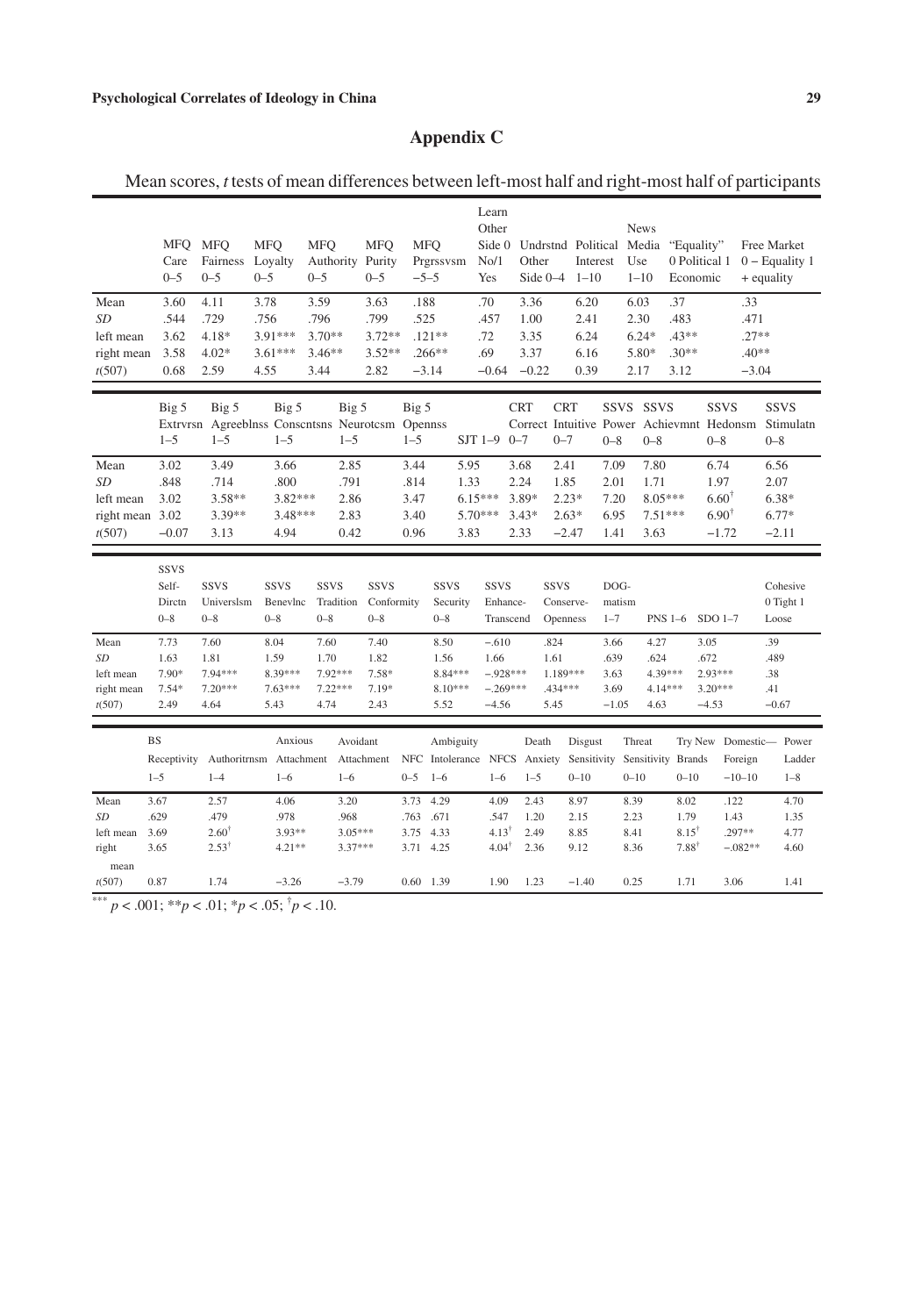## **Appendix D**

Summary of multiple regression analyses for categories of variables predicting ideology  $(N = 508)$ 

|                          | Demographics          |                   |         |                                             | Political/media<br>questions |                   |           |           | Moral foundations        |        |           |
|--------------------------|-----------------------|-------------------|---------|---------------------------------------------|------------------------------|-------------------|-----------|-----------|--------------------------|--------|-----------|
|                          | B                     | $SEB \quad \beta$ |         |                                             | B                            | $SEB \quad \beta$ |           |           | B                        | SE B B |           |
| Age                      | $-.000$               | .001              |         | $-.004$ Learn other<br>side: yes            | $-.006$                      | .037              | $-.007$   | Care      | .043                     | .031   | .067      |
| Female                   | $-.010$               | .032              | $-.014$ | Understand<br>other side                    | .013                         | .020              | .037      | Fairness  | $-.006$                  | .028   | $-.013$   |
| Income                   | .007                  | .005              | .076    | Political<br>interest                       | .002                         | .010              | .013      | Loyalty   | $-.072$                  | .026   | $-.155**$ |
| Education                | .001                  | .013              | .004    | News media<br>use                           | $-.028$                      | .010              | $-.182**$ | Authority | $-.051$ .024             |        | $-.116*$  |
| Job status               | $-.001$               | .016              | $-.004$ | "Equality"<br>means<br>political            | .144                         | .032              | $.197***$ | Purity    | $-.017$                  | .026   | $-.038$   |
|                          |                       |                   |         | Free market<br>means<br>greater<br>equality | .152                         | .032              | $.204***$ |           |                          |        |           |
| $R^2$ (Adj. $R^2$ )<br>F | $.006(-.004)$<br>.642 |                   |         |                                             | .100(.089)<br>9.292 ***      |                   |           |           | .063(.054)<br>$6.770***$ |        |           |

\*\*\**p* ≤ .001; \*\**p* ≤ .01; \**p* ≤ 05; † *p* ≤ .10.

|                     | Personality      |                               |                         |                | Schwartz values |         |                         |                         | Epistemic traits |                        |                                |
|---------------------|------------------|-------------------------------|-------------------------|----------------|-----------------|---------|-------------------------|-------------------------|------------------|------------------------|--------------------------------|
|                     | $\boldsymbol{B}$ | <b>SE</b><br>$\boldsymbol{B}$ | $\beta$                 |                | B               | SE<br>B | $\beta$                 |                         | $\boldsymbol{B}$ | SE<br>$\boldsymbol{B}$ | $\boldsymbol{B}$               |
| <b>Openness</b>     |                  |                               | $-.011$ .019 $-.025$    | Security       |                 |         | $-.029$ $.012$ $-.129*$ | Dogmatism               |                  |                        | $-.006$ .026 $-.010$           |
| Neuroticism         |                  |                               | $-.018$ .020 $-.039$    | Tradition      |                 |         | $-.029$ $.012$ $-.138*$ | Need for<br>structure   |                  |                        | $-.116$ .030 $-.205***$        |
| Agreeableness       |                  |                               | $-.044$ $.022$ $-.090*$ | Conformity     |                 |         | $-.002$ .010 $-.011$    | Need for<br>cognition   |                  |                        | $-.035$ .021 $-.076^{\dagger}$ |
| Extraversion        | .019             | .019 .046                     |                         | Power          |                 |         | $-.005$ .009 $-.026$    | Need for<br>closure     |                  |                        | $-.014$ .038 $-.022$           |
| Conscientiousness   |                  |                               | $-.107$ .021 $-.243***$ | Achievement    |                 |         | $-.020$ .012 $-.094$    | Cognitive<br>reflection |                  |                        | $-.015$ .007 $-.098*$          |
|                     |                  |                               |                         | Hedonism       | .006            |         | .009 .034               | BS receptivity          |                  |                        | $-.030$ $.025$ $-.054$         |
|                     |                  |                               |                         | Stimulation    | .028            |         | $.009$ $.166**$         | Int. of<br>ambiguity    |                  |                        | $-.037$ $.027$ $-.071$         |
|                     |                  |                               |                         | Self-direction | .003            |         | .012 .015               |                         |                  |                        |                                |
|                     |                  |                               |                         | Universalism   |                 |         | $-.024$ .011 $-.124*$   |                         |                  |                        |                                |
|                     |                  |                               |                         | Benevolence    |                 |         | $-.002$ .015 $-.010$    |                         |                  |                        |                                |
| $R^2$ (Adj. $R^2$ ) | .082(.073)       |                               |                         |                | .135(.118)      |         |                         |                         | .087(.074)       |                        |                                |
| F                   | 8.947***         |                               |                         |                | 7.783 ***       |         |                         |                         | $6.793***$       |                        |                                |

\*\*\**p* ≤ .001; \*\**p* ≤ .01; \**p* ≤ 05; † *p* ≤ .10.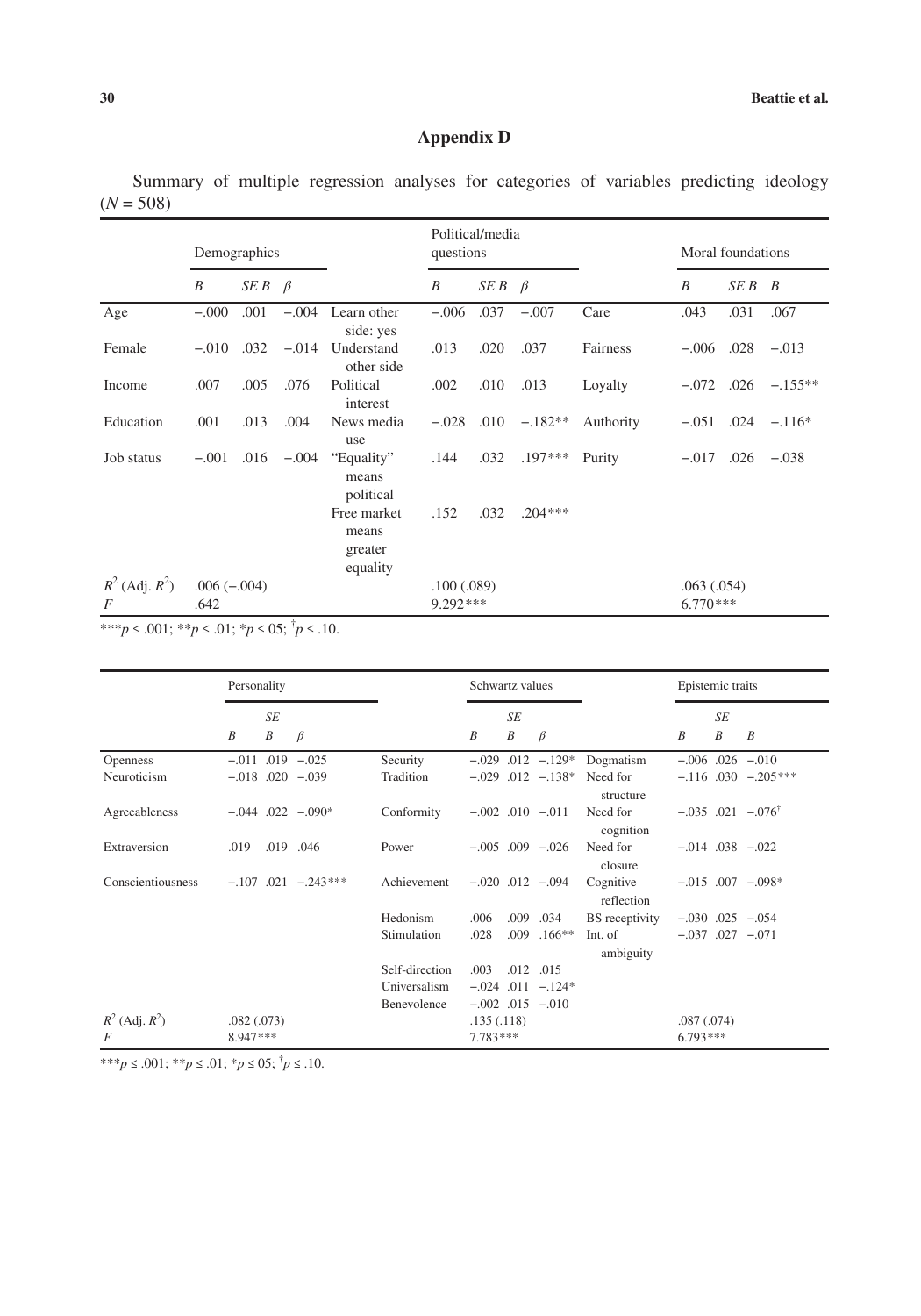|                         | <b>Existential</b> traits |            |            |                  | Relational traits |            |          | Consumer preferences                        |             |      |                |
|-------------------------|---------------------------|------------|------------|------------------|-------------------|------------|----------|---------------------------------------------|-------------|------|----------------|
|                         | B                         | SE B       | $\beta$    |                  | B                 | SE B       | $\beta$  |                                             | B           | SE B | $\overline{B}$ |
| System<br>justification | $-.057$                   | .012       | $-.216***$ | Cohesiveness     | .001              | .031       | .001     | Try new<br>brands                           | $-.006$     | .026 | $-.010$        |
| Authoritarianism -.091  |                           | .034       | $-.124**$  | Power ladder     | $-.024$           | .011       | $-.093*$ | Domestic-<br>foreign<br>brand<br>preference | $-.116$     | .030 | $-.205***$     |
| Death anxiety           | $-.006$                   | .013       | $-.022$    | <b>SDO</b>       | .075              | .025       | $.142**$ |                                             |             |      |                |
| Disgust<br>sensitivity  | .022                      | .009       | $.133*$    | Avoidant attach. | .048              | .019       | $.131*$  |                                             |             |      |                |
| Threat<br>sensitivity   | $-.006$                   | .008       | $-.037$    | Anxious attach.  | .009              | .018       | .025     |                                             |             |      |                |
| $R^2$ (Adj. $R^2$ )     |                           | .083(.074) |            |                  |                   | .061(.051) |          |                                             | .042(.038)  |      |                |
| F                       | 9.159***                  |            |            |                  | $6.513***$        |            |          |                                             | $10.955***$ |      |                |

\*\*\**p* ≤ .001; \*\**p* ≤ .01; \**p* ≤ 05; † *p* ≤ .10.

## Summary of multiple regression analysis for all variables predicting ideology (*N* = 508)

|                                    | Model 1          |      |                   |
|------------------------------------|------------------|------|-------------------|
| Variable                           | $\boldsymbol{B}$ | SE B | $\boldsymbol{B}$  |
| Age                                | .000             | .001 | $-.005$           |
| Female                             | $-.033$          | .030 | $-.047$           |
| Income                             | .002             | .004 | .026              |
| Education                          | .006             | .012 | .026              |
| Job status                         | .011             | .015 | .034              |
| Learn other side: yes              | $-.019$          | .035 | $-.025$           |
| Understand other side              | $-.015$          | .019 | $-.044$           |
| Political interest                 | .005             | .010 | .033              |
| News media use                     | $-.013$          | .009 | $-.086$           |
| "Equality" means political         | .135             | .030 | $.185***$         |
| Free market means greater equality | .125             | .032 | $.167***$         |
| Care                               | .012             | .031 | .018              |
| Fairness                           | .040             | .029 | .083              |
| Loyalty                            | $-.038$          | .025 | $-.079$           |
| Authority                          | $-.025$          | .023 | $-.057$           |
| Purity                             | $-.035$          | .025 | $-.079$           |
| Openness                           | $-.026$          | .020 | $-.060$           |
| Neuroticism                        | $-.003$          | .021 | $-.006$           |
| Agreeableness                      | $-.020$          | .022 | $-.040$           |
| Extraversion                       | .026             | .019 | .063              |
| Conscientiousness                  | $-.059$          | .022 | $-.134**$         |
| Security                           | $-.002$          | .024 | $-.007$           |
| Tradition                          | $-.022$          | .012 | $-.104^{\dagger}$ |
| Conformity                         | .001             | .010 | .006              |
| Power                              | $-.001$          | .009 | $-.007$           |
| Achievement                        | $-.003$          | .012 | $-.015$           |
| Hedonism                           | $-.006$          | .009 | $-.031$           |
| Stimulation                        | .021             | .010 | $.124*$           |
| Self-direction                     | $-.004$          | .012 | $-.019$           |
| Universalism                       | $-.017$          | .011 | $-.089$           |
| Benevolence                        | .008             | .015 | .035              |
| Dogmatism                          | .008             | .027 | .014              |
| Need for structure                 | $-.055$          | .031 | $-.098^{\dagger}$ |
| Need for cognition                 | .019             | .022 | .041              |